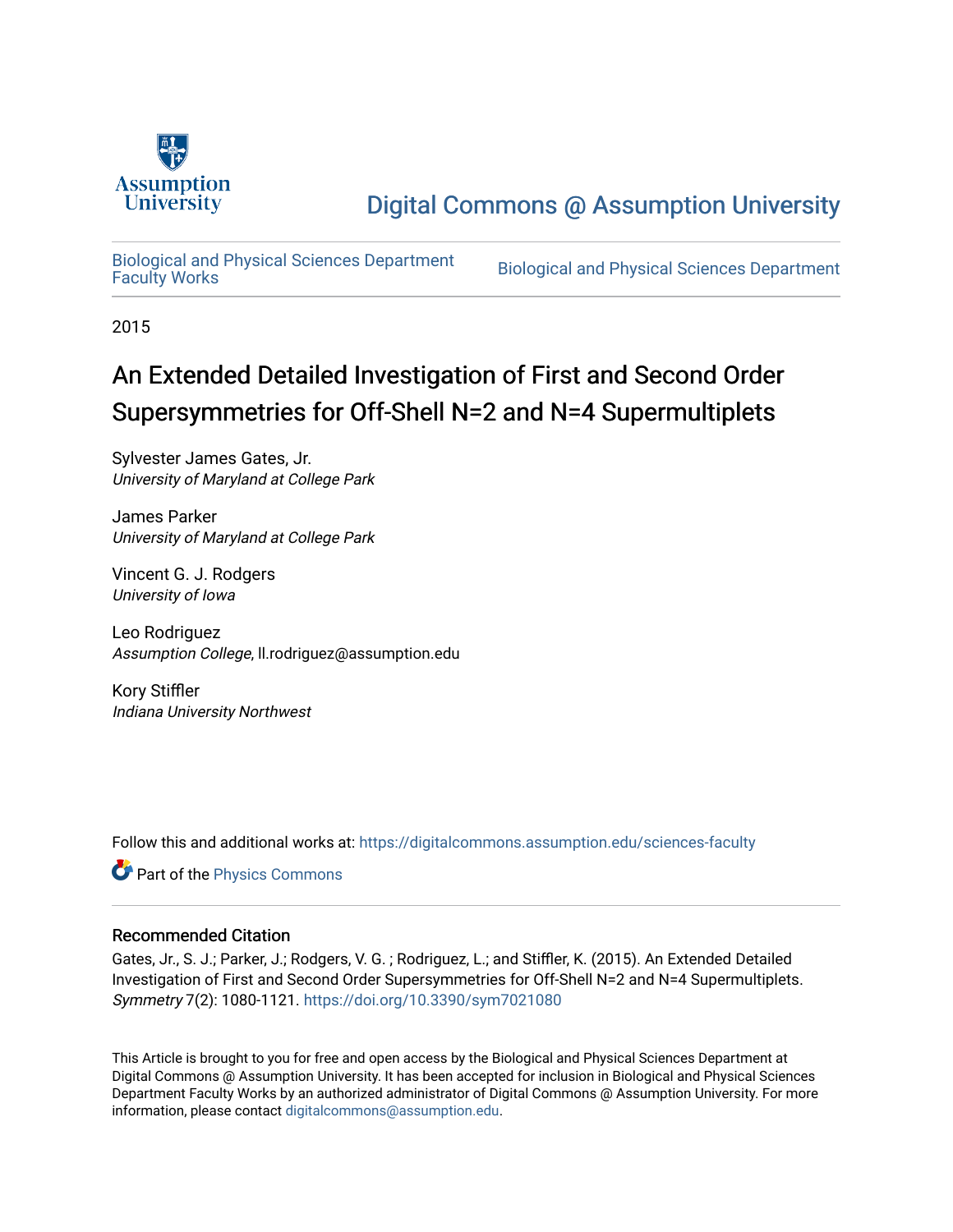

*Article*

# An Extended Detailed Investigation of First and Second Order Supersymmetries for Off-Shell  $\mathcal{N} = 2$  and  $\mathcal{N} = 4$  Supermultiplets

Sylvester James Gates, Jr.  $^{1, \ast},$  James Parker  $^{1},$  Vincent G. J. Rodgers  $^{2},$  Leo Rodriguez  $^{3}$  and Kory Stiffler <sup>4</sup>,\*

- <sup>1</sup> Center for String and Particle Theory, Department of Physics, University of Maryland, College Park, MD 20742-4111, USA; E-Mail: jp.business63@gmail.com
- <sup>2</sup> Department of Physics and Astronomy, The University of Iowa, Iowa City, IA 52242, USA; E-Mail: vrodgers@newton.physics.uiowa.edu
- <sup>3</sup> Department of Physics, Assumption College, Worcester, MA 01609, USA; E-Mail: leo-rodriguez@uiowa.edu
- <sup>4</sup> Department of Chemistry, Physics, and Astronomy, Indiana University Northwest, Gary, IN 46408, USA
- \* Authors to whom correspondence should be addressed; E-Mails: gatess@wam.umd.edu (S.J.G.); kmstiffl@iun.edu (K.S.); Tel.: +1-301-405-6025 (S.J.G.); +1-219-980-7105 (K.S.); Fax: +1-301-314-9525 (S.J.G.); +1-219-980-1234 (K.S.).

Academic Editor: Jonathan Bougie

*Received: 5 May 2015 / Accepted: 11 June 2015 / Published: 16 June 2015*

**Abstract:** This paper investigates the  $d = 4$ ,  $\mathcal{N} = 4$  Abelian, global Super-Yang Mills system (SUSY-YM). It is shown how the  $\mathcal{N} = 2$  Fayet Hypermultiplet (FH) and  $\mathcal{N} = 2$ vector multiplet (VM) are embedded within. The central charges and internal symmetries provide a plethora of information as to further symmetries of the Lagrangian. Several of these symmetries are calculated to second order. It is hoped that investigations such as these may yield avenues to help solve the auxiliary field closure problem for  $d = 4$ ,  $\mathcal{N} = 4$ , SUSY-YM and the  $d = 4$ ,  $\mathcal{N} = 2$  Fayet-Hypermultiplet, without using an infinite number of auxiliary fields.

Keywords: supersymmetry; off-shell; ADS/CFT; Yang-Mills; extended supersymmetry; adinkra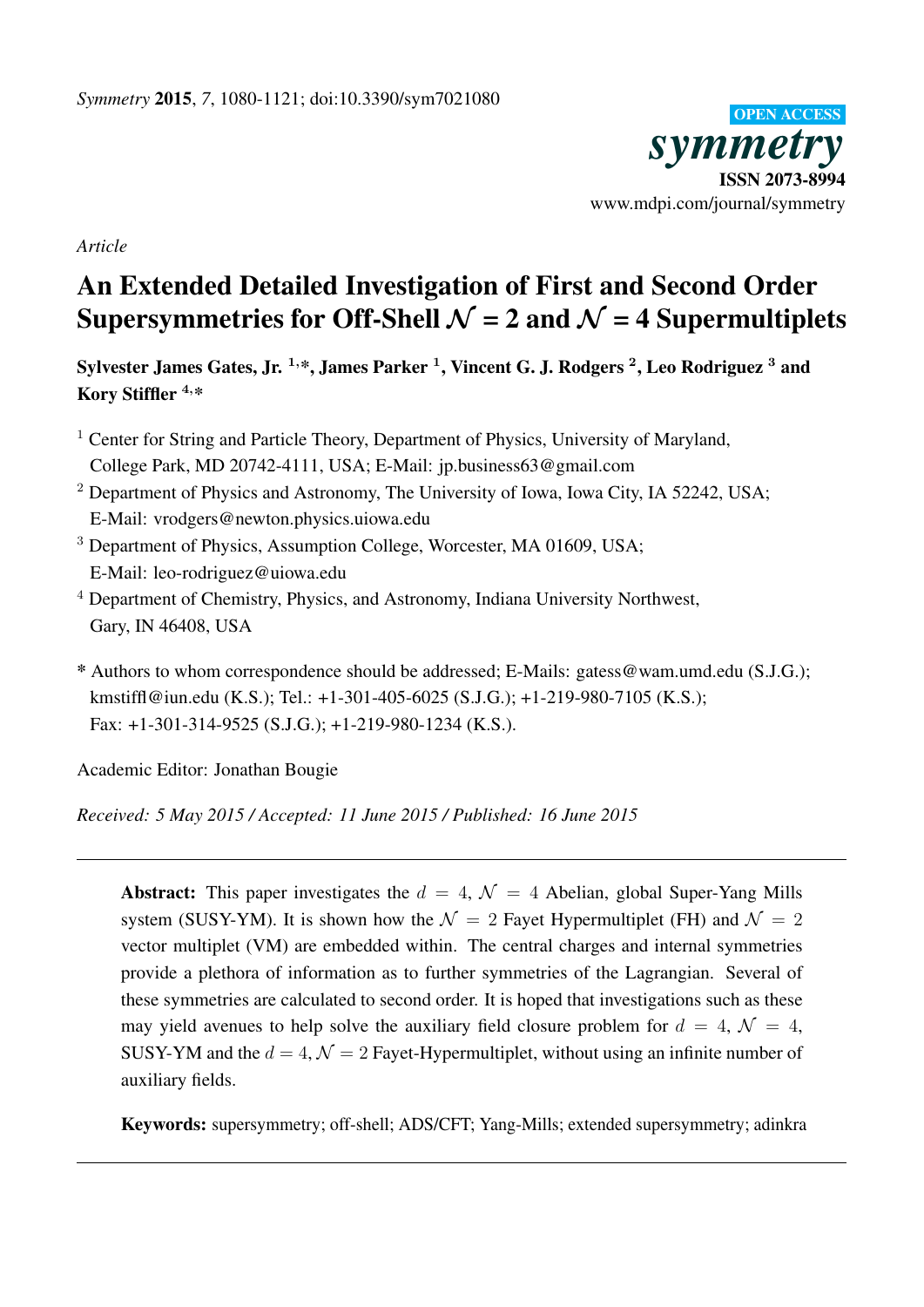#### 1. Introduction

The  $\mathcal{N} = 4$  Super-Yang Mills (SUSY-YM) system is a very active area of study, and has become even more so over the past decade with the emergence of the AdS/CFT correspondence [\[1\]](#page-41-0). One very powerful aspect of this correspondence is that it relates a perturbation theory to a strongly coupled system. As  $\mathcal{N} = 4$  SUSY-YM is a conformal field theory, an important undertaking has been to find dualities between string theory and theories that are more *QCD-like*. Klebanov and Strassler took a step in this direction in [\[2\]](#page-41-1), where they unveiled a background which breaks the supersymmetry to  $\mathcal{N} = 1$ , while regulating the IR divergence behavior. Following this work, several other supersymmetry breaking backgrounds were discovered [\[3](#page-41-2)[–6\]](#page-41-3).

In parallel to the unveiling of these duality backgrounds, specific calculations were done showing duality to confining gauge theory calculations. Herzog and Klebanov showed duality in the tree level energy calculations between branes on the supergravity side and confining strings on the gauge theory side [\[7](#page-41-4)[,8\]](#page-41-5). In this newly emerging gauge/gravity picture, Regge trajectories were resurrected from the old dual resonance models and reinvestigated by Pando Zayas, Sonnenschein, and Vaman in [\[9\]](#page-41-6), including some one loop level calculations. Most recently, one loop corrections to the k-string energy have been investigated, the so-called Lüscher term. This emerges on the string theory side through the bosonic part of the D-brane energy, although in addition different one loop information of the *fermionic* part has also been unveiled [\[10–](#page-41-7)[13\]](#page-41-8). A nice picture is developing which shows the dualities between objects on the string theory and gauge theory sides.

In this paper, we take a step back from this picture. Even though this is the best understood of the gauge/gravity dualities, the  $d = 4$ ,  $\mathcal{N} = 4$  SUSY-YM theory part of the correspondence itself still has unknown attributes. The most glaring issue is the auxiliary field closure problem: it is still unknown how to augment this theory with finite numbers of auxiliary fields such that the charges satisfy the following algebra:

<span id="page-2-0"></span>
$$
\{D_a^I, D_b^J\} = 2 i \delta^{IJ} (\gamma^\mu)_{ab} \partial_\mu \tag{1}
$$

This is a problem which has been well known for at least thirty years. In 1981, Siegel and Rocek (SR) investigated a solution within the known framework that existed at the time and found a no-go theorem [\[14\]](#page-41-9). This result has been interpreted as the definitive statement on this issue.

However, there are some loose ends that challenge this conventional wisdom about the SR no-go theorem. The first of these is contained within the SR work itself. In an often overlooked final commentary in the work, the authors state a possible way to avoid the SR no-go theorem. It is also often overlooked that the derivation of the SR no-go theorem is based on a particular assumption of dynamics. In particular, the authors assume the gauge field is subject to the dynamics of the usual Yang-Mills action. It is simple to consider a different starting point. It is easy to negate this assumption.

Though mostly unknown, the action for the ABJM model [\[15\]](#page-41-10) together with a discussion of 3D,  $\mathcal{N} = 6$  superconformal invariance first appeared in works written in the period of 1991–1995 on the importance of Chern-Simons models [\[16–](#page-41-11)[19\]](#page-42-0). So instead of considering the fields of a vector multiplet in 4D that realizes  $\mathcal{N} = 4$  SUSY or a hypermultiplet in 4D that realizes  $\mathcal{N} = 2$  SUSY, one could attempt to construct respective 3D Chern-Simons models with  $\mathcal{N} = 8$  SUSY or  $\mathcal{N} = 4$  SUSY that are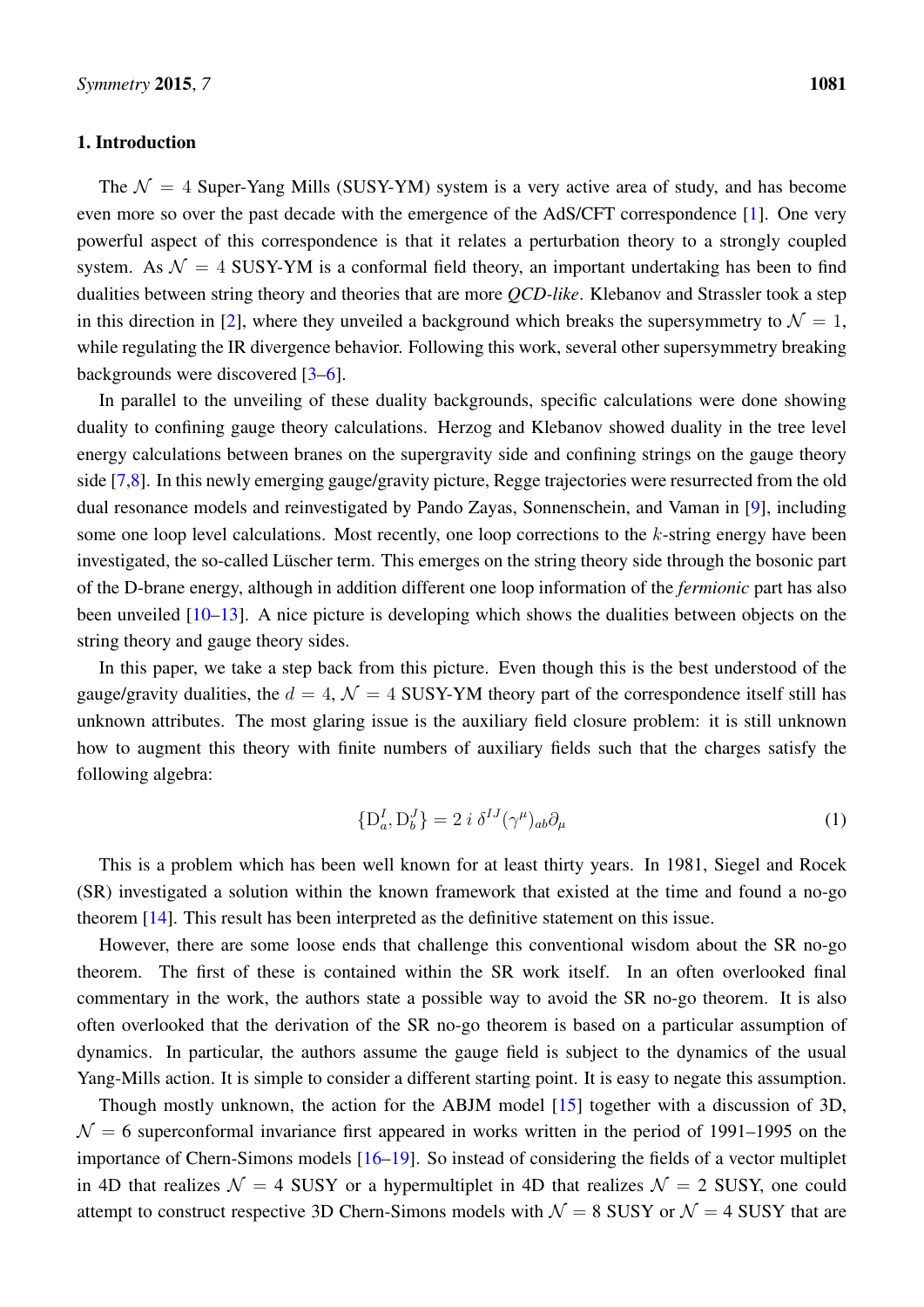based on the dimensional reduction of 4D multiplets. The SR no-go theorem cannot be applied to such constructions! Thus, the study of 3D Chern-Simons theories provides a new way to attack this very old problem.

The methods in harmonic [\[20](#page-42-1)[,21\]](#page-42-2) or projective [\[22](#page-42-3)[,23\]](#page-42-4) superspace absolutely offer solutions, however these add an infinite number of auxiliary fields. In this paper we offer an in-depth analysis of the Lagrangian symmetries generated by the central charges and internal symmetries of the algebra as a possible window into algebraic closure with a finite number of auxiliary fields. To the knowledge of the authors, these symmetries have never been discussed in this detail; almost certainly not in the 4-D Majorana component notation that is used in this paper. In short, we are trying to push the bounds of knowledge further to understand how the algebra fails to close with a finite number of auxiliary fields. Furthermore, this paper analyzes the central charges and internal symmetries, or lack thereof, of other SUSY systems embedded into the overarching  $d = 4 \mathcal{N} = 4$  SUSY-YM system.

This paper is structured as follows. We begin by showing how the Abelian  $d = 4$ ,  $\mathcal{N} = 4$  super Yang-Mills (SUSY-YM) system can be made to split into the  $\mathcal{N} = 2$  vector multiplet (VM), which closes, and the  $\mathcal{N} = 2$  Fayet Hypermultiplet (FH) systems, which does not [\[24\]](#page-42-5). Then we show the main result: the recovery of many first and second order supersymmetries from the central charges and internal symmetries of this algebra.

Unless otherwise specified throughout the document, our notation convention is as follows. Capital Latin indices are euclidean and go from one to three:  $I, J, K, \ldots = 1, 2, 3$ . Lower case Latin indices  $i, j, k, m, \dots = 1, 2$  are also Euclidean. This is not to be confused with the spinor indices, which are the other half of the lower case latin alphabet  $a, b, c, d, \cdots = 1, 2, 3, 4$ , ranging from one to four. Greek indices are four dimensional Minkowski space-time indices and go from zero to three:  $\mu$ ,  $\nu$ ,  $\alpha$ ,  $\beta$ ,  $\cdots = 0, 1, 2, 3$ . Symmetrization and antisymmetrization are defined without normalization:

$$
\Lambda_{(\mu\nu)} = \Lambda_{\mu\nu} + \Lambda_{\nu\mu} \tag{2}
$$

$$
\Lambda_{\left[\mu\nu\right]} = \Lambda_{\mu\nu} - \Lambda_{\nu\mu} \tag{3}
$$

#### 2. Materials and Methods

This section presents the algebra for  $d = 4$ .  $\mathcal{N} = 4$  SUSY-YM is laid out in component notation. The Lagrangian is presented, which is globally invariant to these transformations. Next, the algebra is uncovered, which of course does not close. It is shown how this algebra splits into both the  $\mathcal{N} = 2$ FH and  $\mathcal{N} = 2$  VM multiplets; the latter closes while the former does not. It is commented on how after reduction to the FH system, certain central charges and internal symmetries are removed from the algebra. Of course, all central charges and internal symmetries are removed from the algebra under reduction to the  $\mathcal{N} = 2$  VM multiplet. The central charges and internal symmetries present in the algebra for SUSY-YM and FH unveil Lagrangian symmetries. These symmetries and the method with which they are unveiled is the main result of the paper, and they are catalogued in Section [3.](#page-10-0) The calculations to find the transformation laws and algebra were performed with *Mathematica*, along with calculations by hand to check the *Mathematica* code. The calculations to find the symmetries of the Lagrangian from the algebra and transformation laws were performed by hand.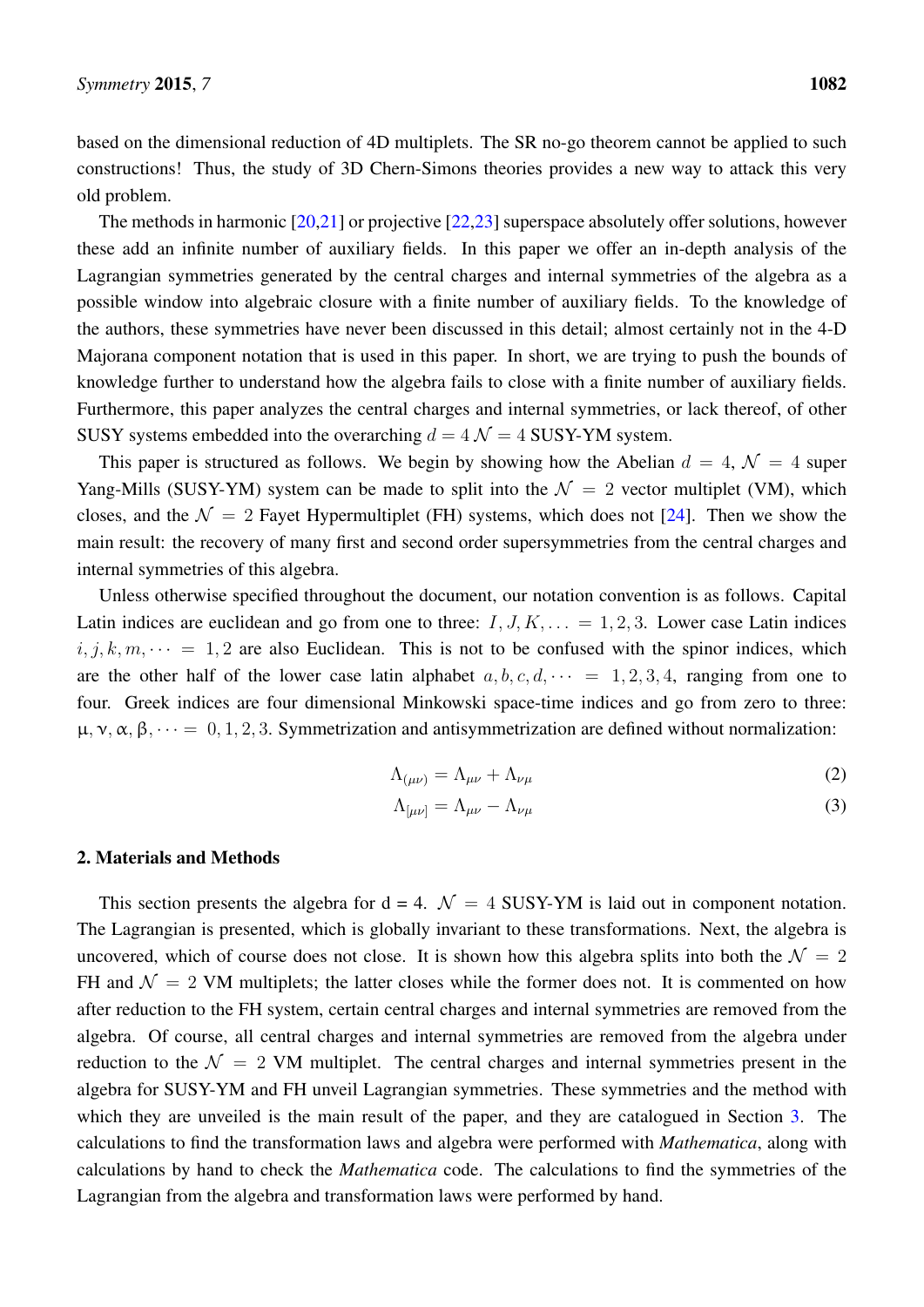## *2.1.* N = 4 *Transformation Laws*

The Lagrangian for the Abelian  $d = 4$ ,  $\mathcal{N} = 4$  SUSY-YM system

<span id="page-4-0"></span>
$$
\mathcal{L} = -\frac{1}{2} (\partial_{\mu} A^{J}) (\partial^{\mu} A^{J}) - \frac{1}{2} (\partial_{\mu} B^{J}) (\partial^{\mu} B^{J}) \n+ i \frac{1}{2} (\gamma^{\mu})^{ab} \psi_{a}^{J} \partial_{\mu} \psi_{b}^{J} + \frac{1}{2} (F^{J})^{2} + \frac{1}{2} (G^{J})^{2} \n- \frac{1}{4} F_{\mu\nu} F^{\mu\nu} + \frac{1}{2} i (\gamma^{\mu})^{cd} \lambda_{c} \partial_{\mu} \lambda_{d} + \frac{1}{2} d^{2}
$$
\n(4)

is invariant with respect to the global supersymmetric transformations

$$
D_a A^J = \psi_a^J ,
$$
  
\n
$$
D_a B^J = i (\gamma^5)_a{}^b \psi_b^J ,
$$
  
\n
$$
D_a \psi_b^J = i (\gamma^\mu)_{ab} \partial_\mu A^J - (\gamma^5 \gamma^\mu)_{ab} \partial_\mu B^J
$$
  
\n
$$
- i C_{ab} F^J + (\gamma^5)_{ab} G^J ,
$$
  
\n
$$
D_a F^J = (\gamma^\mu)_a{}^b \partial_\mu \psi_b^J ,
$$
  
\n
$$
D_a G^J = i (\gamma^5 \gamma^\mu)_a{}^b \partial_\mu \psi_b^J .
$$
\n(5)

<span id="page-4-1"></span>
$$
D_a A_\mu = (\gamma_\mu)_a{}^b \lambda_b ,
$$
  
\n
$$
D_a \lambda_b = -\frac{1}{2} (\sigma^{\mu\nu})_{ab} F_{\mu\nu} + (\gamma^5)_{ab} d ,
$$
  
\n
$$
D_a d = i (\gamma^5 \gamma^\mu)_a{}^b \partial_\mu \lambda_b .
$$
 (6)

$$
D_a^I A^J = \delta^{IJ} \lambda_a - \epsilon^I{}_K^J \psi_a^K ,
$$
  
\n
$$
D_a^I B^J = i(\gamma^5)_a{}^b [\delta^{IJ} \lambda_b + \epsilon^I{}_K^J \psi_b^K] ,
$$
  
\n
$$
D_a^I \psi_b^J = \delta^{IJ} [\frac{1}{2} (\sigma^{\mu\nu})_{ab} F_{\mu\nu} + (\gamma^5)_{ab} d ]
$$
  
\n
$$
- \epsilon^I{}_K [ -i(\gamma^{\mu})_{ab} \partial_{\mu} A^K - (\gamma^5 \gamma^{\mu})_{ab} \partial_{\mu} B^K
$$
  
\n
$$
+ i C_{ab} F^K + (\gamma^5)_{ab} G^K ] ,
$$
  
\n
$$
D_a^I F^J = (\gamma^{\mu})_a{}^b \partial_{\mu} [\delta^{IJ} \lambda_b - \epsilon^I{}_K^J \psi_b^K ] ,
$$
  
\n
$$
D_a^I G^J = i(\gamma^5 \gamma^{\mu})_a{}^b \partial_{\mu} [-\delta^{IJ} \lambda_b + \epsilon^I{}_K^J \psi_b^K ] .
$$
  
\n(7)

$$
D_a^I A_\mu = -(\gamma_\mu)_a{}^b \psi_b^I ,
$$
  
\n
$$
D_a^I \lambda_b = i (\gamma^\mu)_{ab} \partial_\mu A^I - (\gamma^5 \gamma^\mu)_{ab} \partial_\mu B^I
$$
  
\n
$$
- i C_{ab} F^I - (\gamma^5)_{ab} G^I ,
$$
  
\n
$$
D_a^I d = i (\gamma^5 \gamma^\mu)_a{}^b \partial_\mu \psi_b^I ,
$$
 (8)

where

<span id="page-4-2"></span>
$$
\sigma^{\mu\nu} = \frac{i}{2} [\gamma^{\mu}, \gamma^{\nu}], \quad F_{\mu\nu} = \partial_{\mu} A_{\nu} - \partial_{\nu} A_{\mu}.
$$
\n(9)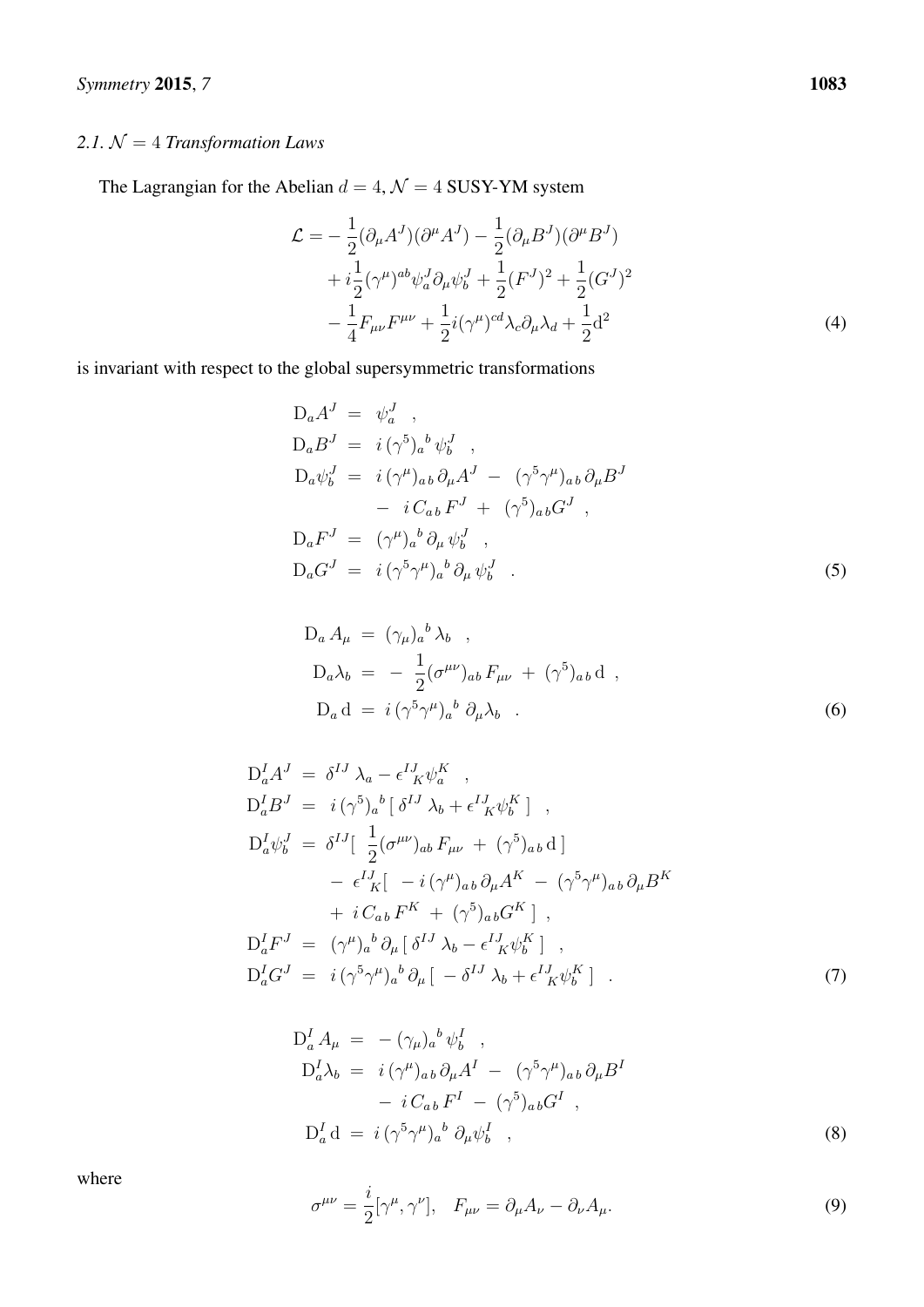Our conventions for the gamma matrices are as in Appendix of [\[25\]](#page-42-6). Note here that  $D_a$  and  $D_a^I$  with  $I = 1, 2, 3$  comprise a se of  $\mathcal{N} = 4$  transformation laws.

These transformations are known as *zeroth* order symmetries of the Lagrangian. The main result of this paper will be the first and second order symmetries of the Lagrangian, and how they can be recovered from the algebra. We wish to return to the calculation of third order and higher symmetries in the future.

### 2.2.  $\mathcal{N} = 4$  *Algebra*

In this section, we will discover the central charges and internal symmetries of this algebra which will lead us to the Lagrangian symmetries in Section [3.](#page-10-0) Using the shorthand

<span id="page-5-1"></span><span id="page-5-0"></span>
$$
\chi = (AI, BI, FI, GI, \mathbf{d}, \psicJ, \lambdac),
$$
\n(10)

the algebra can be written

$$
\{D_a, D_b\}\chi = 2i(\gamma^\mu)_{ab}\partial_\mu\chi, \quad \{D_a, D_b\}A_\nu = 2i(\gamma^\mu)_{ab}F_{\mu\nu}
$$
(11)

and

$$
\{D_a^I, D_b^J\}A^K = 2i\delta^{IJ}(\gamma^{\mu})_{ab}\partial_{\mu}A^K - 2\epsilon^{IJK}(\gamma^5)_{ab}d +
$$
  
\n
$$
- 2Z^{IJKM}[iC_{ab}F^M + (\gamma^5)_{ab}G^M],
$$
  
\n
$$
\{D_a^I, D_b^J\}B^K = 2i\delta^{IJ}(\gamma^{\mu})_{ab}\partial_{\mu}B^K + 2i\epsilon^{IJK}C_{ab}d,
$$
  
\n
$$
\{D_a^I, D_b^J\}F^K = 2i\delta^{IJ}(\gamma^{\mu})_{ab}\partial_{\mu}F^K + 2\epsilon^{IJK}(\gamma^5\gamma^{\mu})_{ab}\partial_{\mu}d +
$$
  
\n
$$
+ 2Z^{IJKM}[-iC_{ab}\Box A^M + (\gamma^5\gamma^{\mu})_{ab}\partial_{\mu}G^M]
$$
  
\n
$$
\{D_a^I, D_b^J\}G^K = 2i\delta^{IJ}(\gamma^{\mu})_{ab}\partial_{\mu}G^K - 2\epsilon^{IJK}(\gamma^5\gamma^{\mu})_{ab}\partial^{\nu}F_{\mu\nu} +
$$
  
\n
$$
- 2Z^{IJKM}[(\gamma^5)_{ab}\Box A^M + (\gamma^5\gamma^{\mu})_{ab}\partial_{\mu}F^M]
$$
  
\n(12)

$$
\{D_a^I, D_b^J\}d = 2i\delta^{IJ}(\gamma^{\mu})_{ab}\partial_{\mu}d ++ 2\epsilon^{IJK}((\gamma^5)_{ab}\Box A^K - iC_{ab}\Box B^K + (\gamma^5\gamma^{\mu})_{ab}\partial_{\mu}F^K)\{D_a^I, D_b^J\}A_{\nu} = 2i\delta^{IJ}(\gamma^{\mu})_{ab}F_{\mu\nu} ++ 2\epsilon^{IJK}(iC_{ab}\partial_{\nu}A^K + (\gamma^5)_{ab}\partial_{\nu}B^K - (\gamma^5\gamma_{\nu})_{ab}G^K)\{D_a^I, D_b^J\}\lambda_c = 2i\delta^{IJ}(\gamma^{\mu})_{ab}\partial_{\mu}\lambda_c + i\epsilon^{IJK}[-C_{ab}(\gamma^{\mu})_c^d + (\gamma^5)_{ab}(\gamma^5\gamma^{\mu})_c^d ++ (\gamma^5\gamma^{\nu})_{ab}(\gamma^5\gamma_{\nu}\gamma^{\mu})_c^d]\partial_{\mu}\psi_a^K\{D_a^I, D_b^J\}\psi_c^K = 2i\delta^{IJ}(\gamma^{\mu})_{ab}\partial_{\mu}\psi_c^K - i\epsilon^{IJK}[-C_{ab}(\gamma^{\mu})_c^d + (\gamma^5)_{ab}(\gamma^5\gamma^{\mu})_c^d ++ (\gamma^5\gamma^{\nu})_{ab}(\gamma^5\gamma_{\nu}\gamma^{\mu})_c^d]\partial_{\mu}\lambda_d +- iZ^{IJKM}[C_{ab}(\gamma^{\mu})_c^d + (\gamma^5)_{ab}(\gamma^5\gamma^{\mu})_c^d ++ (\gamma^5\gamma^{\nu})_{ab}(\gamma^5\gamma_{\nu}\gamma^{\mu})_c^d]\partial_{\mu}\psi_a^M
$$
\n(13)

and for the cross terms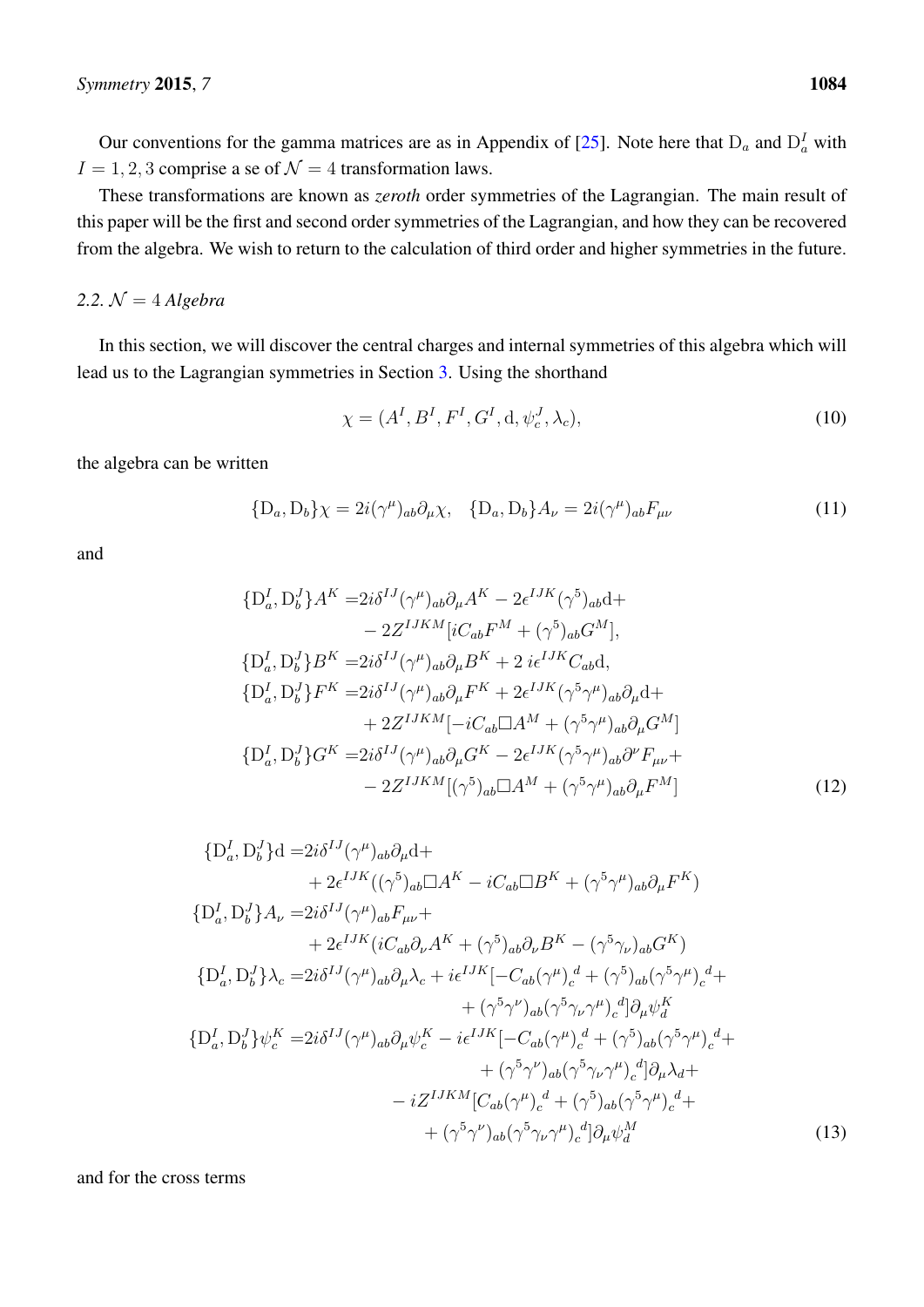<span id="page-6-0"></span>
$$
\{D_a, D_b^I\}A^J = 2i\epsilon^{IJK}C_{ab}F^K
$$
  
\n
$$
\{D_a, D_b^I\}B^J = 2i\epsilon^{IJK}C_{ab}G^K
$$
  
\n
$$
\{D_a, D_b^I\}F^J = 2i\epsilon^{IJK}C_{ab}\Box A^K
$$
  
\n
$$
\{D_a, D_b^I\}G^J = 2i\epsilon^{IJK}C_{ab}\Box B^K
$$
  
\n
$$
\{D_a, D_b^I\}\lambda_c = 0
$$
\n(14)

$$
\{D_a, D_b^I\}d = 0
$$
  
\n
$$
\{D_a, D_b^I\}A_\nu = 2iC_{ab}\partial_\nu A^I - 2(\gamma^5)_{ab}\partial_\nu B^I
$$
  
\n
$$
\{D_a, D_b^I\}\psi_c^J = 2i\epsilon^{IJK}C_{ab}(\gamma^\mu)_c^d\partial_\mu\psi_d^K
$$
\n(15)

where

<span id="page-6-1"></span>
$$
Z^{IJKM} \equiv \delta^{IM} \delta^{JK} - \delta^{IK} \delta^{JM} \tag{16}
$$

### 2.2.1. Central Charges and Internal Symmetries

We will use the notation  $(A<sup>J</sup>, F<sup>K</sup>)$  to indicate, for instance, the presence of a non-zero term involving the field  $F^K$  on the right hand side of the anti-commutator  $\{D_a^I, D_b^J\} A^K$  and vice-versa. In this notation, we list the following fields which are coupled through a central charge or internal symmetry:

$$
(AJ, FK), (AJ, GK), (BJ, A\mu),
$$
  
\n
$$
(FJ, GK), (FJ, d), (GJ, A\mu),
$$
  
\n
$$
(\psiaJ, \lambdab), (\psiaJ, \psibK)
$$
  
\nfields coupled by a central charge  
\nor internal symmetry

In addition, the algebra couples the following fields through a  $U(1)$  gauge symmetry

$$
(A_{\mu}, A^{K}), (A_{\mu}, B^{K}),
$$
 fields coupled through a gauge symmetry (18)

In Section [3,](#page-10-0) we will show how these central charges and internal symmetries can be used to uncover several first and second order Lagrangian symmetries. We note that this algebra is absent of central charges and internal symmetries between

$$
(FJ, A\mu), (A\mu, d), (BJ, FK),
$$
  
\n
$$
(BJ, AK), (GJ, d)
$$
  
\n
$$
FK = 0
$$
  
\n
$$
FK = 0
$$
  
\n
$$
FK = 0
$$
  
\n
$$
FK = 0
$$
  
\n
$$
FK = 0
$$
  
\n
$$
FK = 0
$$
  
\n
$$
FK = 0
$$
  
\n
$$
FK = 0
$$
  
\n
$$
FK = 0
$$
  
\n
$$
FK = 0
$$
  
\n
$$
FK = 0
$$
  
\n
$$
FK = 0
$$
  
\n
$$
FK = 0
$$
  
\n
$$
FK = 0
$$
  
\n
$$
FK = 0
$$
  
\n
$$
FK = 0
$$
  
\n
$$
FK = 0
$$
  
\n
$$
FK = 0
$$
  
\n
$$
FK = 0
$$
  
\n
$$
FK = 0
$$
  
\n
$$
FK = 0
$$
  
\n
$$
FK = 0
$$
  
\n
$$
FK = 0
$$
  
\n
$$
FK = 0
$$
  
\n
$$
FK = 0
$$
  
\n
$$
FK = 0
$$
  
\n
$$
FK = 0
$$
  
\n
$$
FK = 0
$$
  
\n
$$
FK = 0
$$
  
\n
$$
FK = 0
$$
  
\n
$$
FK =
$$

#### 2.3. Reduction to  $\mathcal{N} = 2$  *Systems*

Before we fully investigate the first and second order Lagrangian symmetries, we will investigate how to split the  $\mathcal{N} = 4$  system into the  $\mathcal{N} = 2$  FH and VM systems. When we do this, some of the central charges and internal symmetries vanish. In fact, in the case of the  $\mathcal{N} = 2$  VM system *all* of these vanish,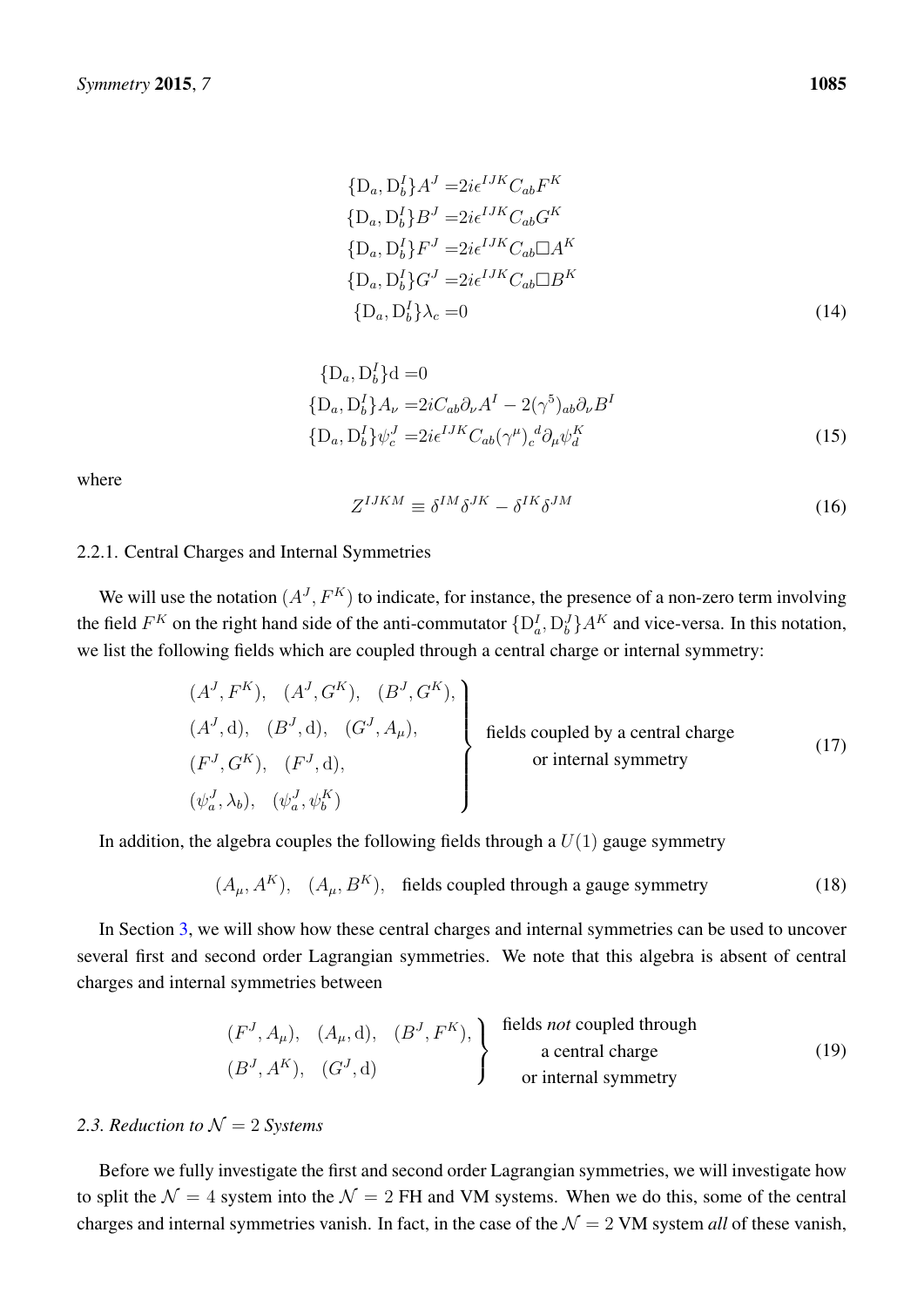and the algebra has *no* information on first and second order Lagrangian symmetries. This is of course because the  $\mathcal{N} = 2$  VM algebra closes. It is important to note that for reduction, we are considering only one pair of the six possible pairs of D-transformations. We leave the consideration of the other five pairs to future research.

Dropping the  $D_a^2$  and  $D_a^3$  transformations and making the following definitions:

$$
\tilde{\mathbf{D}}_a^1 \equiv \mathbf{D}_a, \quad \tilde{\mathbf{D}}_a^2 \equiv \mathbf{D}_a^1 \tag{20}
$$

where  $i = 1, 2$  labels the two supersymmetries of the embedded systems, we next make field redefinitions to manifest the embedded systems. The embedded  $\mathcal{N} = 2$  VM system is composed of half of the fields of the  $\mathcal{N}=4$  system:

$$
A \equiv A^1, \quad B \equiv B^1, \quad F \equiv F^1, \quad G \equiv G^1,
$$
  

$$
A_{\mu}, \quad d, \quad \zeta_a^1 \equiv \psi_a^1, \quad \zeta_a^2 \equiv \lambda_a
$$
 (21)

and the embedded  $\mathcal{N} = 2$  FH system is composed of the other half

$$
\tilde{A}^{1} \equiv A^{2}, \quad \tilde{A}^{2} \equiv A^{3}, \quad \tilde{B}^{1} \equiv B^{2}, \quad \tilde{B}^{2} \equiv B^{3}, \n\tilde{F}^{1} \equiv F^{2}, \quad \tilde{F}^{2} \equiv F^{3}, \quad \tilde{G}^{1} \equiv G^{2}, \quad \tilde{G}^{2} \equiv G^{3}, \n\tilde{\psi}_{a}^{1} \equiv \psi_{a}^{2}, \quad \tilde{\psi}_{a}^{2} \equiv \psi_{a}^{3}
$$
\n(22)

#### 2.3.1. Reduction to  $\mathcal{N} = 2$  VM

The resulting  $\mathcal{N} = 2$  VM algebra is

$$
\tilde{D}_a^i A = \zeta_a^i,
$$
\n
$$
\tilde{D}_a^i B = i(\gamma^5)_a^b \zeta_b^i,
$$
\n
$$
\tilde{D}_a^i F = (\gamma^\mu)_a^b \partial_\mu \zeta_b^i,
$$
\n
$$
\tilde{D}_a^i G = i(\sigma^3)^{ij} (\gamma^5 \gamma^\mu)_a^b \partial_\mu \zeta_b^j,
$$
\n
$$
\tilde{D}_a^i A_\mu = i(\sigma^2)^{ij} (\gamma_\mu)_a^b \zeta_b^j,
$$
\n
$$
\tilde{D}_a^i d = i(\sigma^1)^{ij} (\gamma^5 \gamma^\mu)_a^b \partial_\mu \zeta_b^j,
$$
\n
$$
\tilde{D}_a^i \zeta_b^j = \delta^{ij} (i(\gamma^\mu)_{ab} \partial_\mu A - (\gamma^5 \gamma^\mu)_{ab} \partial_\mu B - iC_{ab}F) + (\sigma^3)^{ij} (\gamma^5)_{ab} G +
$$
\n
$$
- i(\sigma^2)^{ij} \frac{1}{2} (\sigma^{\mu\nu})_{ab} F_{\mu\nu} + (\sigma^1)^{ij} (\gamma^5)_{ab} d,
$$
\n(23)

where

$$
(\sigma^1)^{ij} = \begin{pmatrix} 0 & 1 \\ 1 & 0 \end{pmatrix}, \quad (\sigma^2)^{ij} = \begin{pmatrix} 0 & -i \\ i & 0 \end{pmatrix}, \quad (\sigma^3)^{ij} = \begin{pmatrix} 1 & 0 \\ 0 & -1 \end{pmatrix}, \tag{24}
$$

$$
\zeta_b^1 = \psi_b, \quad \zeta_b^2 = \lambda_b. \tag{25}
$$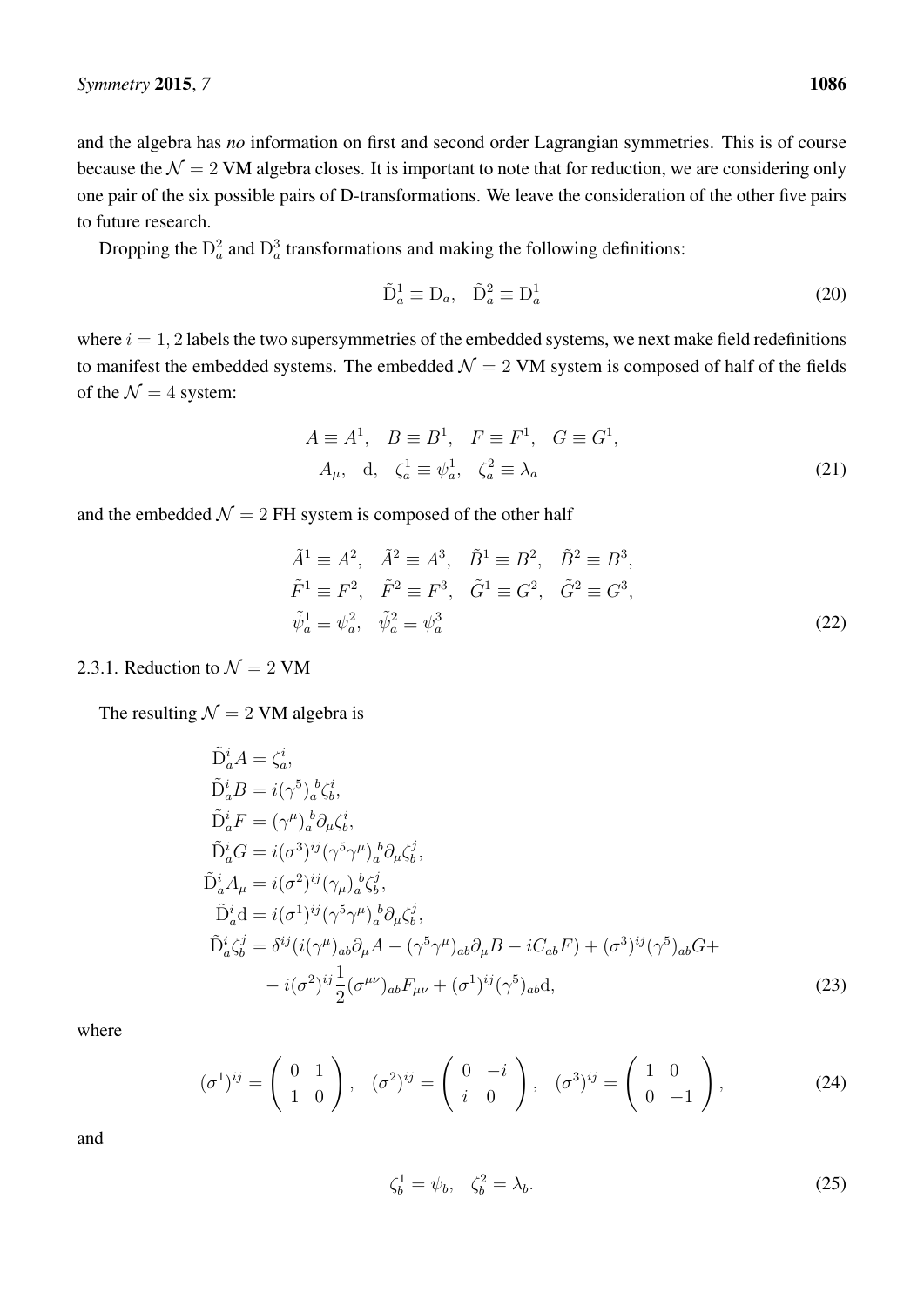The algebra reduces to

$$
\{\tilde{\mathbf{D}}_a^i, \tilde{\mathbf{D}}_b^j\} \mathcal{V} = 2i\delta^{ij}(\gamma^\mu)_{ab}\partial_\mu \mathcal{V}
$$
\n(26)

$$
\{\tilde{\mathbf{D}}_a^i, \tilde{\mathbf{D}}_b^j\} A_\nu = 2i\delta^{ij}(\gamma^\mu)_{ab} F_{\mu\nu} + i(\sigma^2)^{ij} (2iC_{ab}\partial_\nu A - 2(\gamma^5)_{ab}\partial_\nu B). \tag{27}
$$

where

$$
\mathcal{V} = (A, B, F, G, d, \psi_c, \lambda_c). \tag{28}
$$

So this algebra closes up to gauge transformations and all the central charges and internal symmetries from the overarching  $\mathcal{N} = 4$  algebra have vanished, aside from the  $U(1)$  gauge symmetries. The algebra, therefore, contains no information on extra symmetries of the Lagrangian.

#### 2.3.2. Reduction to  $\mathcal{N} = 2$  FH

The transformation laws for the embedded  $\mathcal{N} = 2$  FH system are

$$
\tilde{D}_a^i \tilde{A}^j = \delta^{ij} \tilde{\psi}_a^1 + i(\sigma^2)^{ij} \tilde{\psi}_a^2,
$$
\n
$$
\tilde{D}_a^i \tilde{B}^j = i(\gamma^5)_a^b \left[ (\sigma^3)^{ij} \tilde{\psi}_b^1 + (\sigma^1)^{ij} \tilde{\psi}_b^2 \right],
$$
\n
$$
\tilde{D}_a^i \tilde{F}^j = (\gamma^\mu)_a^b \partial_\mu \left[ \delta^{ij} \tilde{\psi}_b^1 + i(\sigma^2)^{ij} \tilde{\psi}_b^2 \right],
$$
\n
$$
\tilde{D}_a^i \tilde{G}^j = i(\gamma^5 \gamma^\mu)_a^b \partial_\mu \left[ (\sigma^3)^{ij} \tilde{\psi}_b^1 + (\sigma^1)^{ij} \tilde{\psi}_b^2 \right],
$$
\n
$$
\tilde{D}_a^i \tilde{\psi}_b^1 = i(\gamma^\mu)_{ab} \partial_\mu \tilde{A}^i - iC_{ab} \tilde{F}^i + (\sigma^3)^{ij} \left[ (\gamma^5)_{ab} \tilde{G}^j - (\gamma^5 \gamma^\mu)_{ab} \partial_\mu \tilde{B}^j \right],
$$
\n
$$
\tilde{D}_a^i \tilde{\psi}_b^2 = (\sigma^2)^{ij} \left[ -(\gamma^\mu)_{ab} \partial_\mu \tilde{A}^j + C_{ab} \tilde{F}^j \right] +
$$
\n
$$
+ (\sigma^1)^{ij} \left[ (\gamma^5)_{ab} \tilde{G}^j - (\gamma^5 \gamma^\mu)_{ab} \partial_\mu \tilde{B}^j \right]
$$
\n(29)

with algebra

$$
\{\tilde{\mathbf{D}}_a^i, \tilde{\mathbf{D}}_b^j\} \tilde{A}^k = 2i\delta^{ij}(\gamma^\mu)_{ab}\partial_\mu \tilde{A}^k - 2i\tilde{Z}^{ijkm}C_{ab}\tilde{F}^m,
$$
  
\n
$$
\{\tilde{\mathbf{D}}_a^i, \tilde{\mathbf{D}}_b^j\} \tilde{B}^k = 2i\delta^{ij}(\gamma^\mu)_{ab}\partial_\mu \tilde{B}^k - 2i\tilde{Z}^{ijkm}C_{ab}\tilde{G}^m,
$$
  
\n
$$
\{\tilde{\mathbf{D}}_a^i, \tilde{\mathbf{D}}_b^j\} \tilde{F}^k = 2i\delta^{ij}(\gamma^\mu)_{ab}\partial_\mu \tilde{F}^k - 2i\tilde{Z}^{ijkm}C_{ab}\Box \tilde{A}^m,
$$
  
\n
$$
\{\tilde{\mathbf{D}}_a^i, \tilde{\mathbf{D}}_b^j\} \tilde{G}^k = 2i\delta^{ij}(\gamma^\mu)_{ab}\partial_\mu \tilde{G}^k - 2i\tilde{Z}^{ijkm}C_{ab}\Box \tilde{B}^m,
$$
  
\n
$$
\{\tilde{\mathbf{D}}_a^i, \tilde{\mathbf{D}}_b^j\} \tilde{\psi}_c^k = 2i\delta^{ij}(\gamma^\mu)_{ab}\partial_\mu \tilde{\psi}_c^1 - 2i\tilde{Z}^{ijkm}C_{ab}(\gamma^\mu)_{c}^d\partial_\mu \tilde{\psi}_d^m
$$
  
\n(30)

where

$$
\tilde{Z}^{ijkm} \equiv \delta^{im}\delta^{jk} - \delta^{ik}\delta^{jm}, \quad i, j, k, m = 1, 2. \tag{31}
$$

So only the couplings  $(A^J, G^K)$  and  $(F^J, G^K)$  have vanished from the overarching  $\mathcal{N} = 4$  theory. Couplings still remain between  $(\tilde{A}^j, \tilde{F}^k)$  and  $(\tilde{B}^j, \tilde{G}^k)$  and  $(\tilde{\psi}_a^i, \tilde{\psi}_b^j)$ .

#### <span id="page-8-0"></span>*2.4. Uncovering First and Second Order Lagrangian Symmetries*

This section shows the method with which we unveil first and second order Lagrangian symmetries. We show examples of how the procedure with more than one calculation will uncover the same symmetry. The full list of unique symmetries is unveiled in Section [3.](#page-10-0) The full list of calculations, including those unveiling redundant symmetries, are shown in Appendix. All such calculations were performed by hand.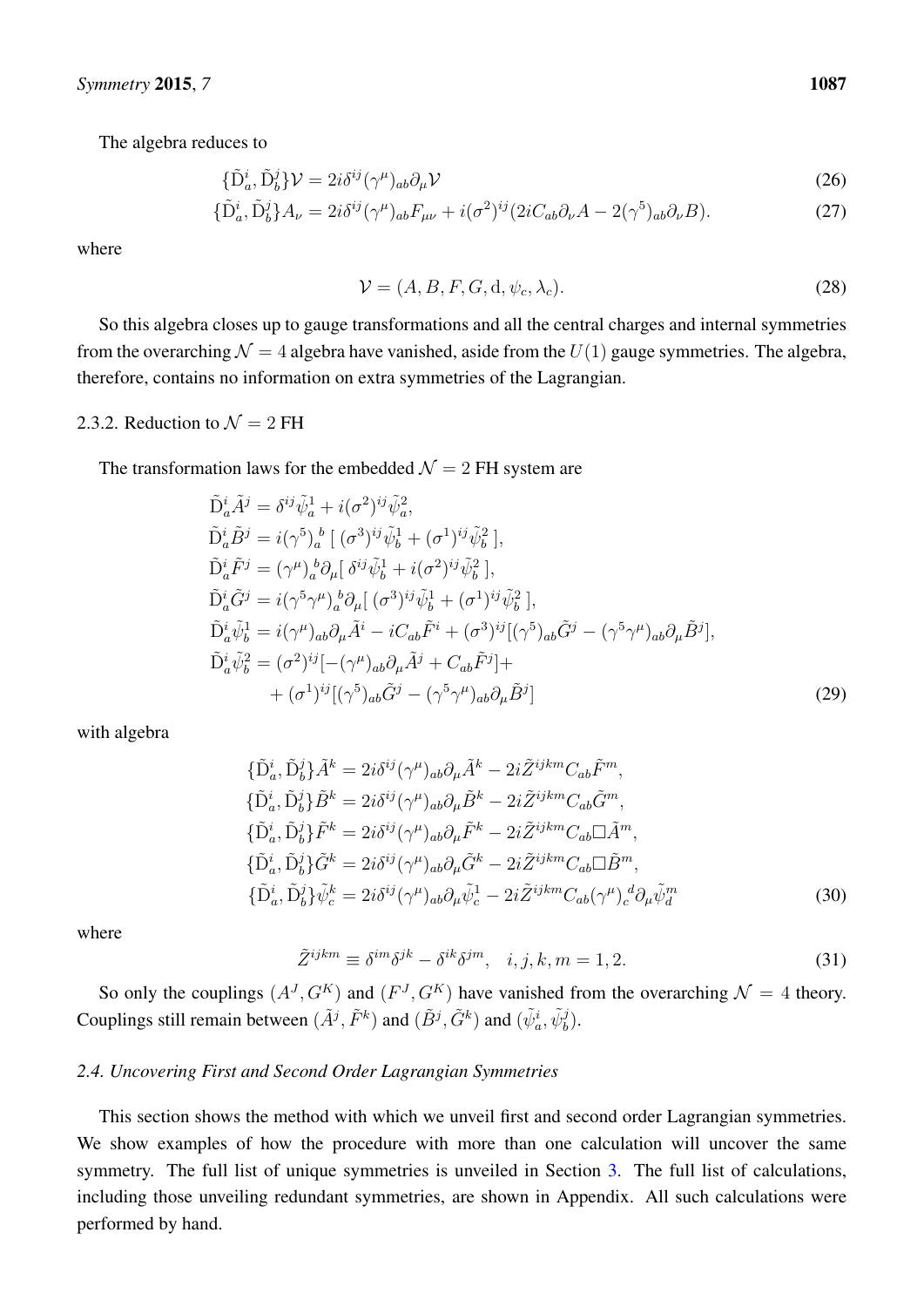#### 2.4.1. First Order Bosonic Symmetries

Contracting the coupling from the anticommutator on  $A<sup>J</sup>$  and  $F<sup>J</sup>$  in Equation [\(14\)](#page-6-0) with the Grassmann spinors  $\varepsilon^a$  and  $\chi_I^b$  results in the first order bosonic symmetry of the Lagrangian

$$
\delta_{BS3a}^{(1)} \left( \begin{array}{c} A^J \\ F^J \end{array} \right) \equiv \frac{\varepsilon^a \chi_I^b}{2i} \{D_a, D_b^I\} \left( \begin{array}{c} A^J \\ F^J \end{array} \right) = \varepsilon^a \chi_I^b \epsilon^{IJK} C_{ab} \left( \begin{array}{c} F^K \\ \Box A^K \end{array} \right). \tag{32}
$$

Interestingly, contracting the coupling from the anticommutators on  $A^K$  and  $F^K$  in Equation [\(12\)](#page-5-0) with the Grassmann spinors  $\varepsilon_I^a$  and  $\chi_J^b$  results in a very similar first order bosonic symmetry of the Lagrangian

$$
\delta_{BS3b}^{(1)} \left( \begin{array}{c} A^K \\ F^K \end{array} \right) \equiv \varepsilon_1^a \chi_J^b Z^{IJKM} C_{ab} \left( \begin{array}{c} F^M \\ \Box A^M \end{array} \right). \tag{33}
$$

In fact, these two symmetries are identical, and we can define them succinctly as:

$$
\delta_{BS3}^{(1)}(T) \left( \begin{array}{c} A^K \\ F^K \end{array} \right) \equiv T^{KM} \left( \begin{array}{c} F^M \\ \Box A^M \end{array} \right). \tag{34}
$$

where

$$
T^{KM} \equiv \begin{cases} \varepsilon_I^a \chi_J^b Z^{IJKLM} C_{ab} \\ \text{or} \\ \varepsilon^a \chi_J^b \epsilon^{JKM} C_{ab} \end{cases} \tag{35}
$$

This redundancy in the definition of  $T^{KM}$  begs the question: could a notation that somehow combines the underlying  $\mathcal{N} = 1$  vector multiplet and three copies of  $\mathcal{N} = 1$  chiral multiplets that comprise the  $\mathcal{N} = 4$  SUSY-YM multiplet result in a simplified definition of  $T^{KM}$ ? At present, it is unknown how to do this and we wish to revisit this question in the future. Furthermore, we will see that redundancies are present in our calculations of other symmetries which leads us to define the variables  $P^{K}$ ,  $Q^{K}$ ,  $T^{KM}$ ,  $(U^{\mu})^K$ ,  $W^{KM}$ , and  $(V^{\mu})^{KM}$  as:

$$
P^{K} \equiv \varepsilon_{I}^{a} \chi_{J}^{b} \epsilon^{IJK} (\gamma^{5})_{ab} \quad Q^{K} \equiv \varepsilon_{I}^{a} \chi_{J}^{b} \epsilon^{IJK} C_{ab},
$$
\n
$$
T^{KM} \equiv \begin{cases}\n\varepsilon_{I}^{a} \chi_{J}^{b} Z^{IJKM} C_{ab} \\
\text{or} \\
\varepsilon^{a} \chi_{J}^{b} \epsilon^{JKM} C_{ab}\n\end{cases}, \quad (U^{\mu})^{K} \equiv \varepsilon_{I}^{a} \chi_{J}^{b} \epsilon^{IJK} (\gamma^{5} \gamma^{\mu})_{ab},
$$
\n
$$
W^{KM} \equiv \begin{cases}\n\varepsilon^{a} \chi_{J}^{b} \epsilon^{JKM} (\gamma^{5})_{ab} \\
\text{or} \\
\varepsilon_{I}^{a} \chi_{J}^{b} Z^{IJKM} (\gamma^{5})_{ab}\n\end{cases}, \quad (V^{\mu})^{KM} \equiv \begin{cases}\n\varepsilon^{a} \chi_{J}^{b} \epsilon^{JKM} (\gamma^{5} \gamma^{\mu})_{ab} \\
\text{or} \\
\varepsilon_{I}^{a} \chi_{J}^{b} Z^{IJKM} (\gamma^{5})_{ab}\n\end{cases}
$$
\n(36)

#### 2.4.2. Second Order Bosonic Symmetries

By taking the commutators of each of the first order bosonic symmetries with each other, we reveal second order bosonic symmetries. This procedure will sometimes lead to redundant symmetries as in

$$
\delta_{BS1a}^{(2)}(P_1, P_2)A^K \equiv [\delta_{BS1}^{(1)}(P_1), \delta_{BS1}^{(1)}(P_2)]A^K = \Lambda_{1,1}^{KJ}(P_1, P_2)\Box A^J
$$
  
\n
$$
\delta_{BS1b}^{(2)}(T_1, T_2)A^K \equiv [\delta_{BS3}^{(1)}(T_1), \delta_{BS3}^{(1)}(T_2)]A^K = \Lambda_{3,3}^{JK}(T_1, T_2)\Box A^J
$$
  
\n
$$
\delta_{BS1c}^{(2)}(W_1, W_2)A^J \equiv [\delta_{BS5}^{(1)}(W_1), \delta_{BS5}^{(1)}(W_2)]A^J = \Lambda_{5,5}^{IJ}(W_1, W_2)\Box A^I
$$
\n(37)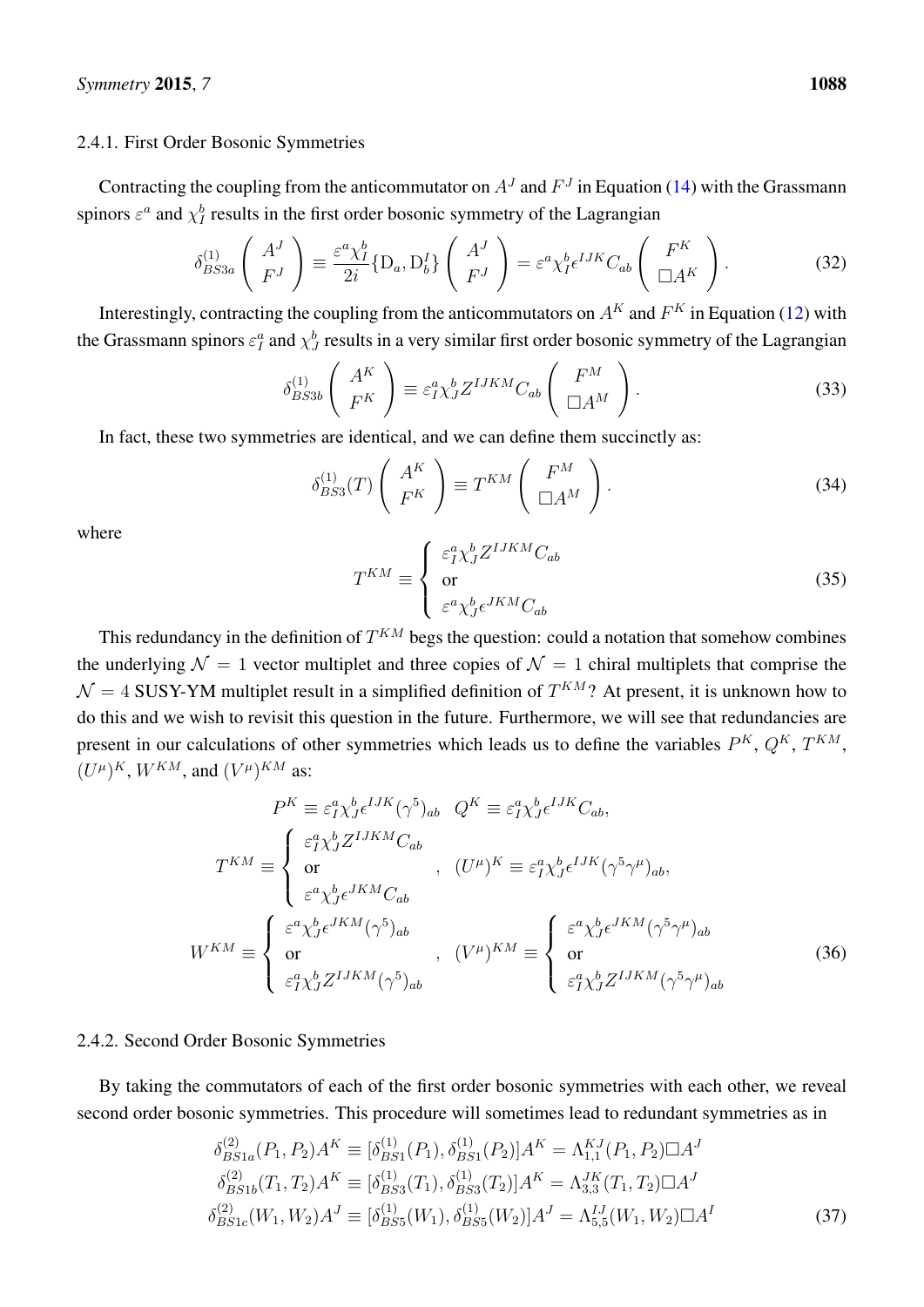where

$$
\Lambda_{1,1}^{KJ}(P_1, P_2) \equiv P_{[1}^K P_{2]}^J,
$$
  
\n
$$
\Lambda_{3,3}^{KJ}(T_1, T_2) \equiv T_{[1}^{KM} T_{2]}^{MJ},
$$
  
\n
$$
\Lambda_{5,5}^{IJ}(W_1, W_2) \equiv W_{[1}^{KI} W_{2]}^{JK}
$$
\n(38)

We can succinctly write these three redundant symmetries as one

$$
\delta_{BS1}^{(2)}(\Lambda_1)A^K \equiv \Lambda_1^{[KJ]} \Box A^J \tag{39}
$$

where  $(\Lambda_1)^{KJ}$  is an arbitrary  $3 \times 3$  matrix and [] denotes antisymmetrization:

$$
(\Lambda_1)^{[KJ]} = (\Lambda_1)^{KJ} - (\Lambda_1)^{JK}.
$$
\n
$$
(40)
$$

#### <span id="page-10-2"></span>2.4.3. First Order Fermionic Symmetries

Analogous to how we found the second order bosonic symmetries, we can uncover first order *fermionic* symmetries through calculations such as:

$$
\delta_{FS19}^{(1)}(P) \begin{pmatrix} d \\ \psi_b^J \end{pmatrix} \equiv -\varepsilon^a [D_a, \delta_{BS1}^{(1)}(P)] \begin{pmatrix} d \\ \psi_b^J \end{pmatrix} = \varepsilon^a P^J \begin{pmatrix} \Box \psi_a^J \\ i(\gamma^\mu)_{ab} \partial_\mu d \end{pmatrix}
$$
(41)

All such possible calculations are listed in the Appendix  $A2$ , some of which are redundant as in the second order bosonic case.

#### <span id="page-10-0"></span>3. Results

We list the first order bosonic symmetries unveiled directly by the central charges and internal symmetries. We next calculate from these symmetries first order fermionic and second order bosonic symmetries of the Lagrangian. We will notice that certain symmetries of the Lagrangian exist which are not revealed by this procedure. This is due to the absence of certain central charges in the algebra. We discuss the unique symmetries of  $\mathcal{N} = 4$  SUSY-YM in Sections [3.1,](#page-10-1) [3.2](#page-12-0) and [3.3](#page-14-0) and the unique symmetries of  $\mathcal{N} = 2$  FH in Section [3.4.](#page-20-0) In Appendix we list all symmetries unveiled by the procedure, including redundancies: symmetries which are the same from the Lagrangian perspective but which arise from different terms in the algebra as described in Section [2.4.](#page-8-0) No non-gauge symmetries of the  $\mathcal{N} = 2$ vector multiplet are uncovered through this procedure as there are no central charges in this algebra.

#### <span id="page-10-1"></span>*3.1.* N = 4 *SUSY-YM: First Order Bosonic Symmetries*

The unique first order bosonic symmetries revealed by all the central charges and internal symmetries in this way are:

$$
\delta_{BS1}^{(1)}(P)\left(\begin{array}{c} A^K\\ d \end{array}\right) \equiv P^K\left(\begin{array}{c} -d\\ \Box A^K \end{array}\right), \quad \delta_{BS2}^{(1)}(Q)\left(\begin{array}{c} B^K\\ d \end{array}\right) \equiv Q^K\left(\begin{array}{c} -d\\ \Box B^K \end{array}\right) \tag{42}
$$

$$
\delta_{BS3}^{(1)}(T) \left( \begin{array}{c} A^K \\ F^K \end{array} \right) \equiv T^{KM} \left( \begin{array}{c} F^M \\ \Box A^M \end{array} \right) \tag{43}
$$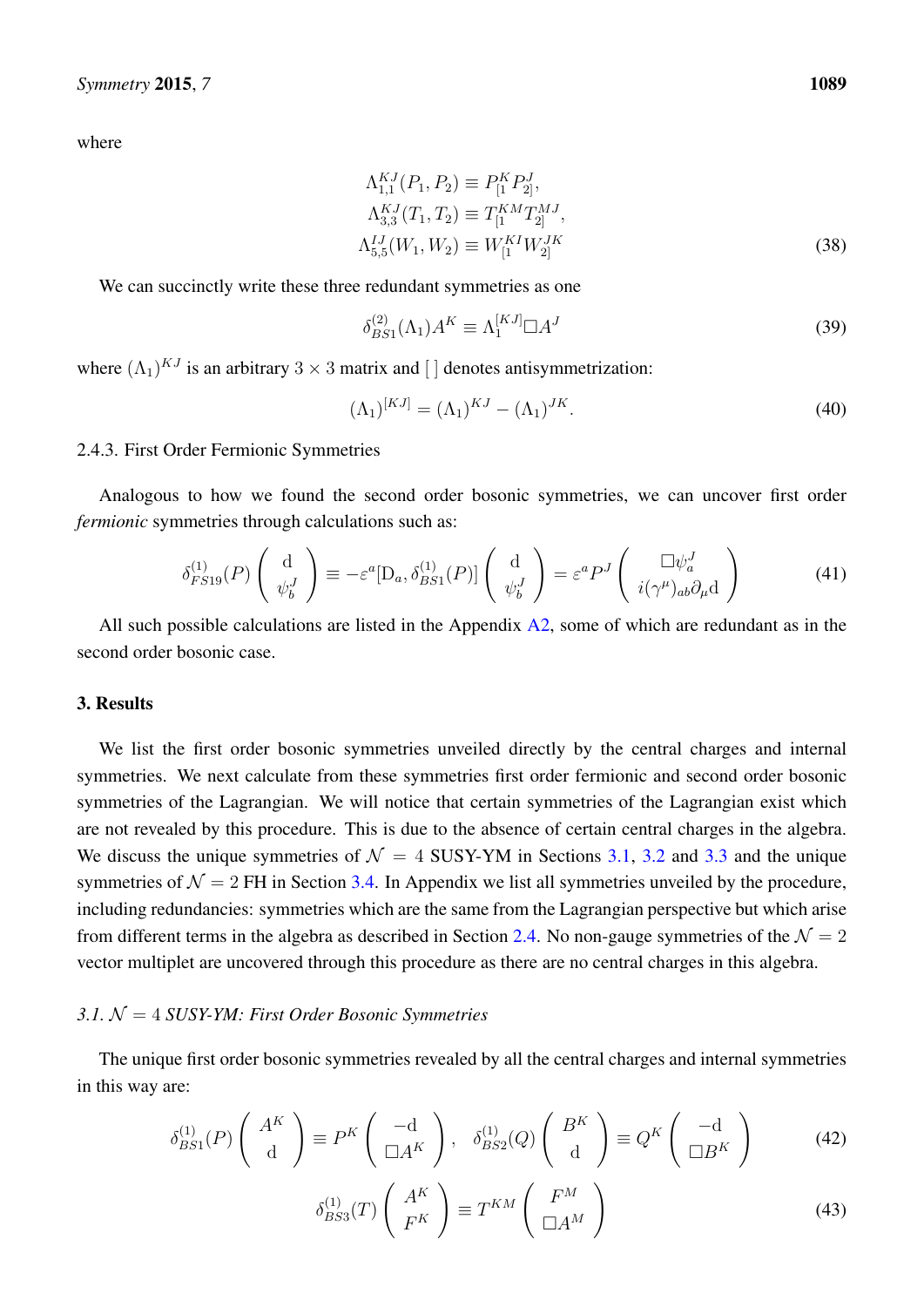$$
\delta_{BS4}^{(1)}(T) \left( \begin{array}{c} B^K \\ G^K \end{array} \right) \equiv T^{KM} \left( \begin{array}{c} G^M \\ \Box B^M \end{array} \right) \tag{44}
$$

$$
\delta_{BS5}^{(1)}(W) \left( \begin{array}{c} A^J \\ G^J \end{array} \right) \equiv W^{JK} \left( \begin{array}{c} G^K \\ \Box A^K \end{array} \right) \tag{45}
$$

$$
\delta_{BS6}^{(1)}(V) \left( \begin{array}{c} F^J \\ G^J \end{array} \right) \equiv (V^{\mu})^{JK} \partial_{\mu} \left( \begin{array}{c} G^K \\ -F^K \end{array} \right) \tag{46}
$$

$$
\delta_{BS7}^{(1)}(U) \begin{pmatrix} F^K \\ \mathbf{d} \end{pmatrix} \equiv (U^{\mu})^K \partial_{\mu} \begin{pmatrix} \mathbf{d} \\ F^K \end{pmatrix}
$$
 (47)

$$
\delta_{BS8}^{(1)}(U) \left( \begin{array}{c} G^K \\ A_{\nu} \end{array} \right) \equiv (U^{\mu})^K \left( \begin{array}{c} \partial^{\nu} F_{\mu\nu} \\ \eta_{\mu\nu} G^K \end{array} \right) \tag{48}
$$

$$
\delta_{BS9}^{(1)}(Q) \left( \begin{array}{c} \lambda_c \\ \psi_c^K \end{array} \right) \equiv Q^K(\gamma^{\mu})_c^d \partial_{\mu} \left( \begin{array}{c} \psi_d^K \\ -\lambda_d \end{array} \right) \tag{49}
$$

$$
\delta_{BS10}^{(1)}(U) \begin{pmatrix} \lambda_c \\ \psi_c^K \end{pmatrix} \equiv (U^{\nu})^K (\gamma^5 \gamma_{\nu} \gamma^{\mu})_c^d \partial_{\mu} \begin{pmatrix} \psi_d^K \\ -\lambda_d \end{pmatrix}
$$
 (50)

$$
\delta_{BS11}^{(1)}(P) \begin{pmatrix} \lambda_c \\ \psi_c^K \end{pmatrix} \equiv P^K (\gamma^5 \gamma^\mu)_c^d \partial_\mu \begin{pmatrix} \psi_d^K \\ -\lambda_d \end{pmatrix}
$$
 (51)

$$
\delta_{BS12}^{(1)}(W)\psi_c^K \equiv W^{KM}(\gamma^5 \gamma^\mu)_c^d \partial_\mu \psi_d^M \tag{52}
$$

$$
\delta_{BS13}^{(1)}(V)\psi_c^K \equiv (V^{\nu})^{KM} (\gamma^5 \gamma_\nu \gamma^\mu)_c^d \partial_\mu \psi_d^M \tag{53}
$$

$$
\delta_{BS14}^{(1)}(T)\psi_c^K \equiv T^{KM}(\gamma^\mu)_c^d \partial_\mu \psi_d^M \tag{54}
$$

along with the  $U(1)$  gauge symmetries

$$
\delta_G A_{\nu} \equiv Q^K \partial_{\nu} A^K, \quad \delta_G A_{\nu} \equiv P^K \partial_{\nu} B^K, \n\delta A_{\nu} \equiv \varepsilon^a \chi_I^b C_{ab} \partial_{\nu} A^I, \quad \delta A_{\nu} \equiv \varepsilon^a \chi_I^b (\gamma^5)_{ab} \partial_{\nu} B^I
$$
\n(55)

The following identity proves useful in directly verifying these as Lagrangian symmetries:

$$
(\gamma^5 \gamma^{(\mu} \gamma_\alpha \gamma^{\nu)})^{(ab)} = 0 \tag{56}
$$

where ( ) denotes symmetrization, *i.e.*,  $(\gamma^{\mu})^{(ab)} = (\gamma^{\mu})^{ab} + (\gamma^{\mu})^{ba}$ .

It is interesting to note here that because of the absence of  $B<sup>J</sup>$  to  $F<sup>J</sup>$  coupling in the algebra, this method fails to uncover the first order bosonic symmetry of the Lagrangian

$$
\delta_{BS15}^{(1)}(T) \left( \begin{array}{c} B^K \\ F^K \end{array} \right) \equiv T^{KM} \left( \begin{array}{c} F^M \\ \Box B^M \end{array} \right) \tag{57}
$$

In addition, Lagrangian symmetries such as

$$
\delta_{BS16}^{(1)}(U) \left( \begin{array}{c} G^K \\ \mathbf{d} \end{array} \right) \equiv (U^{\mu})^K \partial_{\mu} \left( \begin{array}{c} \mathbf{d} \\ G^K \end{array} \right) \tag{58}
$$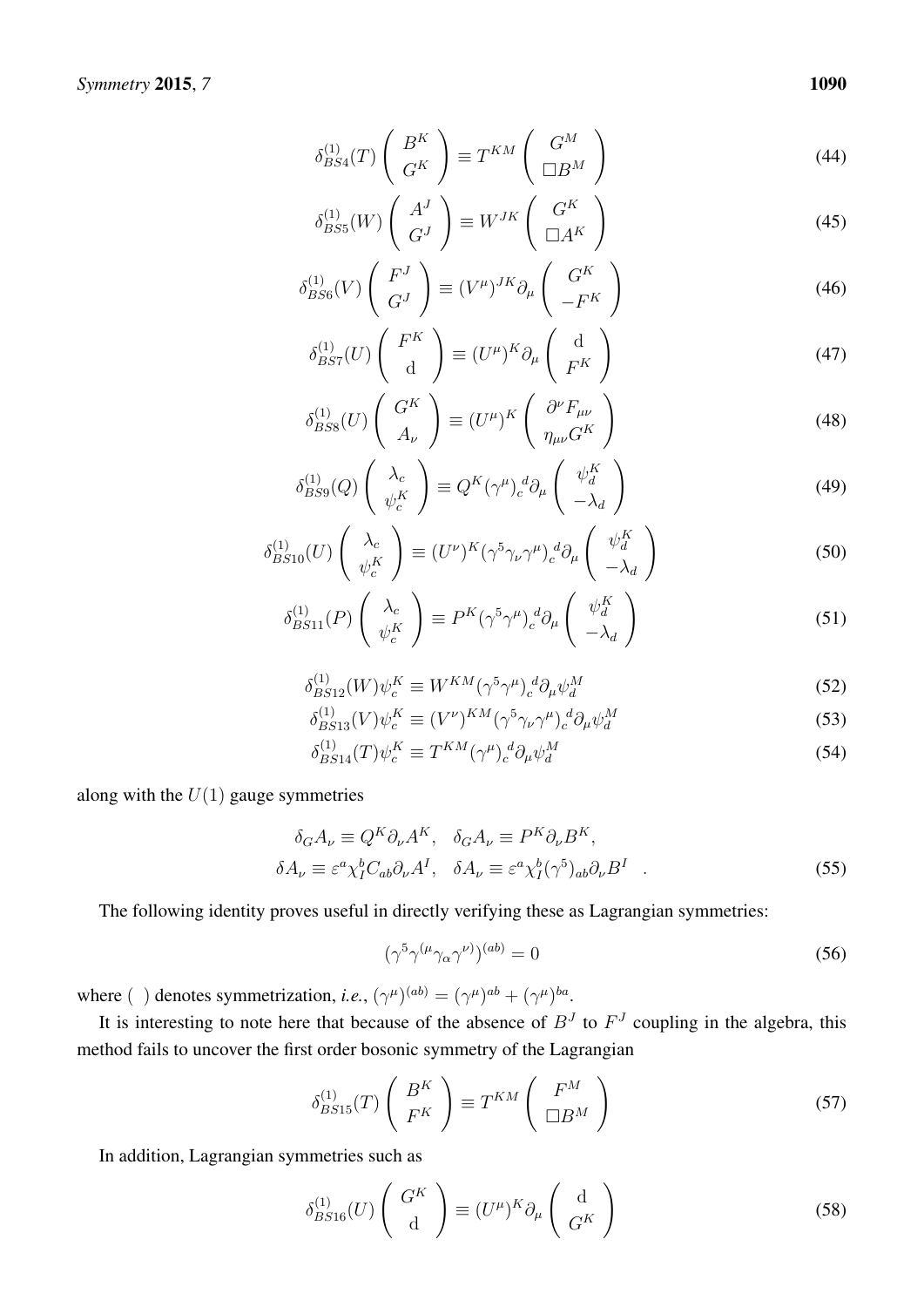$$
\delta_{BS17}^{(1)}(U) \left( \begin{array}{c} F^K \\ A_\nu \end{array} \right) \equiv (U^\mu)^K \left( \begin{array}{c} \partial^\nu F_{\mu\nu} \\ \eta_{\mu\nu} F^K \end{array} \right) \tag{59}
$$

also are not manifest in the algebra. We will leave all such symmetries not manifested by the algebra out of the remaining calculations of second order bosonic and first order fermionic symmetries, as we are investigating how the absence of these symmetries fails to uncover further symmetries down the line.

#### <span id="page-12-0"></span>*3.2. Second Order Bosonic Symmetries*

In Appendix [A1,](#page-23-0) we list all the second order bosonic symmetries which are calculated in this way, including their redundancies. Here, we list only the unique symmetries, written in terms of the arbitrary matrices  $(\Lambda_1)^{KJ}$ ,  $(\Lambda_2^{\mu\nu})^{JK}$ ,  $(\Lambda_3)^{IJ}$ ,  $(\Lambda_4^{\mu})^K$ ,  $\Lambda_5^K$ , and  $(\Lambda_6^{\mu\nu})^J$ :

$$
\delta_{BS1}^{(2)}(\Lambda_1)A^K \equiv \Lambda_1^{[KJ]} \square A^J, \quad \delta_{BS2}^{(2)}(\Lambda_1)B^K \equiv \Lambda_1^{[KJ]} \square B^J
$$

$$
\delta_{BS3}^{(2)}(\Lambda_1)F^K \equiv \Lambda_1^{[KJ]} \square F^J, \quad \delta_{BS4}^{(2)}(\Lambda_1)G^K \equiv \Lambda_1^{[KJ]} \square G^K
$$

$$
\delta_{BS5}^{(2)}(\Lambda_2)F^J \equiv (\Lambda_2^{\mu\nu})^{[IJ]}\partial_\mu\partial_\nu F^I, \quad \delta_{BS6}^{(2)}(\Lambda_2)G^J \equiv (\Lambda_2^{\mu\nu})^{[IJ]}\partial_\mu\partial_\nu G^I
$$

$$
\delta_{BS7}^{(2)}(\Lambda_2)A_\nu \equiv \eta_{\nu\beta}(\Lambda_2^{[\mu\beta]})^{JJ}\partial^\alpha F_{\mu\alpha}
$$
(60)

$$
\delta_{BSS}^{(2)}(\Lambda_1) \left( \begin{array}{c} A^K \\ B^K \end{array} \right) \equiv \Lambda_1^{IJ} \left( \begin{array}{c} \delta^{IK} \Box B^J \\ -\delta^{JK} \Box A^I \end{array} \right) \tag{61}
$$

$$
\delta_{BS9}^{(2)}(\Lambda_3) \left( \begin{array}{c} A^K \\ F^K \end{array} \right) \equiv (\Lambda_3^{\mu})^{IJ} \left( \begin{array}{c} \delta^{IK} \partial_{\mu} F^J \\ \delta^{JK} \partial_{\mu} \Box A^I \end{array} \right) \tag{62}
$$

$$
\delta_{BS10}^{(2)}(\Lambda_3) \left( \begin{array}{c} B^K \\ F^K \end{array} \right) \equiv (\Lambda_3^{\mu})^{IJ} \left( \begin{array}{c} \delta^{IK} \partial_{\mu} F^J \\ \delta^{KJ} \partial_{\mu} \Box B^I \end{array} \right) \tag{63}
$$

$$
\delta_{BS11}^{(2)}(\Lambda_3) \left( \begin{array}{c} A^J \\ G^J \end{array} \right) \equiv (\Lambda_3^{\mu})^{IK} \left( \begin{array}{c} \delta^{IJ} \partial_{\mu} G^K \\ \delta^{JK} \partial_{\mu} \Box A^I \end{array} \right) \tag{64}
$$

$$
\delta_{BS12}^{(2)}(\Lambda_4) \begin{pmatrix} A^K \\ d \end{pmatrix} \equiv (\Lambda_4^{\mu})^K \begin{pmatrix} \partial_{\mu} d \\ \partial_{\mu} \Box A^K \end{pmatrix}
$$
 (65)

$$
\delta_{BS13}^{(2)}(\Lambda_4) \begin{pmatrix} A^J \\ A_\nu \end{pmatrix} \equiv (\Lambda_4^\mu)^J \begin{pmatrix} \partial^\nu F_{\mu\nu} \\ \eta_{\mu\nu} \Box A^J \end{pmatrix}
$$
 (66)

$$
\delta_{BS14}^{(2)}(\Lambda_4) \left( \begin{array}{c} B^J \\ A_\nu \end{array} \right) \equiv (\Lambda_4^\mu)^J \left( \begin{array}{c} \partial^\nu F_{\mu\nu} \\ \eta_{\mu\nu} \Box B^J \end{array} \right) \tag{67}
$$

$$
\delta_{BS15}^{(2)}(\Lambda_5) \left( \begin{array}{c} F^K \\ \mathrm{d} \end{array} \right) \equiv \Lambda_5^K \left( \begin{array}{c} \Box \mathrm{d} \\ -\Box F^K \end{array} \right) \tag{68}
$$

$$
\delta_{BS16}^{(2)}(\Lambda_5) \left( \begin{array}{c} G^K \\ \mathbf{d} \end{array} \right) \equiv \Lambda_5^K \left( \begin{array}{c} \Box \mathbf{d} \\ -\Box G^K \end{array} \right) \tag{69}
$$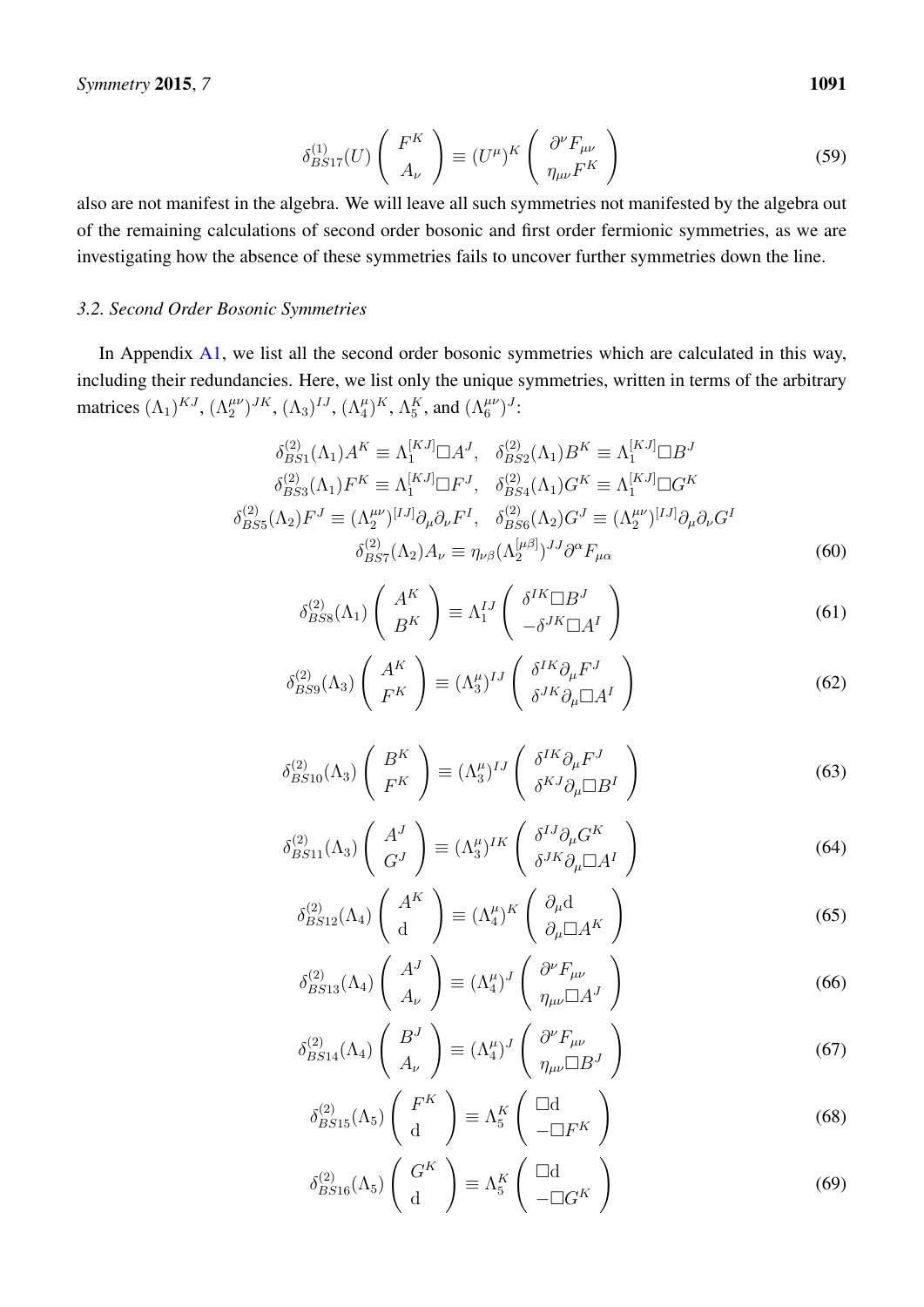$$
\delta_{BS17}^{(2)}(\Lambda_6) \left( \begin{array}{c} G^J \\ \mathbf{d} \end{array} \right) \equiv (\Lambda_6^{\mu\nu})^J \left( \begin{array}{c} \partial_\mu \partial_\nu \mathbf{d} \\ -\partial_\mu \partial_\nu G^J \end{array} \right) \tag{70}
$$

$$
\delta_{BS18}^{(2)}(\Lambda_1) \left( \begin{array}{c} F^J \\ G^J \end{array} \right) \equiv \Lambda_1^{IK} \left( \begin{array}{c} \delta^{IJ} \Box G^K \\ - \Box \delta^{JK} F^I \end{array} \right) \tag{71}
$$

$$
\delta_{BS19}^{(2)}(\Lambda_6) \left( \begin{array}{c} F^J \\ A_\alpha \end{array} \right) \equiv (\Lambda_6^{\mu\nu})^J(U, V) \left( \begin{array}{c} \partial_\nu \partial^\alpha F_{\mu\alpha} \\ -\eta_{\mu\alpha} \partial_\nu F^J \end{array} \right) \tag{72}
$$

$$
\delta_{BS20}^{(2)}(\Lambda_1)\psi_c^K \equiv \Lambda_1^{[JK]} \square \psi_c^J \tag{73}
$$

$$
\delta_{BS21}^{(2)}(\Lambda_2)\psi_c^K \equiv [(\Lambda_2^{\rho\sigma})^{KJ} - (\Lambda_2^{\sigma\rho})^{JK}](\gamma_\rho\gamma^\mu\gamma_\sigma\gamma^\nu)_c^d\partial_\mu\partial_\nu\psi_d^J
$$
\n(74)

$$
\delta_{BS22}^{(2)}(\Lambda_2)\lambda_c \equiv (\Lambda_2^{[\mu\nu]})^{KK} (\gamma_\mu \gamma^\alpha \gamma_\nu \gamma^\beta)_c{}^d \partial_\alpha \partial_\beta \lambda_d,\tag{75}
$$

$$
\delta_{BS23}^{(2)}(\Lambda_3)\psi_c^K \equiv (\Lambda_3^{\mu})^{[JK]}(\gamma^5 \gamma_\mu)_c^d \Box \psi_d^J \tag{76}
$$

$$
\delta_{BS24}^{(2)}(\Lambda_3)\lambda_c \equiv (\Lambda_3^\nu)^{KK} (\gamma^5 \gamma^\mu)_c^d \partial_\mu \partial_\nu \lambda_d \tag{77}
$$

$$
\delta_{BS25}^{(2)}(\Lambda_3)\psi_c^K \equiv (\Lambda_3^\mu)^{KJ} (\gamma^5 \gamma^\nu)_c^d \partial_\mu \partial_\nu \psi_d^J \tag{78}
$$

$$
\delta_{BS26}^{(2)}(\Lambda_3)\psi_c^K \equiv (\Lambda_3^{\mu})^{[JK]}(\gamma_{\mu})_c^d \Box \psi_d^J + 2(\Lambda_3^{\mu})^{KJ}(\gamma^{\nu})_c^d \partial_{\mu} \partial_{\nu} \psi_d^J \tag{79}
$$

$$
\delta_{BS27}^{(2)}(\Lambda_3)\lambda_c \equiv (\Lambda_3^{\mu})^{KK} (\gamma^{\nu})_c^{\ d} \partial_{\mu} \partial_{\nu} \lambda_d \tag{80}
$$

$$
\delta_{BS28}^{(2)}(\Lambda_1)\psi_c^K \equiv \Lambda_1^{KJ}(\gamma^5)_c^d \Box \psi_d^J
$$
\n
$$
\tag{81}
$$

$$
\delta_{BS29}^{(2)}(\Lambda_1)\lambda_c \equiv \Lambda_1^{KK} (\gamma^5)_c{}^d \Box \lambda_d \tag{82}
$$

$$
\delta_{BS30}^{(2)}(\Lambda_5) \begin{pmatrix} \lambda_c \\ \psi_c^K \end{pmatrix} \equiv \Lambda_5^K (\gamma^5)_c^d \begin{pmatrix} \Box \psi_d^K \\ \Box \lambda_d \end{pmatrix}
$$
 (83)

$$
\delta_{BS31}^{(2)}(\Lambda_5) \left( \begin{array}{c} \lambda_c \\ \psi_c^K \end{array} \right) \equiv \Lambda_5^K \left( \begin{array}{c} \square \psi_c^K \\ -\square \lambda_c \end{array} \right) \tag{84}
$$

$$
\delta_{BS32}^{(2)}(\Lambda_4) \begin{pmatrix} \lambda_c \\ \psi_c^K \end{pmatrix} \equiv (\Lambda_4^{\alpha})^K \begin{pmatrix} (\gamma^5 \gamma^{\nu} \gamma_{\alpha} \gamma^{\nu})_c^d \partial_{\mu} \partial_{\nu} \psi_d^K \\ (\gamma^5 \gamma_{\alpha})_c^d \Box \lambda_d \end{pmatrix}
$$
(85)

$$
\delta_{BS33}^{(2)}(\Lambda_4) \begin{pmatrix} \lambda_c \\ \psi_c^K \end{pmatrix} \equiv (\Lambda_4^{\mu})^K \begin{pmatrix} (\gamma^5 \gamma_{\mu})_c{}^d \Box \psi_d^K \\ (\gamma^5 \gamma^{\alpha} \gamma_{\mu} \gamma^{\beta})_c{}^d \partial_{\alpha} \partial_{\beta} \lambda_d \end{pmatrix}
$$
(86)

$$
\delta_{BS34}^{(2)}(\Lambda_4) \left( \begin{array}{c} \lambda_c \\ \psi_c^K \end{array} \right) \equiv (\Lambda_4^{\mu})^K \left( \begin{array}{c} (\gamma_{\mu})_c{}^d \Box \psi_d^K \\ (\gamma^{\nu} \gamma_{\mu} \gamma^{\alpha})_c{}^d \partial_{\nu} \partial_{\alpha} \lambda_d \end{array} \right) \tag{87}
$$

$$
\delta_{BS35}^{(2)}(\Lambda_4) \left( \begin{array}{c} \lambda_c \\ \psi_c^K \end{array} \right) \equiv (\Lambda_4^{\mu})^K \left( \begin{array}{c} (\gamma^{\alpha} \gamma_{\mu} \gamma^{\beta})_c^d \partial_{\alpha} \partial_{\beta} \psi_d^K \\ (\gamma_{\mu})_c^d \Box \lambda_d \end{array} \right), \tag{88}
$$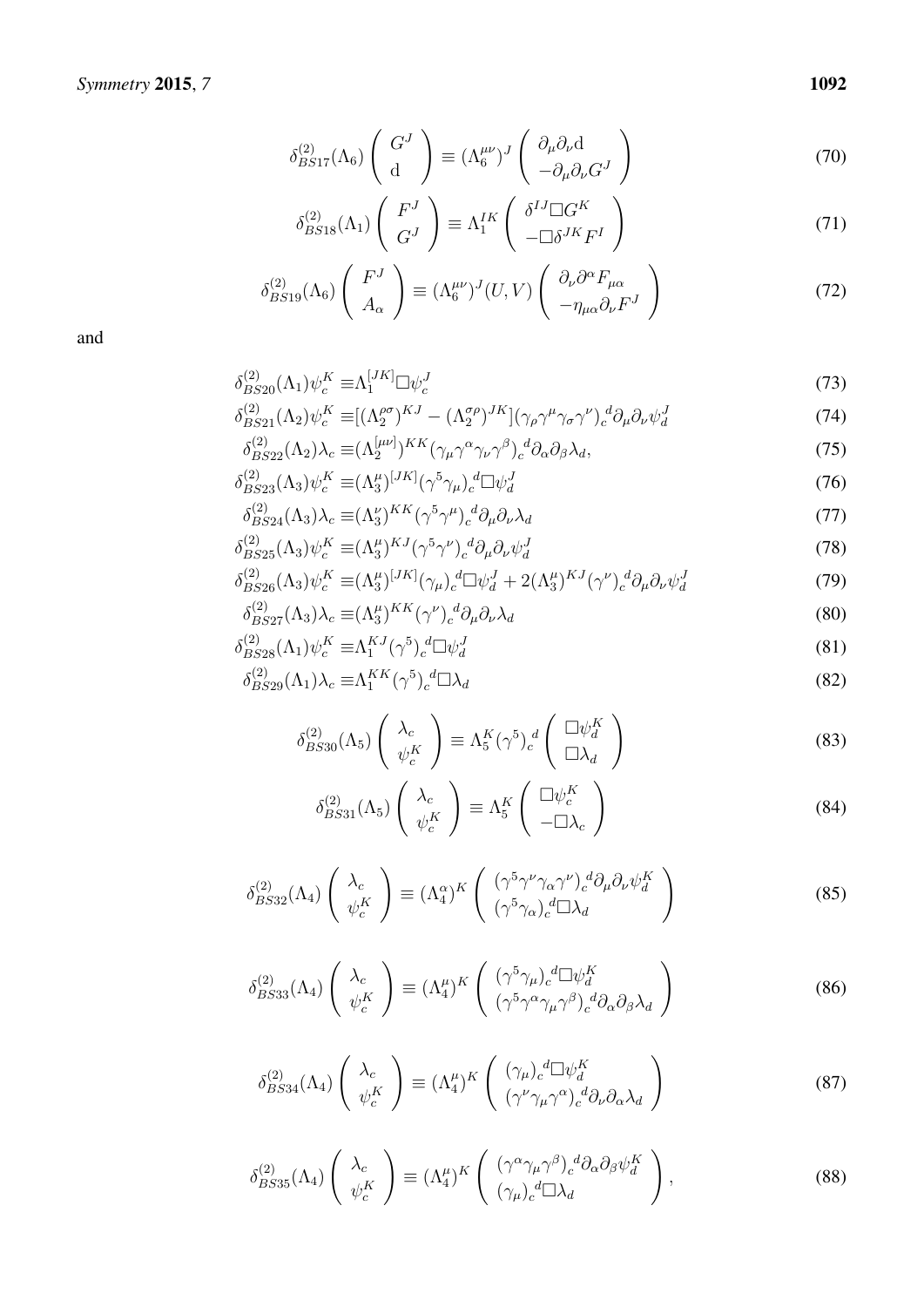$$
\delta_{BS36}^{(2)}(\Lambda_6) \left( \begin{array}{c} \lambda_c \\ \psi_c^K \end{array} \right) \equiv (\Lambda_6^{\mu\nu})^K \left( \begin{array}{c} (\gamma_\nu \gamma^\alpha \gamma_\mu \gamma^\beta)_c{}^d \partial_\alpha \partial_\beta \psi_d^K \\ -(\gamma_\mu \gamma^\alpha \gamma_\nu \gamma^\beta)_c{}^d \partial_\alpha \partial_\beta \lambda_d \end{array} \right), \tag{89}
$$

This analysis seems to not miss any second order bosonic symmetries which act on the fermions  $\lambda_a$ and  $\psi_a^J$ . However, the missing first order bosonic symmetries alluded to previously which act on the bosons clearly manifest themselves here in missing second order bosonic symmetries. Basically, as the fields  $A<sup>J</sup>$  and  $B<sup>J</sup>$  enter the Lagrangian in the same way, they should have the same first and second order symmetries. The same should hold for  $F<sup>J</sup>$  and  $G<sup>J</sup>$ . But clearly since, for example, the algebra is *not* symmetric between exchange of  $A^J \leftrightarrow B^J$  or  $F^J \leftrightarrow G^J$ , Lagrangian symmetries involving these field pairs will be missed when generated from the algebra in the manner presented here.

#### <span id="page-14-0"></span>*3.3.* N = 4 *SUSY-YM: First Order Fermionic Symmetries*

All such possible calculations are listed in the Appendix  $A2$ , some of which are redundant as in the second order bosonic case. Here is listed only the unique symmetries.

$$
\delta_{FS1}^{(1)}(P) \left( \begin{array}{c} A^K \\ \psi_b^J \end{array} \right) \equiv \varepsilon_J^a P^K \left( \begin{array}{c} i(\gamma^5 \gamma^\mu)_a{}^b \partial_\mu \psi_b^J \\ (\gamma^5)_{ab} \Box A^K \end{array} \right) \tag{90}
$$

$$
\delta_{FS2}^{(1)}(P)\begin{pmatrix} A^J\\ \lambda_b \end{pmatrix} \equiv \varepsilon^a P^J \begin{pmatrix} i(\gamma^5 \gamma^\mu)_a{}^b \partial_\mu \lambda_b\\ (\gamma^5)_{ab} \Box A^J \end{pmatrix}
$$
(91)

$$
\delta_{FS3}^{(1)}(Q) \left( \begin{array}{c} B^J \\ \lambda_b \end{array} \right) \equiv \varepsilon^a Q^J \left( \begin{array}{c} i(\gamma^5 \gamma^\mu)_a{}^b \partial_\mu \lambda_b \\ (\gamma^5)_{ab} \Box B^J \end{array} \right) \tag{92}
$$

$$
\delta_{FS4}^{(1)}(Q) \left( \begin{array}{c} B^K \\ \psi_b^I \end{array} \right) \equiv \varepsilon_I^a Q^K \left( \begin{array}{c} i(\gamma^5 \gamma^\mu)_a{}^b \partial_\mu \psi_b^I \\ (\gamma^5)_{ab} \Box B^K \end{array} \right) \tag{93}
$$

$$
\delta_{FS5}^{(1)}(P) \left( \begin{array}{c} B^K \\ \lambda_b \end{array} \right) \equiv \varepsilon^a P^K \left( \begin{array}{c} i(\gamma^\mu)_a{}^b \partial_\mu \lambda_b \\ C_{ab} \Box B^K \end{array} \right) \tag{94}
$$

$$
\delta_{FS6}^{(1)}(P) \left( \begin{array}{c} B^J \\ \psi_b^K \end{array} \right) \equiv \varepsilon_J^a P^K \left( \begin{array}{c} i(\gamma^\mu)_a{}^b \partial_\mu \psi_b^K \\ C_{ab} \Box B^J \end{array} \right) \tag{95}
$$

$$
\delta_{FS7}^{(1)}(Q) \left( \begin{array}{c} A^J \\ \lambda_b \end{array} \right) \equiv \varepsilon^a Q^J \left( \begin{array}{c} (\gamma^\mu)_a{}^b \partial_\mu \lambda_b \\ -i C_{ab} \Box A^J \end{array} \right) \tag{96}
$$

$$
\delta_{FSS}^{(1)}(Q) \left( \begin{array}{c} A^I \\ \psi_b^K \end{array} \right) \equiv \varepsilon_I^a Q^K \left( \begin{array}{c} (\gamma^\mu)_a{}^b \partial_\mu \psi_b^K \\ -i C_{ab} \Box A^I \end{array} \right) \tag{97}
$$

$$
\delta_{FS9}^{(1)}(P)\begin{pmatrix} F^K \\ \lambda_b \end{pmatrix} \equiv \varepsilon^a P^K \begin{pmatrix} (\gamma^5)_a{}^b \Box \lambda_b \\ i(\gamma^5 \gamma^\mu)_{ab} \partial_\mu F^K \end{pmatrix}
$$
 (98)

$$
\delta_{FS10}^{(1)}(P) \left( \begin{array}{c} F^J \\ \psi_b^K \end{array} \right) \equiv \varepsilon_J^a P^K \left( \begin{array}{c} (\gamma^5)_a{}^b \Box \psi_b^K \\ i(\gamma^5 \gamma^\mu)_{ab} \partial_\mu F^J \end{array} \right) \tag{99}
$$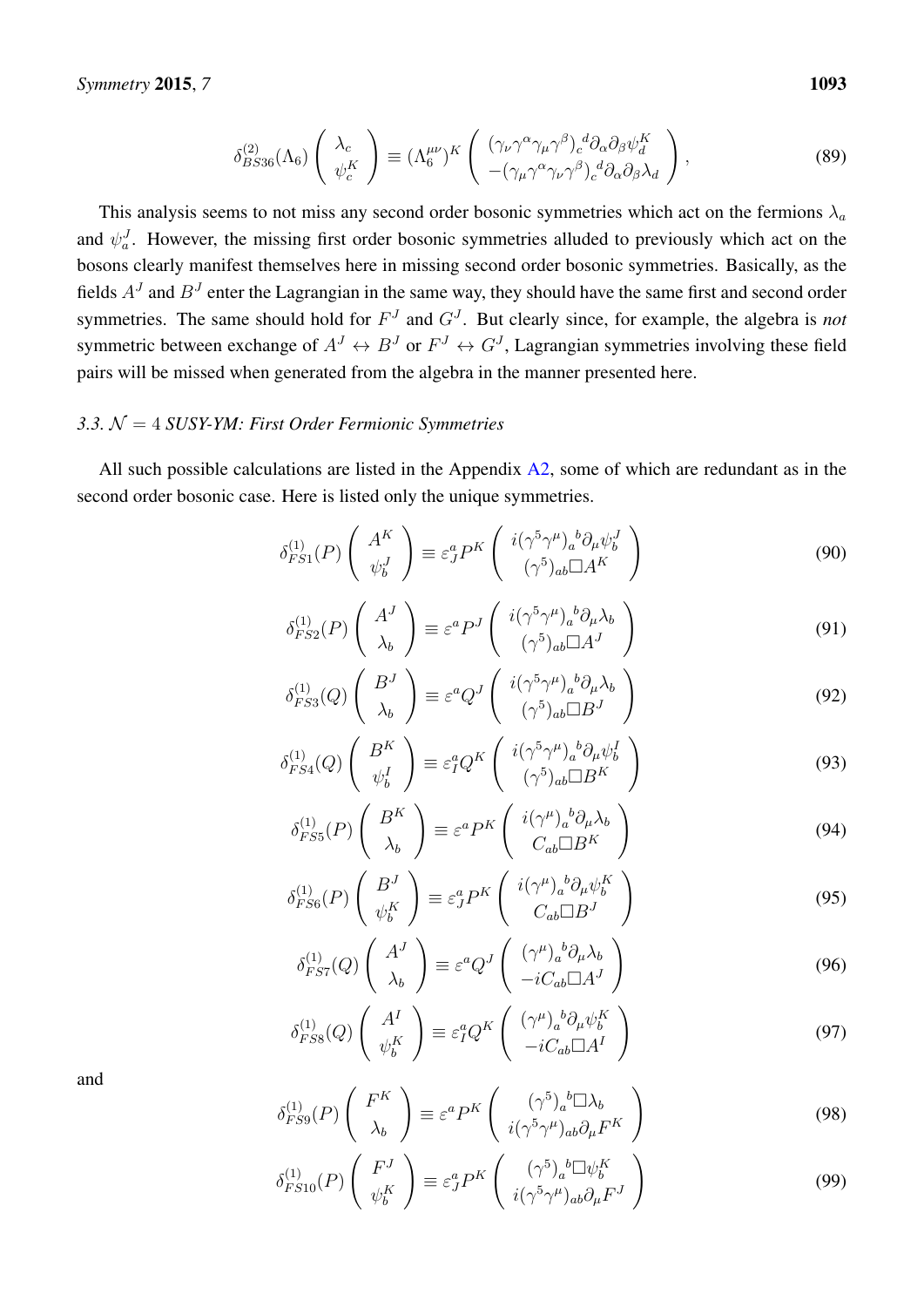$$
\delta_{FS11}^{(1)}(Q) \left( \begin{array}{c} G^J \\ \lambda_b \end{array} \right) \equiv \varepsilon^a Q^J \left( \begin{array}{c} (\gamma^5)_a{}^b \Box \lambda_b \\ i(\gamma^5 \gamma^\mu)_{ab} \partial_\mu G^J \end{array} \right) \tag{100}
$$

$$
\delta_{FS12}^{(1)}(Q) \left( \begin{array}{c} G^I \\ \psi_b^K \end{array} \right) \equiv \varepsilon_I^a Q^K \left( \begin{array}{c} (\gamma^5)_a{}^b \Box \psi_b^K \\ i(\gamma^5 \gamma^\mu)_{ab} \partial_\mu G^I \end{array} \right) \tag{101}
$$

$$
\delta_{FS13}^{(1)}(Q) \begin{pmatrix} d \\ \psi_b^J \end{pmatrix} \equiv \varepsilon^a Q^J \begin{pmatrix} i(\gamma^5)_a^b \Box \psi_b^J \\ -(\gamma^5 \gamma^\mu)_{ab} \partial_\mu d \end{pmatrix}
$$
(102)

$$
\delta_{FS14}^{(1)}(Q) \left( \begin{array}{c} d \\ \lambda_b \end{array} \right) \equiv \varepsilon_I^a Q^I \left( \begin{array}{c} i(\gamma^5)_a{}^b \square \lambda_b \\ -(\gamma^5 \gamma^\mu)_{ab} \partial_\mu d \end{array} \right) \tag{103}
$$

$$
\delta_{FS15}^{(1)}(Q) \left( \begin{array}{c} F^I \\ \psi_b^K \end{array} \right) \equiv \varepsilon_I^a Q^K \left( \begin{array}{c} \Box \psi_a^K \\ i(\gamma^\mu)_{ab} \partial_\mu F^I \end{array} \right) \tag{104}
$$

$$
\delta_{FS16}^{(1)}(Q) \left( \begin{array}{c} F^J \\ \lambda_b \end{array} \right) \equiv \varepsilon^a Q^J \left( \begin{array}{c} \Box \lambda_a \\ i(\gamma^\mu)_{ab} \partial_\mu F^J \end{array} \right) \tag{105}
$$

$$
\delta_{FS17}^{(1)}(P)\begin{pmatrix} G^K \\ \lambda_b \end{pmatrix} \equiv \varepsilon^a P^K \begin{pmatrix} \Box \lambda_a \\ i(\gamma^\mu)_{ab} \partial_\mu G^K \end{pmatrix}
$$
 (106)

$$
\delta_{FS18}^{(1)}(P) \left( \begin{array}{c} G^J \\ \psi_b^K \end{array} \right) \equiv \varepsilon_J^a P^K \left( \begin{array}{c} \Box \psi_a^K \\ i(\gamma^\mu)_{ab} \partial_\mu G^J \end{array} \right) \tag{107}
$$

$$
\delta_{FS19}^{(1)}(P) \begin{pmatrix} d \\ \psi_b^J \end{pmatrix} \equiv \varepsilon^a P^J \begin{pmatrix} \Box \psi_a^J \\ i(\gamma^\mu)_{ab} \partial_\mu d \end{pmatrix}
$$
 (108)

$$
\delta_{FS20}^{(1)}(P) \begin{pmatrix} d \\ \lambda_b \end{pmatrix} \equiv \varepsilon_I^a P^I \begin{pmatrix} \Box \lambda_a \\ i(\gamma^\mu)_{ab} \partial_\mu d \end{pmatrix}
$$
 (109)

and

$$
\delta_{FS21}^{(1)}(T) \begin{pmatrix} A^J \\ \psi_b^J \end{pmatrix} \equiv \varepsilon^a T^{JM} \begin{pmatrix} (\gamma^\mu)_a^b \partial_\mu \psi_b^M \\ i C_{ab} \Box A^M \end{pmatrix}
$$
(110)

$$
\delta_{FS22}^{(1)}(W) \begin{pmatrix} B^J \\ \psi_b^J \end{pmatrix} \equiv \varepsilon^a W^{JM} \begin{pmatrix} (\gamma^\mu)_a{}^b \partial_\mu \psi_b^M \\ iC_{ab} \Box B^M \end{pmatrix}
$$
 (111)

$$
\delta_{FS23}^{(1)}(T) \begin{pmatrix} A^K \\ \lambda_b \end{pmatrix} \equiv \varepsilon_I^a T^{IK} \begin{pmatrix} i(\gamma^\mu)_a{}^b \partial_\mu \lambda_b \\ C_{ab} \Box A^K \end{pmatrix}
$$
\n(112)

$$
\delta_{FS24}^{(1)}(T) \begin{pmatrix} A^M\\ \psi_b^J \end{pmatrix} \equiv \varepsilon_I^a \epsilon^{IJK} T^{KM} \begin{pmatrix} i(\gamma^\mu)_a{}^b \partial_\mu \psi_b^J\\ C_{ab} \Box A^M \end{pmatrix}
$$
\n(113)

$$
\delta_{FS25}^{(1)}(T) \begin{pmatrix} A^J\\ \psi_b^M \end{pmatrix} \equiv \varepsilon_I^a \epsilon^{IJK} T^{KM} \begin{pmatrix} i(\gamma^\mu)_a{}^b \partial_\mu \psi_b^M\\ C_{ab} \Box A^J \end{pmatrix}
$$
 (114)

$$
\delta_{FS26}^{(1)}(W) \left( \begin{array}{c} B^J\\ \psi_b^M \end{array} \right) \equiv \varepsilon_I^a \epsilon^{IJK} W^{KM} \left( \begin{array}{c} i(\gamma^\mu)_a{}^b \partial_\mu \psi_b^M\\ C_{ab} \Box B^J \end{array} \right) \tag{115}
$$

*7* 1094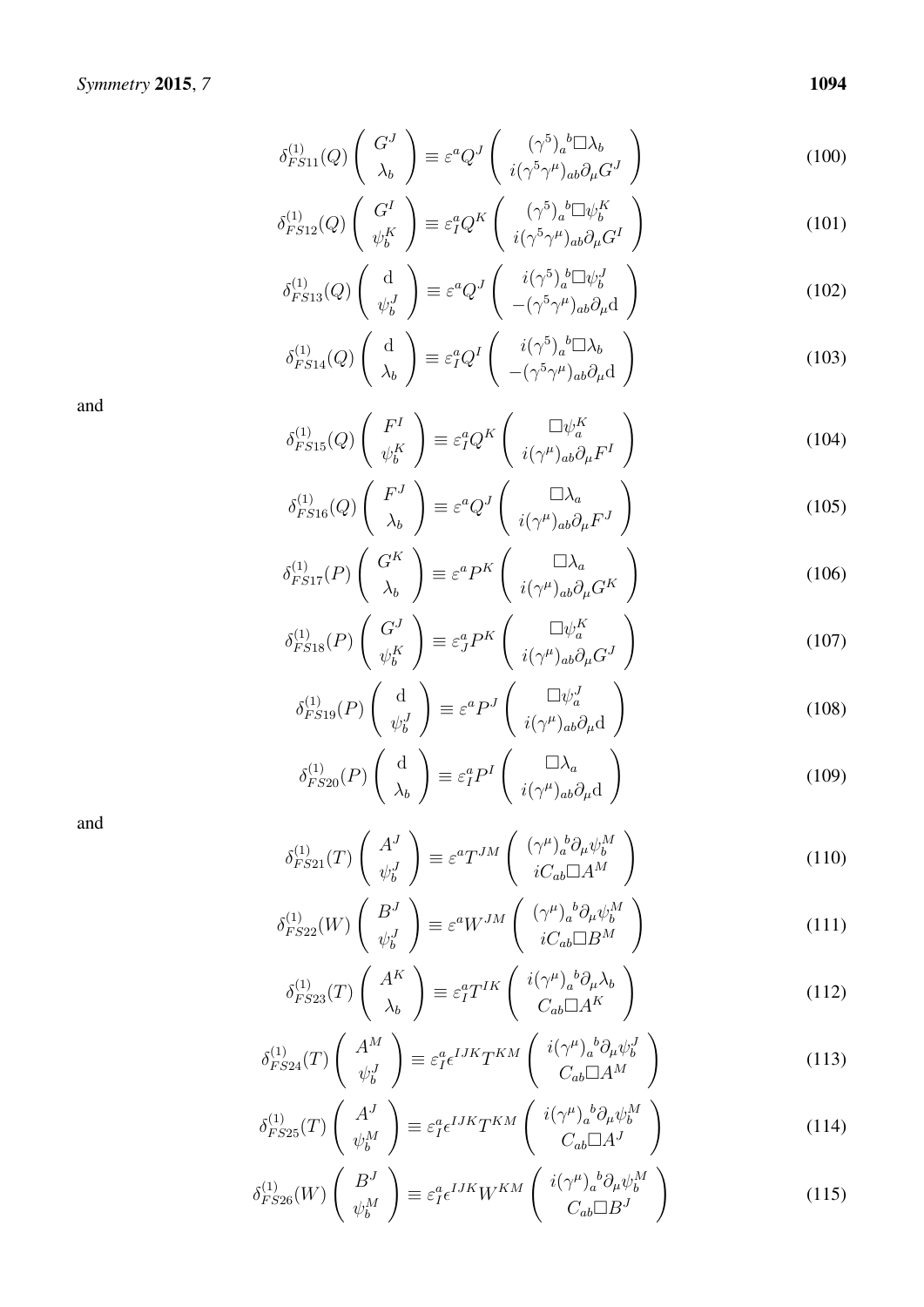$$
\delta_{FS27}^{(1)}(W) \left( \begin{array}{c} A^J \\ \psi_b^J \end{array} \right) \equiv \varepsilon^a W^{JM} \left( \begin{array}{c} (\gamma^5 \gamma^\mu)_a{}^b \partial_\mu \psi_b^M \\ i(\gamma^5)_{ab} \Box A^M \end{array} \right) \tag{116}
$$

$$
\delta_{FS28}^{(1)}(T) \begin{pmatrix} B^J\\ \psi_b^J \end{pmatrix} \equiv \varepsilon^a T^{JM} \begin{pmatrix} (\gamma^5 \gamma^\mu)_a^b \partial_\mu \psi_b^M\\ i(\gamma^5)_{ab} \Box B^M \end{pmatrix}
$$
\n(117)

$$
\delta_{FS29}^{(1)}(W) \left( \begin{array}{c} A^M \\ \lambda_b \end{array} \right) \equiv \varepsilon_I^a W^{IM} \left( \begin{array}{c} i(\gamma^5 \gamma^\mu)_a{}^b \partial_\mu \lambda_b \\ (\gamma^5)_{ab} \Box A^M \end{array} \right) \tag{118}
$$

$$
\delta_{FS30}^{(1)}(W) \begin{pmatrix} A^J \\ \psi_b^M \end{pmatrix} \equiv \varepsilon_I^a \epsilon^{IJK} W^{KM} \begin{pmatrix} i(\gamma^5 \gamma^\mu)_a{}^b \partial_\mu \psi_b^M \\ (\gamma^5)_{ab} \Box A^J \end{pmatrix}
$$
(119)

$$
\delta_{FS31}^{(1)}(W) \left( \begin{array}{c} A^M\\ \psi_b^J \end{array} \right) \equiv \varepsilon_1^a \epsilon^{IJK} W^{KM} \left( \begin{array}{c} i(\gamma^5 \gamma^\mu)_a{}^b \partial_\mu \psi_b^J\\ (\gamma^5)_{ab} \Box A^M \end{array} \right) \tag{120}
$$

$$
\delta_{FS32}^{(1)}(T) \left( \begin{array}{c} B^K \\ \lambda_b \end{array} \right) \equiv \varepsilon_I^a T^{IK} \left( \begin{array}{c} i(\gamma^5 \gamma^\mu)_a{}^b \partial_\mu \lambda_b \\ (\gamma^5)_{ab} \Box B^K \end{array} \right) \tag{121}
$$

$$
\delta_{FS33}^{(1)}(T) \begin{pmatrix} B^J \\ \psi_b^M \end{pmatrix} \equiv \varepsilon_I^a \epsilon^{IJK} T^{KM} \begin{pmatrix} i(\gamma^5 \gamma^\mu)_a{}^b \partial_\mu \psi_b^M \\ (\gamma^5)_{ab} \Box B^J \end{pmatrix}
$$
(122)

$$
\delta_{FS34}^{(1)}(T) \left( \begin{array}{c} B^M\\ \psi_b^J \end{array} \right) \equiv \varepsilon_I^a \epsilon^{IJK} T^{KM} \left( \begin{array}{c} i(\gamma^5 \gamma^\mu)_a{}^b \partial_\mu \psi_b^J\\ (\gamma^5)_{ab} \Box B^M \end{array} \right) \tag{123}
$$

and

$$
\delta_{FS35}^{(1)}(T) \begin{pmatrix} G^J \\ \psi_b^J \end{pmatrix} \equiv \varepsilon^a T^{JM} \begin{pmatrix} i(\gamma^5)_a^b \Box \psi_b^M \\ (\gamma^5 \gamma^\mu)_{ab} \partial_\mu G^M \end{pmatrix}
$$
(124)

$$
\delta_{FS36}^{(1)}(W) \left( \begin{array}{c} F^J \\ \psi_b^J \end{array} \right) \equiv \varepsilon^a W^{JM} \left( \begin{array}{c} i(\gamma^5)_a{}^b \Box \psi_b^M \\ (\gamma^5 \gamma^\mu)_{ab} \partial_\mu F^M \end{array} \right) \tag{125}
$$

$$
\delta_{FS37}^{(1)}(W) \left( \begin{array}{c} F^J \\ \psi_b^M \end{array} \right) \equiv \varepsilon_d^a \epsilon^{IJK} W^{KM} \left( \begin{array}{c} (\gamma^5)_a{}^b \Box \psi_b^M \\ i (\gamma^5 \gamma^\mu)_{ab} \partial_\mu F^J \end{array} \right) \tag{126}
$$

$$
\delta_{FS38}^{(1)}(T) \begin{pmatrix} G^K \\ \lambda_b \end{pmatrix} \equiv \varepsilon_I^a T^{IK} \begin{pmatrix} (\gamma^5)_a{}^b \Box \lambda_b \\ i(\gamma^5 \gamma^\mu)_{ab} \partial_\mu G^K \end{pmatrix}
$$
(127)

$$
\delta_{FS39}^{(1)}(T) \left( \begin{array}{c} G^K \\ \psi_b^J \end{array} \right) \equiv \varepsilon_I^a \epsilon^{IJK} T^{KM} \left( \begin{array}{c} (\gamma^5)_a{}^b \Box \psi_b^N \\ i (\gamma^5 \gamma^\mu)_{ab} \partial_\mu G^M \end{array} \right) \tag{128}
$$

$$
\delta_{FS40}^{(1)}(T) \left( \begin{array}{c} G^J \\ \psi_b^M \end{array} \right) \equiv \varepsilon_I^a \epsilon^{IJK} T^{KM} \left( \begin{array}{c} (\gamma^5)_a{}^b \Box \psi_b^M \\ i (\gamma^5 \gamma^\mu)_{ab} \partial_\mu G^J \end{array} \right) \tag{129}
$$

$$
\delta_{FS41}^{(1)}(T) \begin{pmatrix} d \\ \psi_b^M \end{pmatrix} \equiv \varepsilon_I^a T^{IM} \begin{pmatrix} (\gamma^5)_a{}^b \Box \psi_b^M \\ i(\gamma^5 \gamma^\mu)_{ab} \partial_\mu d \end{pmatrix}
$$
 (130)

*7* 1095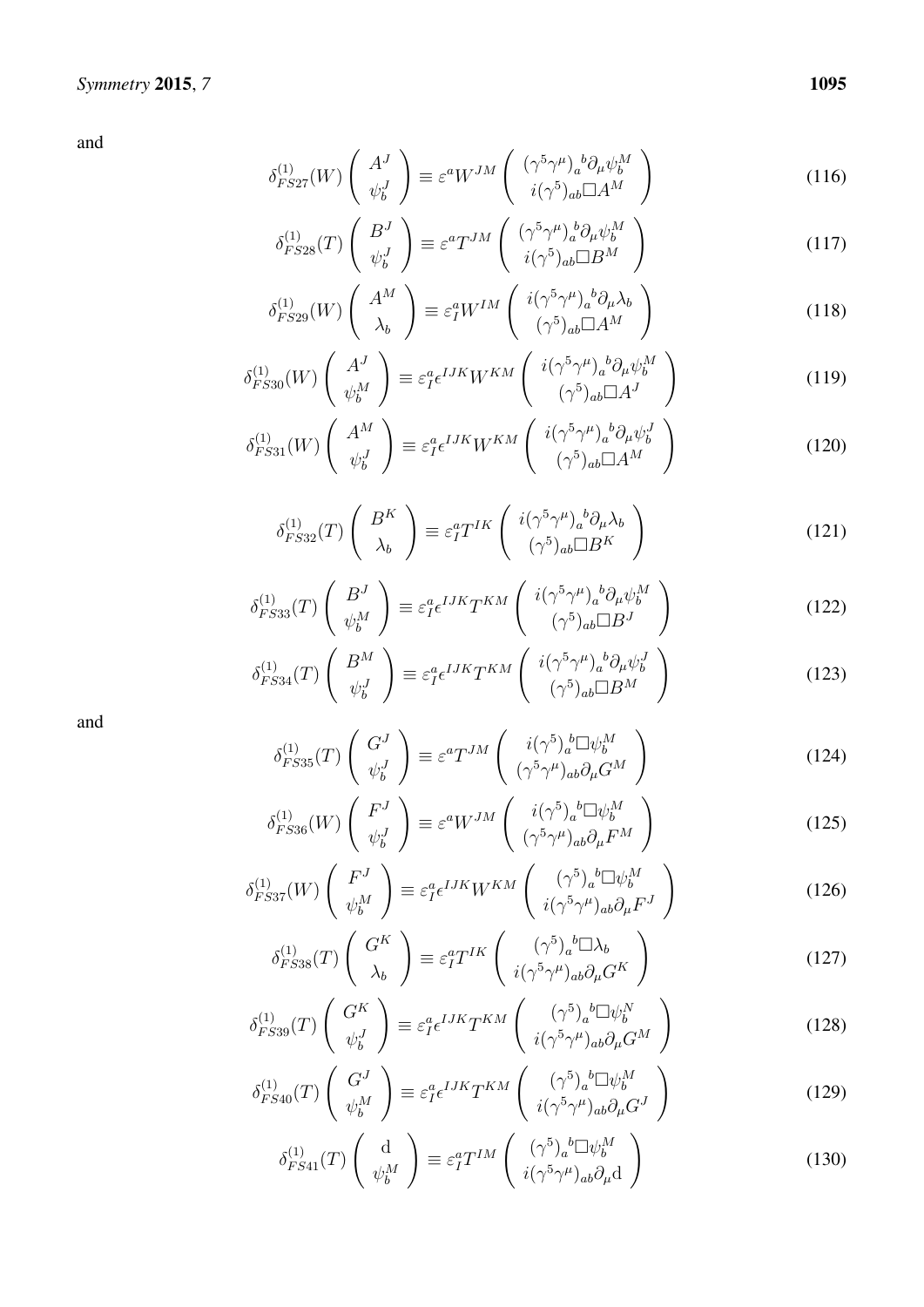$$
\delta_{FS42}^{(1)}(V) \begin{pmatrix} F^J \\ \psi_b^J \end{pmatrix} \equiv \varepsilon^a (V^\mu)^{JM} \begin{pmatrix} i(\gamma^5 \gamma^\nu)_a^b \partial_\mu \partial_\nu \psi_b^M \\ (\gamma^5)_{ab} \partial_\mu F^M \end{pmatrix}
$$
\n(131)

$$
\delta_{FS43}^{(1)}(V) \begin{pmatrix} F^J \\ \psi_b^J \end{pmatrix} \equiv \varepsilon^a (V^\rho)^{JM} \begin{pmatrix} (\gamma^5 \gamma^\nu \gamma_\rho \gamma^\mu)_a{}^b \partial_\mu \partial_\nu \psi_b^M \\ i(\gamma^5 \gamma_\rho \gamma^\mu)_{ba} \partial_\mu F^M \end{pmatrix}
$$
(132)

$$
\delta_{FS44}^{(1)}(V) \left( \begin{array}{c} F^M \\ \lambda_b \end{array} \right) \equiv \varepsilon_I^a (V^\mu)^{IM} \left( \begin{array}{c} (\gamma^5 \gamma^\nu)_a{}^b \partial_\mu \partial_\nu \lambda_b \\ i(\gamma^5)_{ab} \partial_\mu F^M \end{array} \right) \tag{133}
$$

$$
\delta_{FS45}^{(1)}(V) \left( \begin{array}{c} F^M \\ \psi_b^J \end{array} \right) \equiv \varepsilon_I^a \epsilon^{IJK} (V^\mu)^{KM} \left( \begin{array}{c} (\gamma^5 \gamma^\nu)_a{}^b \partial_\mu \partial_\nu \psi_b^J \\ i(\gamma^5)_{ab} \partial_\mu F^M \end{array} \right) \tag{134}
$$

$$
\delta_{FS46}^{(1)}(U) \left( \begin{array}{c} F^J \\ \lambda_b \end{array} \right) \equiv \varepsilon^a (U^\mu)^J \left( \begin{array}{c} (\gamma^5 \gamma^\nu)_a{}^b \partial_\mu \partial_\nu \lambda_b \\ i(\gamma^5)_{ab} \partial_\mu F^J \end{array} \right) \tag{135}
$$

$$
\delta_{FS47}^{(1)}(U) \left( \begin{array}{c} F^K \\ \psi_b^I \end{array} \right) \equiv \varepsilon_I^a (U^\mu)^K \left( \begin{array}{c} (\gamma^5 \gamma^\nu)_a{}^b \partial_\mu \partial_\nu \psi_b^I \\ i(\gamma^5)_{ab} \partial_\mu F^K \end{array} \right) \tag{136}
$$

$$
\delta_{FS48}^{(1)}(V) \left( \begin{array}{c} F^J \\ \psi_b^M \end{array} \right) \equiv \varepsilon_I^a \epsilon^{IJK} (V^\rho)^{KM} \left( \begin{array}{c} (\gamma^5 \gamma^\mu \gamma_\rho \gamma^\nu)_a{}^b \partial_\mu \partial_\nu \psi_b^M \\ -i (\gamma^5 \gamma_\rho \gamma^\mu)_{ba} \partial_\mu F^J \end{array} \right) \tag{137}
$$

$$
\delta_{FS49}^{(1)}(U) \begin{pmatrix} F^K \\ \lambda_b \end{pmatrix} \equiv \varepsilon^a (U^\rho)^K \begin{pmatrix} (\gamma^5 \gamma^\mu \gamma_\rho \gamma^\nu)_a{}^b \partial_\mu \partial_\nu \lambda_b \\ -i(\gamma^5 \gamma_\rho \gamma^\mu)_{ba} \partial_\mu F^K \end{pmatrix}
$$
(138)

$$
\delta_{FS50}^{(1)}(U) \begin{pmatrix} F^J \\ \psi_b^K \end{pmatrix} \equiv \varepsilon_J^a (U^\rho)^K \begin{pmatrix} (\gamma^5 \gamma^\mu \gamma_\rho \gamma^\nu)_a{}^b \partial_\mu \partial_\nu \psi_b^K \\ -i(\gamma^5 \gamma_\rho \gamma^\mu)_{ba} \partial_\mu F^J \end{pmatrix}
$$
(139)

$$
\delta_{FS51}^{(1)}(U) \left( \begin{array}{c} G^J \\ \lambda_b \end{array} \right) \equiv \varepsilon^a (U^\mu)^J \left( \begin{array}{c} \partial^\nu \partial_{[\mu} (\gamma_{\nu]})_a{}^b \lambda_b \\ (\sigma^\nu{}_\mu)_{ab} \partial_\nu G^J \end{array} \right) \tag{140}
$$

$$
\delta_{FS52}^{(1)}(U) \left( \begin{array}{c} G^K \\ \psi_b^I \end{array} \right) \equiv \varepsilon_I^a (U^\mu)^K \left( \begin{array}{c} \partial^\nu \partial_{[\mu} (\gamma_{\nu]})_a{}^b \psi_b^I \\ (\sigma_{\mu})_{ab} \partial_\nu G^K \end{array} \right) \tag{141}
$$

$$
\delta_{FS53}^{(1)}(U) \left( \begin{array}{c} G^K \\ \lambda_b \end{array} \right) \equiv \varepsilon^a (U^\rho)^K \left( \begin{array}{c} i(\gamma^\mu \gamma_\rho \gamma^\nu)_a{}^b \partial_\mu \partial_\nu \lambda_b \\ (\gamma_\rho \gamma^\mu)_{ba} \partial_\mu G^K \end{array} \right) \tag{142}
$$

$$
\delta_{FS54}^{(1)}(U) \begin{pmatrix} d \\ \psi_b^J \end{pmatrix} \equiv \varepsilon^a (U^\mu)^J \begin{pmatrix} (\gamma^\nu)_a^b \partial_\mu \partial_\nu \psi_b^J \\ iC_{ab}\partial_\mu d \end{pmatrix}
$$
\n(143)

$$
\delta_{FS55}^{(1)}(U) \begin{pmatrix} d \\ \lambda_b \end{pmatrix} \equiv \varepsilon_I^a (U^\mu)^I \begin{pmatrix} (\gamma^\nu)_a{}^b \partial_\mu \partial_\nu \lambda_b \\ i C_{ab} \partial_\mu d \end{pmatrix}
$$
\n(144)

$$
\delta_{FS56}^{(1)}(V) \left( \begin{array}{c} G^J \\ \psi_b^J \end{array} \right) \equiv \varepsilon^a (V^\rho)^{JM} \left( \begin{array}{c} i(\gamma^\mu \gamma_\rho \gamma^\nu)_a{}^b \partial_\mu \partial_\nu \psi_b^M \\ -(\gamma_\rho \gamma^\mu)_{ba} \partial_\mu G^M \end{array} \right) \tag{145}
$$

$$
\delta_{FS57}^{(1)}(V) \left( \begin{array}{c} G^J \\ \psi_b^J \end{array} \right) \equiv \varepsilon^a (V^\mu)^{JM} \left( \begin{array}{c} (\gamma^\nu)_a{}^b \partial_\mu \partial_\nu \psi_b^M \\ -i C_{ab} \partial_\mu G^M \end{array} \right) \tag{146}
$$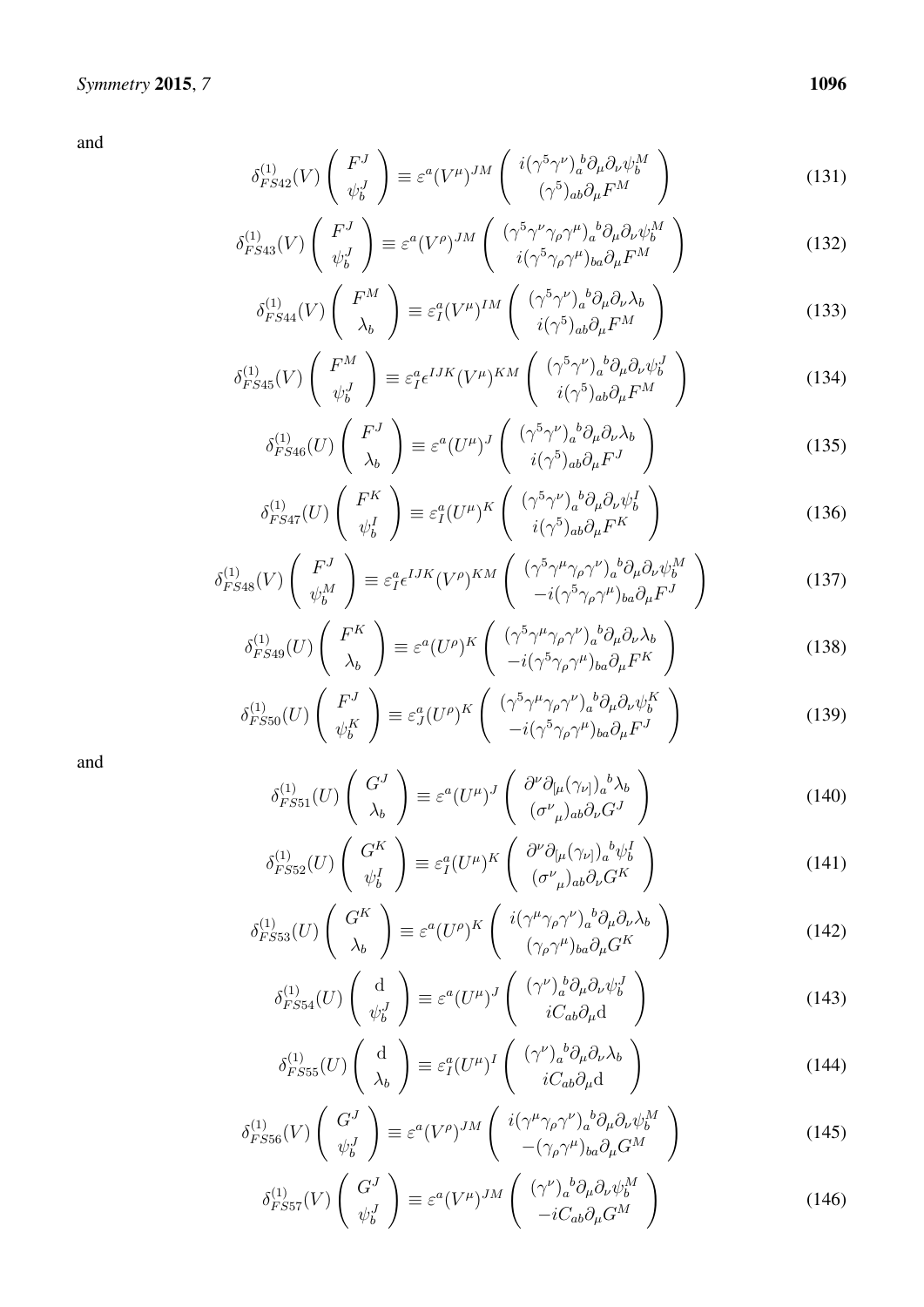$$
\delta_{FSS8}^{(1)}(U) \left( \begin{array}{c} G^J \\ \psi_b^K \end{array} \right) \equiv \varepsilon_J^a (U^\rho)^K \left( \begin{array}{c} i(\gamma^\mu \gamma_\rho \gamma^\nu)_a{}^b \partial_\mu \partial_\nu \psi_b^K \\ (\gamma_\rho \gamma^\mu)_{ba} \partial_\nu G^J \end{array} \right) \tag{147}
$$

$$
\delta_{FSS9}^{(1)}(V) \left( \begin{array}{c} G^M \\ \lambda_b \end{array} \right) \equiv \varepsilon_I^a (V^\mu)^{IM} \left( \begin{array}{c} (\gamma^\nu)_a{}^b \partial_\mu \partial_\nu \lambda_b \\ i C_{ab} \partial_\mu G^M \end{array} \right) \tag{148}
$$

$$
\delta_{FS60}^{(1)}(V) \left( \begin{array}{c} G^M \\ \psi_b^J \end{array} \right) \equiv \varepsilon_I^a \epsilon^{IJK} (V^\mu)^{KM} \left( \begin{array}{c} (\gamma^\nu)_a{}^b \partial_\mu \partial_\nu \psi_a^N \\ i C_{ab} \partial_\mu G^M \end{array} \right) \tag{149}
$$

$$
\delta_{FS61}^{(1)}(V) \left( \begin{array}{c} G^J \\ \psi_b^M \end{array} \right) \equiv \varepsilon_I^a \epsilon^{IJK} (V^\rho)^{KM} \left( \begin{array}{c} i(\gamma^\mu \gamma_\rho \gamma^\nu)_a{}^b \partial_\mu \partial_\nu \psi_b^M \\ (\gamma_\rho \gamma^\mu)_{ba} \partial_\mu G^J \end{array} \right) \tag{150}
$$

$$
\delta_{FS62}^{(1)}(U) \begin{pmatrix} d \\ \lambda_b \end{pmatrix} \equiv \varepsilon_I^a (U^\rho)^I \begin{pmatrix} i(\gamma^\mu \gamma_\rho \gamma^\nu)_a{}^b \partial_\mu \partial_\nu \lambda_b \\ (\gamma_\rho \gamma^\mu)_{ba} \partial_\mu d \end{pmatrix}
$$
(151)

$$
\delta_{FS63}^{(1)}(V) \begin{pmatrix} d \\ \psi_b^M \end{pmatrix} \equiv \varepsilon_I^a (V^\rho)^{IM} \begin{pmatrix} i(\gamma^\mu \gamma_\rho \gamma^\nu)_a{}^b \partial_\mu \partial_\nu \psi_b^M \\ (\gamma_\rho \gamma^\mu)_{ba} \partial_\mu d \end{pmatrix}
$$
(152)

$$
\delta_{FS64}^{(1)}(P)\begin{pmatrix} A_{\mu} \\ \lambda_b \end{pmatrix} \equiv \varepsilon_I^a P^I \begin{pmatrix} (\gamma^5 \gamma_\mu \gamma^\nu)_a^b \partial_\nu \lambda_b \\ -i(\gamma^5 \gamma^\beta)_{ab} \partial^\alpha F_{\alpha\beta} \end{pmatrix}
$$
(153)

$$
\delta_{FS65}^{(1)}(P) \left( \begin{array}{c} A_{\mu} \\ \psi_b^K \end{array} \right) \equiv \varepsilon^a P^K \left( \begin{array}{c} (\gamma^5 \gamma_{\mu} \gamma^{\nu})_a^b \partial_{\nu} \psi_b^K \\ -i(\gamma^5 \gamma^{\beta})_{ab} \partial^{\alpha} F_{\alpha \beta} \end{array} \right)
$$
(154)

$$
\delta_{FS66}^{(1)}(Q) \left( \begin{array}{c} A_{\mu} \\ \psi_b^J \end{array} \right) \equiv \varepsilon^a Q^J \left( \begin{array}{c} -(\gamma_{\mu} \gamma^{\nu})_a^b \partial_{\nu} \psi_b^J \\ \frac{1}{2} (\gamma^{\alpha} \sigma^{\mu \nu})_{ba} \partial_{\alpha} F_{\mu \nu} \end{array} \right)
$$
(155)

$$
\delta_{FS67}^{(1)}(Q) \left( \begin{array}{c} A_{\mu} \\ \lambda_b \end{array} \right) \equiv \varepsilon_I^a Q^I \left( \begin{array}{c} -(\gamma_{\mu} \gamma^{\nu})_a{}^b \partial_{\nu} \lambda_b \\ \frac{1}{2} (\gamma^{\alpha} \sigma^{\mu \nu})_{ba} \partial_{\alpha} F_{\mu \nu} \end{array} \right) \tag{156}
$$

$$
\delta_{FS68}^{(1)}(T) \left( \begin{array}{c} A_{\mu} \\ \psi_b^M \end{array} \right) \equiv \varepsilon_I^a T^{IM} \left( \begin{array}{c} (\gamma_{\mu} \gamma^{\nu})_a{}^b \partial_{\nu} \psi_b^M \\ -\frac{1}{2} (\gamma^{\alpha} \sigma^{\mu \nu})_{ba} \partial_{\alpha} F_{\mu \nu} \end{array} \right) \tag{157}
$$

$$
\delta_{FS69}^{(1)}(W) \left( \begin{array}{c} A_{\mu} \\ \psi_b^M \end{array} \right) \equiv \varepsilon_I^a W^{IM} \left( \begin{array}{c} -(\gamma^5 \gamma_\mu \gamma^\nu)_a{}^b \partial_\nu \psi_b^M \\ -\frac{1}{2} (\gamma^5 \gamma^\alpha \sigma^{\mu \nu})_{ba} \partial_\alpha F_{\mu \nu} \end{array} \right) \tag{158}
$$

$$
\delta_{FS70}^{(1)}(U) \begin{pmatrix} A_{\mu} \\ \psi_b^J \end{pmatrix} \equiv \varepsilon^a (U_{\mu})^J \begin{pmatrix} i(\gamma^5 \gamma^{\nu})_a^b \partial_{\nu} \psi_b^J \\ -(\gamma^5)_{ab} \partial_{\nu} F^{\mu \nu} \end{pmatrix}
$$
(159)

$$
\delta_{FS71}^{(1)}(U) \left( \begin{array}{c} A_{\mu} \\ \lambda_b \end{array} \right) \equiv \varepsilon_I^a (U_{\mu})^I \left( \begin{array}{c} -i(\gamma^5 \gamma^{\nu})_a{}^b \partial_{\nu} \lambda_b \\ (\gamma^5)_{ab} \partial_{\nu} F^{\mu \nu} \end{array} \right) \tag{160}
$$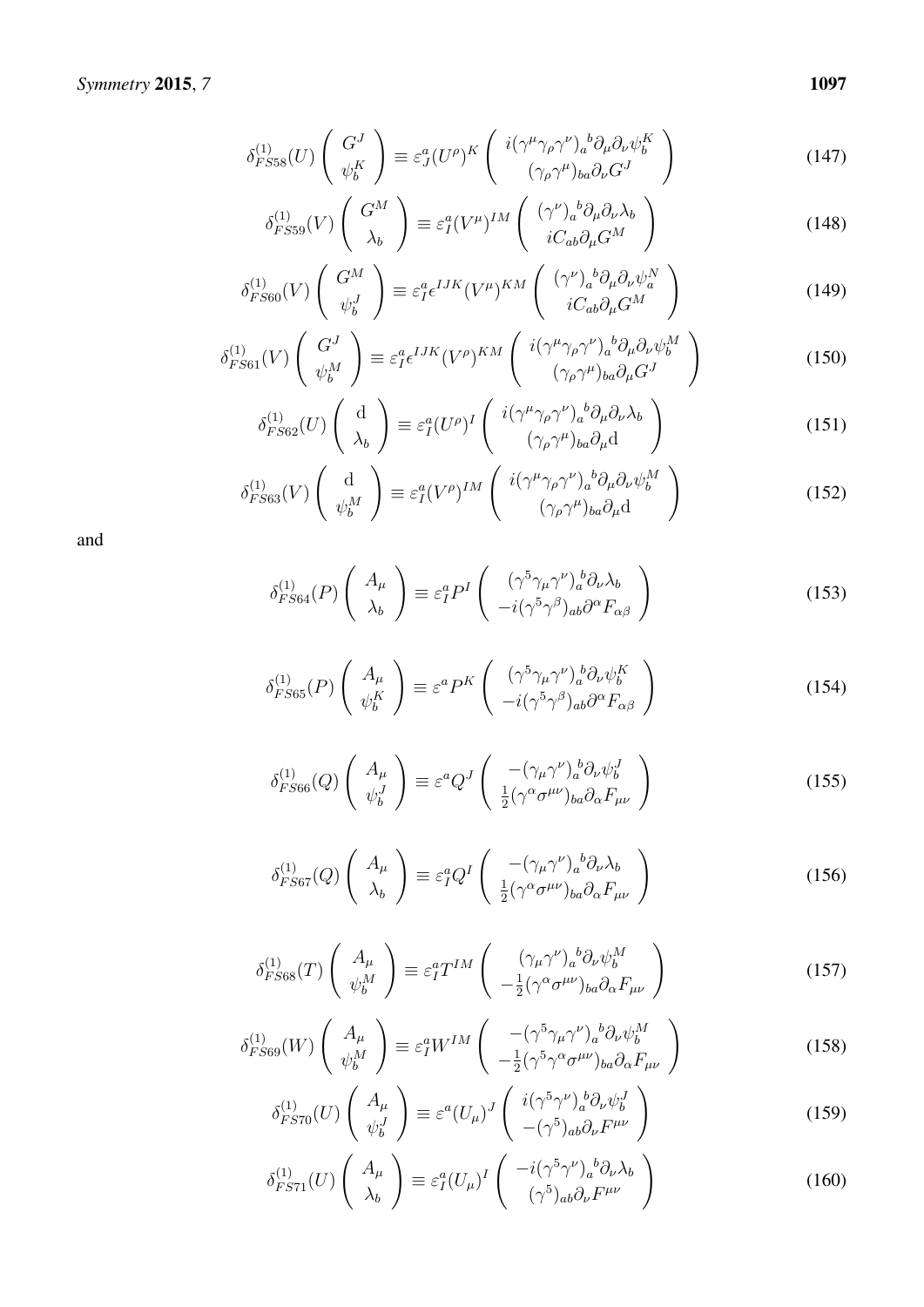$$
\delta_{FST2}^{(1)}(U) \left( \begin{array}{c} A_{\mu} \\ \lambda_b \end{array} \right) \equiv \varepsilon_I^a (U^{\rho})^I \left( \begin{array}{c} (\gamma^5 \gamma_{\mu} \gamma_{\rho} \gamma^{\nu})_a{}^b \partial_{\nu} \lambda_b \\ \frac{1}{2} (\gamma^5 \gamma_{\rho} \gamma^{\nu} \sigma^{\alpha \beta})_{ba} \partial_{\nu} F_{\alpha \beta} \end{array} \right) \tag{161}
$$

$$
\delta_{FS73}^{(1)}(V) \begin{pmatrix} A_{\mu} \\ \psi_b^M \end{pmatrix} \equiv \varepsilon_I^a (V^\rho)^{IM} \begin{pmatrix} (\gamma^5 \gamma_\mu \gamma_\rho \gamma^\nu)_a{}^b \partial_\nu \psi_b^M \\ \frac{1}{2} (\gamma^5 \gamma_\rho \gamma^\nu \sigma^{\alpha \beta})_{ba} \partial_\nu F_{\alpha \beta} \end{pmatrix}
$$
(162)

$$
\delta_{FS74}^{(1)}(U) \left( \begin{array}{c} A^J \\ \psi_b^K \end{array} \right) \equiv \varepsilon_J^a (U^\rho)^K \left( \begin{array}{c} -(\gamma^5 \gamma_\rho \gamma^\mu)_a{}^b \partial_\mu \psi_b^K \\ i(\gamma^5 \gamma_\rho)_{ab} \Box A^J \end{array} \right) \tag{163}
$$

$$
\delta_{FST5}^{(1)}(V) \left( \begin{array}{c} A^J \\ \psi_b^M \end{array} \right) \equiv \varepsilon_I^a \epsilon^{IJK} (V^\rho)^{KM} \left( \begin{array}{c} -(\gamma^5 \gamma_\rho \gamma^\mu)_a{}^b \partial_\mu \psi_b^M \\ i(\gamma^5 \gamma_\rho)_{ab} \Box A^J \end{array} \right) \tag{164}
$$

$$
\delta_{FS76}^{(1)}(V) \begin{pmatrix} A^J \\ \psi_b^J \end{pmatrix} \equiv \varepsilon^a (V^\rho)^{JM} \begin{pmatrix} (\gamma^5 \gamma_\rho \gamma^\mu)_a{}^b \partial_\mu \psi_b^M \\ i(\gamma^5 \gamma_\rho)_{ab} \Box A^M \end{pmatrix}
$$
(165)

$$
\delta_{FST7}^{(1)}(U) \left( \begin{array}{c} A^K \\ \lambda_b \end{array} \right) \equiv \varepsilon^a (U^\rho)^K \left( \begin{array}{c} (\gamma^5 \gamma_\rho \gamma^\mu)_a{}^b \partial_\mu \lambda_b \\ -i(\gamma^5 \gamma_\rho)_{ab} \Box A^K \end{array} \right) \tag{166}
$$

$$
\delta_{FST8}^{(1)}(U) \left( \begin{array}{c} B^K \\ \lambda_b \end{array} \right) \equiv \varepsilon^a (U^\rho)^K \left( \begin{array}{c} i(\gamma_\rho \gamma^\mu)_a{}^b \partial_\mu \lambda_b \\ (\gamma_\rho)_{ab} \Box B^K \end{array} \right) \tag{167}
$$

$$
\delta_{FS79}^{(1)}(V) \left( \begin{array}{c} B^J \\ \psi_b^M \end{array} \right) \equiv \varepsilon_I^a \epsilon^{IJK} (V^\rho)^{KM} \left( \begin{array}{c} i(\gamma_\rho \gamma^\mu)_a{}^b \partial_\mu \psi_b^M \\ (\gamma_\rho)_{ab} \Box B^J \end{array} \right) \tag{168}
$$

$$
\delta_{FS80}^{(1)}(U) \begin{pmatrix} B^J \\ \psi_b^K \end{pmatrix} \equiv \varepsilon_J^a (U^\rho)^K \begin{pmatrix} i(\gamma_\rho \gamma^\mu)_a{}^b \partial_\mu \psi_b^K \\ (\gamma_\rho)_{ab} \Box B^J \end{pmatrix} \tag{169}
$$

$$
\delta_{FS81}^{(1)}(V) \begin{pmatrix} B^J \\ \psi_b^J \end{pmatrix} \equiv \varepsilon^a (V^\rho)^{JM} \begin{pmatrix} -i(\gamma_\rho \gamma^\mu)_a{}^b \partial_\mu \psi_b^M \\ (\gamma_\rho)_{ab} \Box B^M \end{pmatrix}
$$
(170)

$$
\delta_{FSS2}^{(1)}(T) \begin{pmatrix} F^J \\ \psi_b^J \end{pmatrix} \equiv \varepsilon^a T^{JM} \begin{pmatrix} i \Box \psi_a^M \\ (\gamma^\mu)_{ab} \partial_\mu F^M \end{pmatrix}
$$
(171)

$$
\delta_{FSS3}^{(1)}(W) \begin{pmatrix} G^J \\ \psi_b^J \end{pmatrix} \equiv \varepsilon^a W^{JM} \begin{pmatrix} i\Box \psi_a^M \\ (\gamma^\mu)_{ab}\partial_\mu G^M \end{pmatrix}
$$
(172)

$$
\delta_{FS84}^{(1)}(T) \begin{pmatrix} F^K \\ \lambda_b \end{pmatrix} \equiv \varepsilon_I^a T^{IK} \begin{pmatrix} \Box \lambda_a \\ i(\gamma^\mu)_{ab} \partial_\mu F^K \end{pmatrix}
$$
 (173)

$$
\delta_{FSS5}^{(1)}(T) \begin{pmatrix} F^J \\ \psi_b^M \end{pmatrix} \equiv \varepsilon_I^a \epsilon^{IJK} T^{KM} \begin{pmatrix} \Box \psi_a^M \\ i(\gamma^\mu)_{ab} \partial_\mu F^J \end{pmatrix}
$$
(174)

$$
\delta_{FS86}^{(1)}(T) \left( \begin{array}{c} F^M \\ \psi_b^J \end{array} \right) \equiv \varepsilon_I^a \epsilon^{IJK} T^{KM} \left( \begin{array}{c} \Box \psi_a^J \\ i(\gamma^\mu)_{ab} \partial_\mu F^M \end{array} \right) \tag{175}
$$

$$
\delta_{FSS7}^{(1)}(W) \left( \begin{array}{c} G^M \\ \lambda_b \end{array} \right) \equiv \varepsilon_I^a W^{IM} \left( \begin{array}{c} \Box \lambda_a \\ i(\gamma^\mu)_{ab} \partial_\mu G^M \end{array} \right) \tag{176}
$$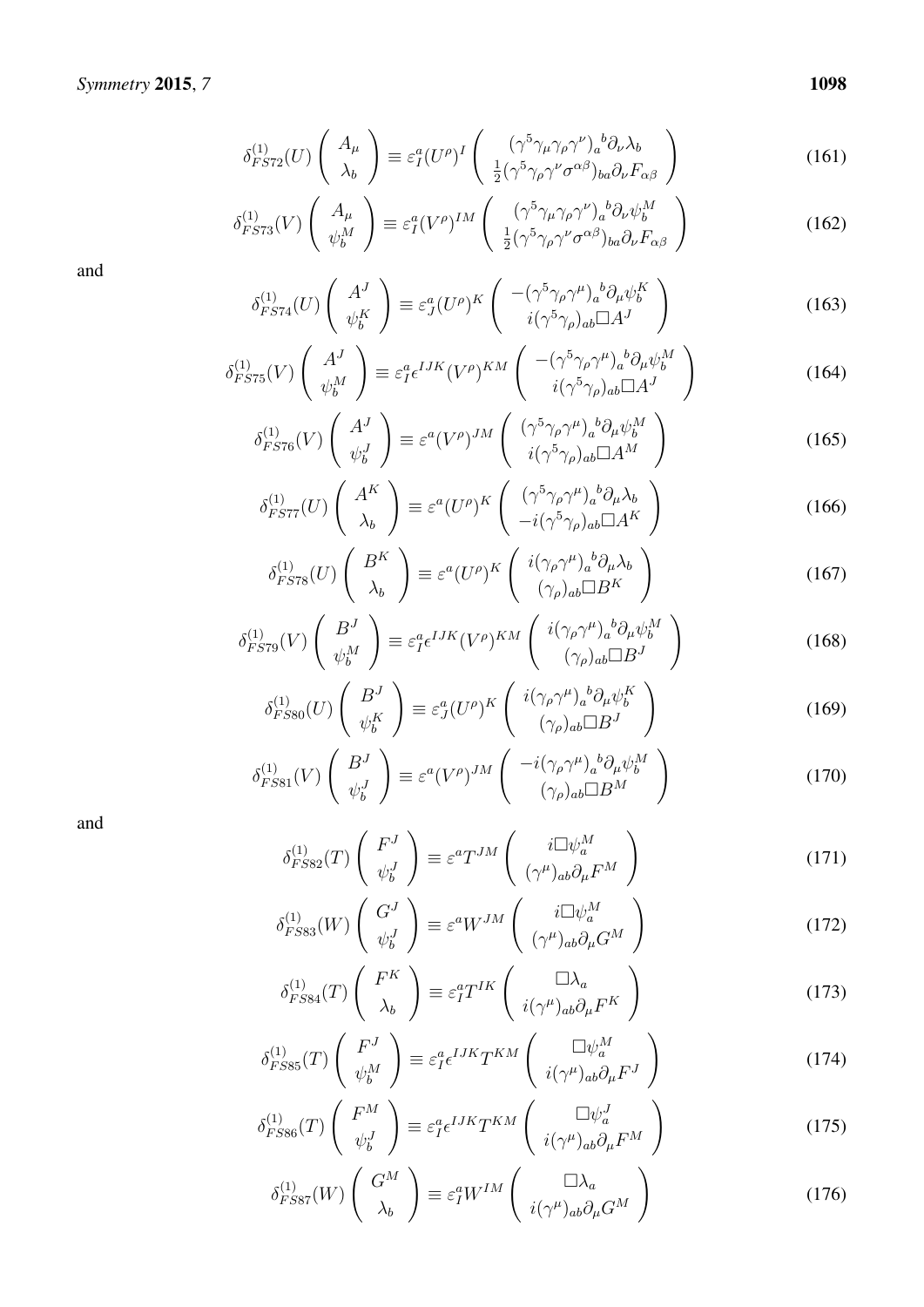$$
\delta_{FSS8}^{(1)}(W) \left( \begin{array}{c} G^J \\ \psi_b^M \end{array} \right) \equiv \varepsilon_I^a \epsilon^{IJK} W^{KM} \left( \begin{array}{c} \Box \psi_a^M \\ i(\gamma^\mu)_{ab} \partial_\mu G^J \end{array} \right) \tag{177}
$$

$$
\delta_{FSS9}^{(1)}(W) \left( \begin{array}{c} G^M \\ \psi_b^J \end{array} \right) \equiv \varepsilon_I^a \epsilon^{IJK} W^{KM} \left( \begin{array}{c} \Box \psi_a^J \\ i(\gamma^\mu)_{ab} \partial_\mu G^M \end{array} \right) \tag{178}
$$

$$
\delta_{FS90}^{(1)}(W) \begin{pmatrix} d \\ \psi_b^M \end{pmatrix} \equiv \varepsilon_I^a W^{IM} \begin{pmatrix} \Box \psi_a^M \\ i(\gamma^\mu)_{ab} \partial_\mu d \end{pmatrix}
$$
 (179)

### <span id="page-20-0"></span>*3.4. Symmetries of the* N = 2 *FH Lagrangian*

The symmetries of the  $\mathcal{N} = 2$  FH system follow analogously from the  $\mathcal{N} = 4$  calculations. The first order bosonic symmetries of the  $\mathcal{N} = 2$  FH system calculated from the central charges and internal symmetries are

$$
\tilde{\delta}_{BS1}^{(1)}(\tilde{T}) \left( \begin{array}{c} \tilde{A}^k \\ \tilde{F}^k \end{array} \right) \equiv \tilde{T}^{km} \left( \begin{array}{c} \tilde{F}^m \\ \Box \tilde{A}^m \end{array} \right) \tag{180}
$$

$$
\tilde{\delta}_{BS2}^{(1)}(\tilde{T}) \left( \begin{array}{c} \tilde{B}^k \\ \tilde{G}^k \end{array} \right) \equiv \tilde{T}^{km} \left( \begin{array}{c} \tilde{G}^m \\ \Box \tilde{B}^m \end{array} \right) \tag{181}
$$

$$
\tilde{\delta}^{(1)}_{BS3}(\tilde{T})\tilde{\psi}^k_c \equiv \tilde{T}^{km}(\gamma^\mu)_c^d \partial_\mu \tilde{\psi}^m_d \tag{182}
$$

with

$$
\tilde{T}^{km} \equiv \tilde{R}^{ijkm} C_{ab} \varepsilon_i^a \chi_j^b \tag{183}
$$

where  $i, j, k, m = 1, 2$ , and  $\varepsilon_i^a$  and  $\chi_j^b$  are once again infinitesimal Grassmann spinors. Here, we clearly notice the absence of symmetries between  $A^J \leftrightarrow B^J$ ,  $A^J \leftrightarrow G^J$ ,  $B^J \leftrightarrow F^J$ , and  $G^J \leftrightarrow F^J$ . As in the  $\mathcal{N} = 4$  case, this is a direct result of the absence of coupling terms between these fields in the algebra.

Interestingly, we find that the second order bosonic symmetries calculated from these first order symmetries all vanish identically

$$
\tilde{\delta}_{BS1}^{(2)}(\tilde{T}_1, \tilde{T}_2) \tilde{A}^k \equiv [\tilde{\delta}_{BS1}^{(1)}(\tilde{T}_1), \tilde{\delta}_{BS1}^{(1)}(\tilde{T}_2)] \tilde{A}^k = \tilde{\Lambda}_1^{jk}(\tilde{T}_1, \tilde{T}_2) \Box \tilde{A}^j = 0 \tag{184}
$$

$$
\tilde{\delta}^{(2)}_{BS2}(\tilde{T}_1, \tilde{T}_2) \tilde{B}^k \equiv [\tilde{\delta}^{(1)}_{BS2}(\tilde{T}_1), \tilde{\delta}^{(1)}_{BS2}(\tilde{T}_2)] \tilde{B}^k = \tilde{\Lambda}^{jk}_1(\tilde{T}_1, \tilde{T}_2) \Box \tilde{B}^j = 0 \tag{185}
$$

$$
\tilde{\delta}_{BS3}^{(2)}(\tilde{T}_1, \tilde{T}_2) \tilde{F}^k \equiv [\tilde{\delta}_{BS1}^{(1)}(\tilde{T}_1), \tilde{\delta}_{BS1}^{(1)}(\tilde{T}_2)] \tilde{F}^k = \tilde{\Lambda}_1^{jk}(\tilde{T}_1, \tilde{T}_2) \Box \tilde{F}^j = 0
$$
\n(186)

$$
\tilde{\delta}_{BS4}^{(2)}(\tilde{T}_1, \tilde{T}_2) \tilde{G}^k \equiv [\tilde{\delta}_{BS2}^{(1)}(T_1), \tilde{\delta}_{BS2}^{(1)}(\tilde{T}_2)] \tilde{G}^k = \tilde{\Lambda}_1^{jk}(\tilde{T}_1, \tilde{T}_2) \Box \tilde{G}^j = 0 \tag{187}
$$

$$
\tilde{\delta}_{BS5}^{(2)}(\tilde{T}_1, \tilde{T}_2) \tilde{\psi}_c^k \equiv [\tilde{\delta}_{BS3}^{(1)}(\tilde{T}_1), \tilde{\delta}_{BS3}^{(1)}(\tilde{T}_2)] \tilde{\psi}_c^k = \tilde{\Lambda}_1^{jk}(\tilde{T}_1, \tilde{T}_2) \Box \tilde{\psi}_c^J = 0 \tag{188}
$$

as

$$
\tilde{\Lambda}_{1,1}^{jk}(\tilde{T}_1, \tilde{T}_2) \equiv \tilde{T}_{[1}^{jm} \tilde{T}_{2]}^{mk} = 0, \quad j, k, m = 1, 2
$$
\n(189)

even though for a general matrix  $\tilde{\Lambda}^{jk}$ ,

$$
\begin{aligned}\n\tilde{\delta}_{BS}^{(2)} \tilde{\chi}_C^j &\equiv \tilde{\Lambda}^{[jk]} \Box \tilde{\chi}_C^k, \\
\tilde{\chi}_C^j &\equiv (\tilde{A}^j, \tilde{B}^j, \tilde{F}^j, \tilde{G}^j, \tilde{\psi}_c^j)\n\end{aligned} \tag{190}
$$

is still a symmetry of the  $\mathcal{N} = 2$  FH Lagrangian.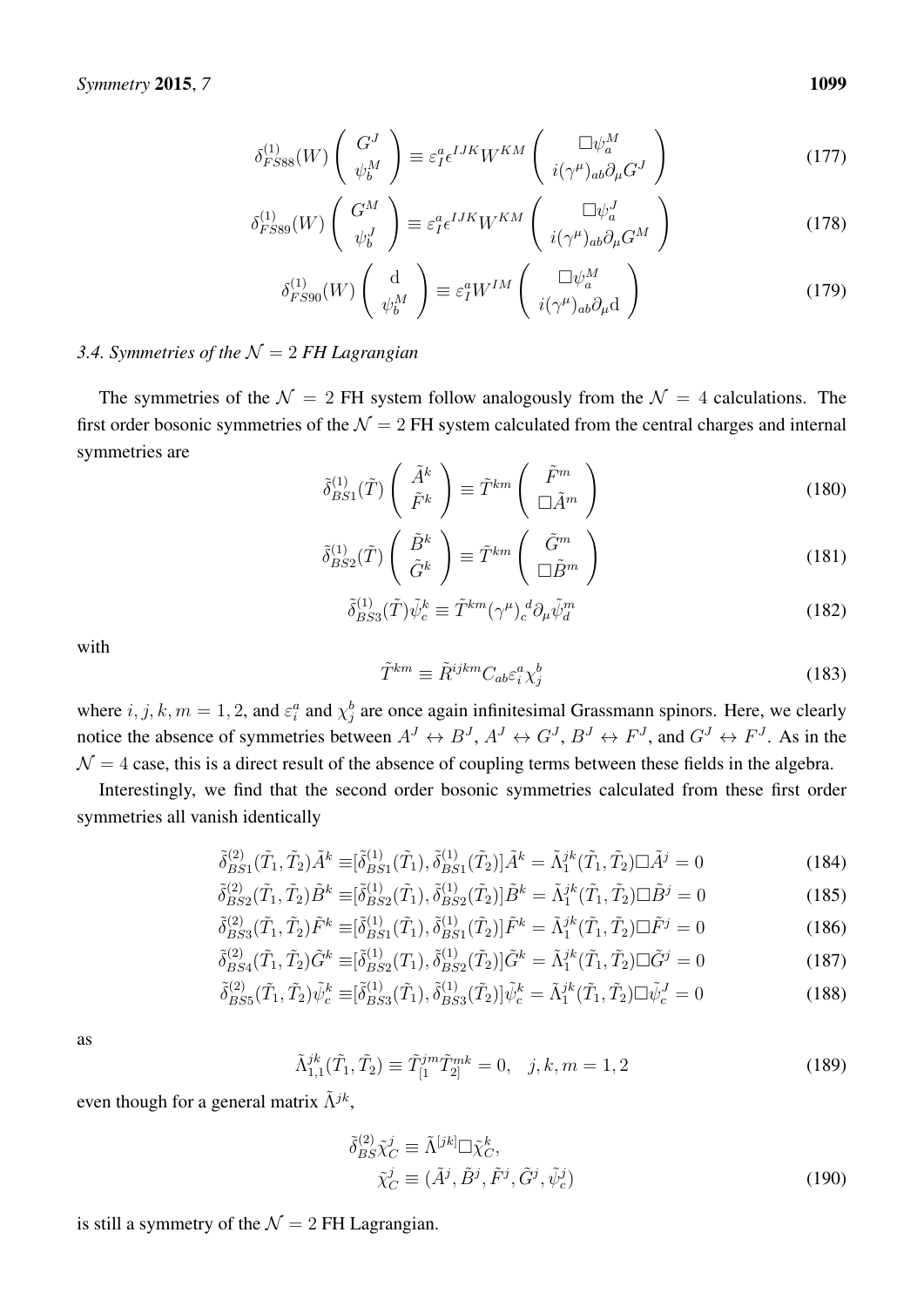On the other hand, several first order fermionic symmetries still remain after reduction to the  $\mathcal{N} = 2$ FH system:

$$
\begin{aligned}\n\tilde{\delta}_{FS1}^{(1)}(\tilde{T}) \begin{pmatrix} \tilde{A}^{k} \\ \tilde{\psi}_{b}^{1} \end{pmatrix} & \equiv \varepsilon_{i}^{a} \tilde{T}^{ik} \begin{pmatrix} -(\gamma^{\mu})_{a}^{b} \partial_{\mu} \tilde{\psi}_{b}^{1} \\ iC_{ab} \Box \tilde{A}^{k} \end{pmatrix} \\
\tilde{\delta}_{FS2}^{(1)}(\tilde{T}) \begin{pmatrix} \tilde{F}^{k} \\ \tilde{\psi}_{b}^{1} \end{pmatrix} & \equiv \varepsilon_{i}^{a} \tilde{T}^{ik} \begin{pmatrix} \Box \tilde{\psi}_{a}^{1} \\ i(\gamma^{\mu})_{ab} \partial_{\mu} \tilde{F}^{k} \end{pmatrix} \\
\tilde{\delta}_{FS3}^{(1)}(\tilde{T}) \begin{pmatrix} \tilde{A}^{k} \\ \tilde{\psi}_{b}^{2} \end{pmatrix} & \equiv \varepsilon_{i}^{a} (\sigma^{2})^{ij} \tilde{T}^{jk} \begin{pmatrix} i(\gamma^{\mu})_{a}^{b} \partial_{\mu} \tilde{\psi}_{b}^{2} \\ C_{ab} \Box \tilde{A}^{k} \end{pmatrix} \\
\tilde{\delta}_{FS3}^{(1)}(\tilde{T}) \begin{pmatrix} \tilde{F}^{k} \\ \tilde{\psi}_{b}^{2} \end{pmatrix} & \equiv \varepsilon_{i}^{a} (\sigma^{2})^{ij} T^{jk} \begin{pmatrix} -i \Box \tilde{\psi}_{a}^{2} \\ (\gamma^{\mu})_{ab} \partial_{\mu} \tilde{F}^{k} \end{pmatrix} \\
\tilde{\delta}_{FS4}^{(1)}(\tilde{T}) \begin{pmatrix} \tilde{B}^{k} \\ \tilde{\psi}_{b}^{1} \end{pmatrix} & \equiv \varepsilon_{i}^{a} (\sigma^{3})^{ij} \tilde{T}^{jk} \begin{pmatrix} i(\gamma^{5} \gamma^{\mu})_{a}^{b} \partial_{\mu} \tilde{\psi}_{b}^{1} \\ (\gamma^{5})_{ab} \Box \tilde{B}^{k} \end{pmatrix} \\
\tilde{\delta}_{FS5}^{(1)}(\tilde{T}) \begin{pmatrix} \tilde{G}^{k} \\ \tilde{\psi}_{b}^{1} \end{pmatrix} & \equiv \varepsilon_{i}^{a} (\sigma^{3})^{ij} \tilde{T}^{jk} \begin
$$

These are only the unique symmetries uncovered via this method, the redundant calculations being shown once again in Appendix  $\overline{A3}$ . Here we notice as in the bosonic case, that these fermionic symmetries are not themselves symmetric with respect to  $A^J \leftrightarrow B^J$  and  $F^J \leftrightarrow G^J$ . Again, this is a direct result of the absence of the corresponding central charge or internal symmetry in the algebra.

#### 4. Discussion

The  $d = 4$ ,  $\mathcal{N} = 4$  SUSY-YM system is important to many theoretical models in physics today. As it is a conformal field theory, it's possible that its study can lead to further understanding of "walking" theories such as technicolor. In string theory, the AdS/CFT correspondence relates calculations of  $d = 4$ ,  $\mathcal{N}=4$  SUSY-YM to classical supergravity calculations on  $AdS_5\times S^5$ , where the correspondence is weak to strong and vice versa. In an effort to more accurately describe the standard model, this has been taken further to include correspondences to gauge theories with running couplings. Even so, the problem of how to augment the dynamical theory of  $d = 4$ ,  $\mathcal{N} = 4$  SUSY-YM with a *finite* number of auxiliary fields such that the algebra closes has been unsolved for quite some time. A solution to this problem would be helpful to more fully understand these aforementioned theories relating to conformal field theories.

In this paper, we chose a particular set of auxiliary fields for  $d = 4$ ,  $\mathcal{N} = 4$  SUSY-YM and catalogued the Lagrangian symmetries manifest in the central charges and internal symmetries of the resulting algebra. It was noted how not all possible Lagrangian symmetries can be uncovered this way, as certain central charges and internal symmetries are missing from the algebra. We reinforce here that all results presented are from straightforward, actual calculations with no assumptions of centrality. For instance,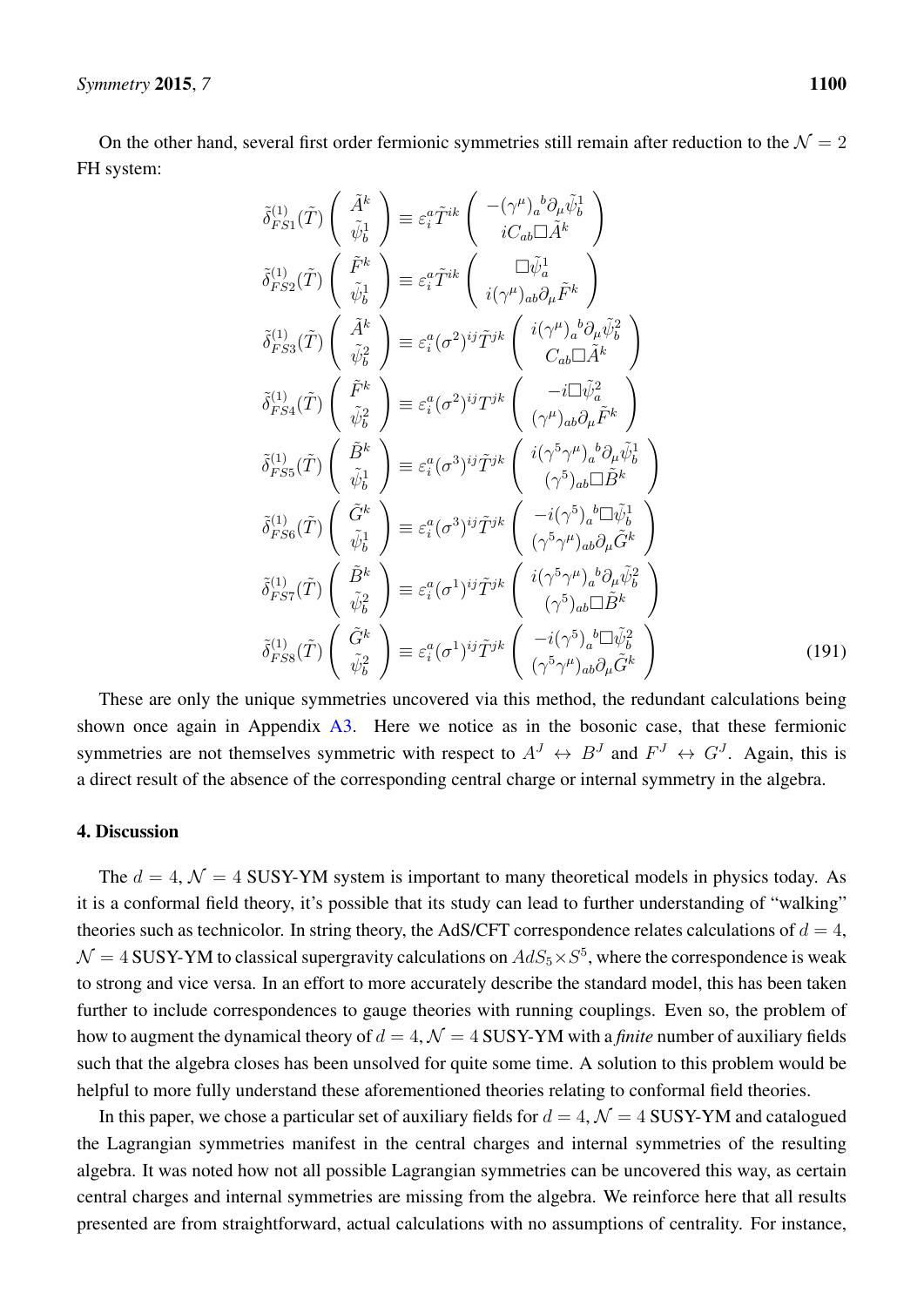we have directly calculated that the SUSY-YM Lagrangian in Equation [\(4\)](#page-4-0) is invariant with respect to the transformation laws in Equations  $(5)$ – $(8)$ . We have directly calculated that these transformation laws satisfy the anti-commutation relations in Equations  $(11)$ – $(15)$ . The main result of this paper is how these transformation laws and anti-commutators lead by direct calculation to the first and second order Lagrangian symmetries presented in Section [3.](#page-10-0)

Furthermore, reduction of this particular  $\mathcal{N} = 4$  system to the  $\mathcal{N} = 2$  Fayet hypermultiplet and  $\mathcal{N} = 2$  vector multiplet was shown to follow from our direct calculations. Here it was noticed how in this reduction, central charges and internal symmetries are lost from the algebra. In the case of the vector multiplet, all charges and internal symmetries are lost as the algebra closes. In the case of the Fayet hypermultiplet, some central charges and internal symmetries remain, as this algebra does not close.

Finally, we make a note on quantization of non-closed systems such as the  $\mathcal{N} = 4$  SUSY-YM system investigated in detail in this paper. In general, non-closure of an algebra leads to an added difficulty in the quantization procedure. Perhaps the most ubiquitous example is the criticality of string theory. For quantum non-critical strings, one must solve the Liouville theory. This is not necessary in the case of critical strings [\[26,](#page-42-7)[27\]](#page-42-8). In the case of our results of the  $\mathcal{N} = 4$  SUSY-YM system, we have laid out our results in the hopes of eventually obtaining a closed system, in the sense of Equation [\(1\)](#page-2-0), without an infinite number of auxiliary fields. For instead quantization of the non-closed system presented, the specific forms of the non-closure terms we calculated are important in the same vein as the Liouville theory for non-critical strings. We leave this quantization as a future project.

*"It is while you are patiently toiling at the little tasks of life that the meaning and shape of the great whole of life dawn on you."*

—Phillips Brooks

#### Acknowledgments

This research was supported in part by the endowment of the John S. Toll Professorship, the University of Maryland Center for String & Particle Theory, National Science Foundation Grant PHY-0354401. Sylvester James Gates, Jr. & Kory Stiffler offer additional gratitude to the Martin L. King. Visiting Professorship program and to the Massachusetts Institute of Technology Center for Theoretical Physics for support and hospitality extended during the undertaking of this work. We would also like to thank Michael Faux for pointing out an incorrect wording with respect to the definition of central charges.

#### Author Contributions

Sylvester James Gates, Jr. provided the original idea for the paper the the template for all calculations. Vincent G. J. Rodgers, Leo Rodriguez, and Kory Stiffler wrote the *Mathematica* code to find the transformation laws and algebra. James Parker completed calculations by hand to double check the *Mathematica* code. Kory Stiffler completed the calculations of the Lagrangian symmetries by hand. Sylvester James Gates, Jr. and Kory Stiffler wrote the text for the paper.

#### Conflicts of Interest

The authors declare no conflict of interest.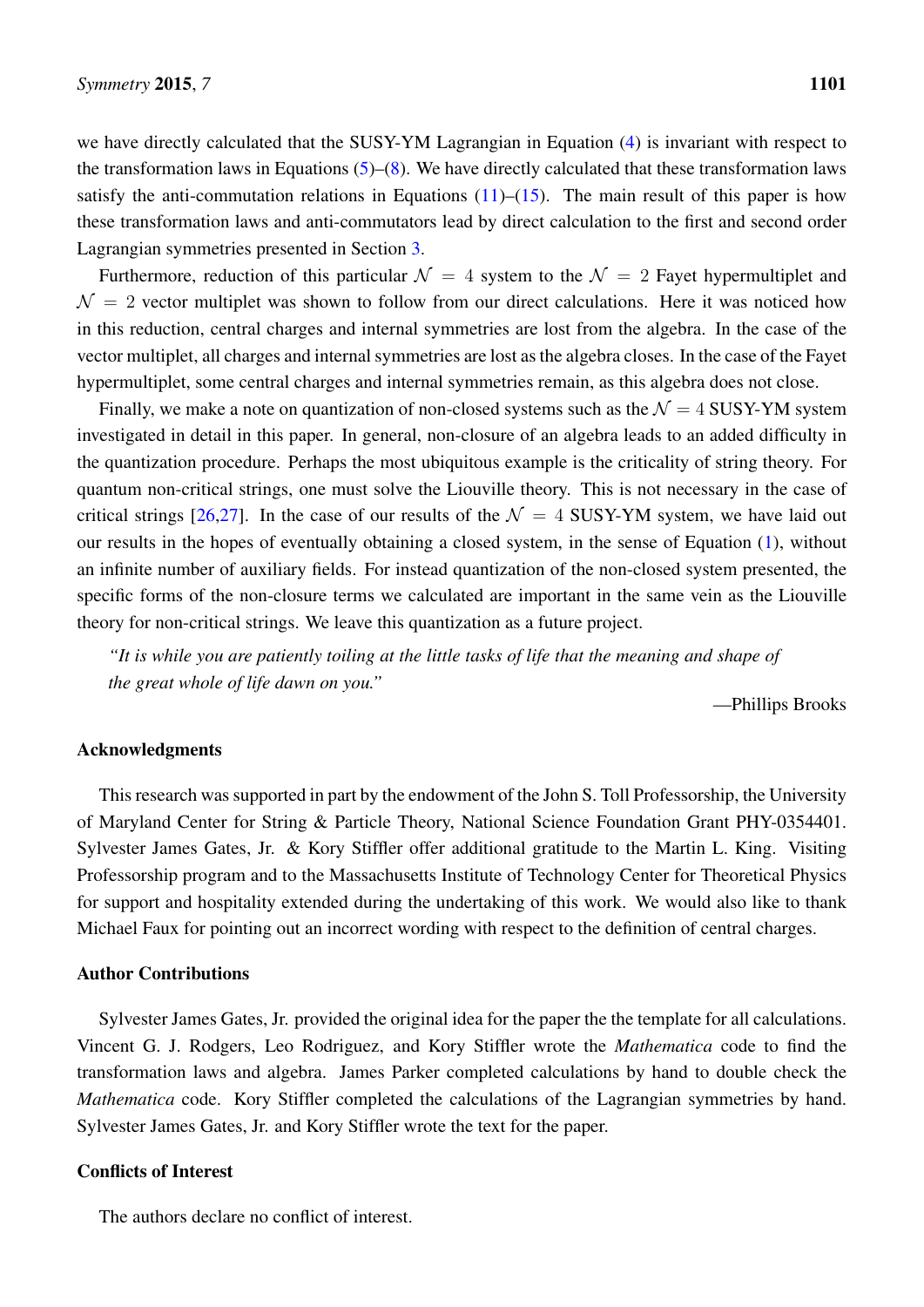#### A. Explicit Calculation of Symmetries, Including Redundancies

This section explains in more detail the procedure which led us to the symmetries presented in the body of the paper. Many symmetries found in this manner are redundant, and those presented in the paper are the unique symmetries found through this procedure.

#### <span id="page-23-0"></span>*A1.* N = 4 *SUSY-YM: Second Order Bosonic Symmetries*

In this section, we explicitly show how the second order bosonic symmetries are discovered through the  $\mathcal{N} = 4$  algebra. Several are redundant, and in the body of the paper, only the unique symmetries were listed.

$$
\delta_{BS1}^{(2)}(P_1, P_2)A^K \equiv [\delta_{BS1}^{(1)}(P_1), \delta_{BS1}^{(1)}(P_2)]A^K = \Lambda_{1,1}^{KJ}(P_1, P_2)\Box A^J
$$
\n(A1)

$$
\delta_{BS1}^{(2)}(T_1, T_2)A^K \equiv [\delta_{BS3}^{(1)}(T_1), \delta_{BS3}^{(1)}(T_2)]A^K = \Lambda_{3,3}^{JK}(T_1, T_2)\Box A^J
$$
\n(A2)

$$
\delta_{BS2}^{(2)}(Q_1, Q_2)B^K \equiv [\delta_{BS2}^{(1)}(Q_1), \delta_{BS2}^{(1)}(Q_2)]B^K = \Lambda_{2,2}^{KJ}(Q_1, Q_2) \Box B^J
$$
\n(A3)

$$
\delta_{BS2}^{(2)}(T_1, T_2)B^K \equiv [\delta_{BS4}^{(1)}(T_1), \delta_{BS4}^{(1)}(T_2)]B^K = \Lambda_{4,4}^{JK}(T_1, T_2) \Box B^J
$$
\n(A4)

$$
\delta_{BS3}^{(2)}(T_1, T_2)F^K \equiv [\delta_{BS3}^{(1)}(T_1), \delta_{BS3}^{(1)}(T_2)]F^K = \Lambda_{3,3}^{JK}(T_1, T_2)\Box F^J
$$
\n(A5)

$$
\delta_{BS4}^{(2)}(T_1, T_2)G^K \equiv [\delta_{BS4}^{(1)}(T_1), \delta_{BS4}^{(1)}(T_2)]G^K = \Lambda_{4,4}^{JK}(T_1, T_2)\Box G^J
$$
\n(A6)

$$
\delta_{BS5}^{(2)}(U_1, U_2)F^K \equiv [\delta_{BS7}^{(1)}(U_1), \delta_{BS7}^{(1)}(U_2)]F^K = (\Lambda_{7,7}^{\mu\nu})^{JK}(U_1, U_2)\partial_\mu\partial_\nu F^J
$$
(A7)

$$
\delta_{BS6}^{(2)}(U_1, U_2)G^K \equiv [\delta_{BS8}^{(1)}(U_1), \delta_{BS8}^{(1)}(U_2)]G^K + \eta_{\mu\nu}(\Lambda_{8,8}^{\mu\nu})^{JK}(U_1, U_2)\Box G^K
$$
  
=  $(\Lambda_{8,8}^{\mu\nu})^{JK}(U_1, U_2)\partial_\mu\partial_\nu G^J$  (A8)

$$
\delta_{BS7}^{(2)}(U_1, U_2)A_{\nu} \equiv [\delta_{BS8}^{(1)}(U_1), \delta_{BS8}^{(1)}(U_2)]A_{\nu} = \eta_{\nu\beta}(\Lambda_{8,8}^{\mu\beta})^{JJ}(U_1, U_2)\partial^{\alpha}F_{\mu\alpha}
$$
(A9)

with

$$
\Lambda_{1,1}^{KJ}(P_1, P_2) \equiv P_{[1}^K P_{2]}^J,
$$
\n
$$
\Lambda_{3,3}^{KJ}(T_1, T_2) = \Lambda_{4,4}^{KJ}(T_1, T_2) \equiv T_{[1}^{KM} T_{2]}^{MJ},
$$
\n
$$
\Lambda_{2,2}^{KJ}(Q_1, Q_2) \equiv Q_{[1}^K Q_{2]}^J,
$$
\n
$$
(\Lambda_{7,7}^{\mu\nu})^{JK}(U_1, U_2) = (\Lambda_{8,8}^{\mu\nu})^{JK}(U_1, U_2) \equiv (U_{[1}^{\mu})^J (U_{2]}^{\nu})^K,
$$
\n(A10)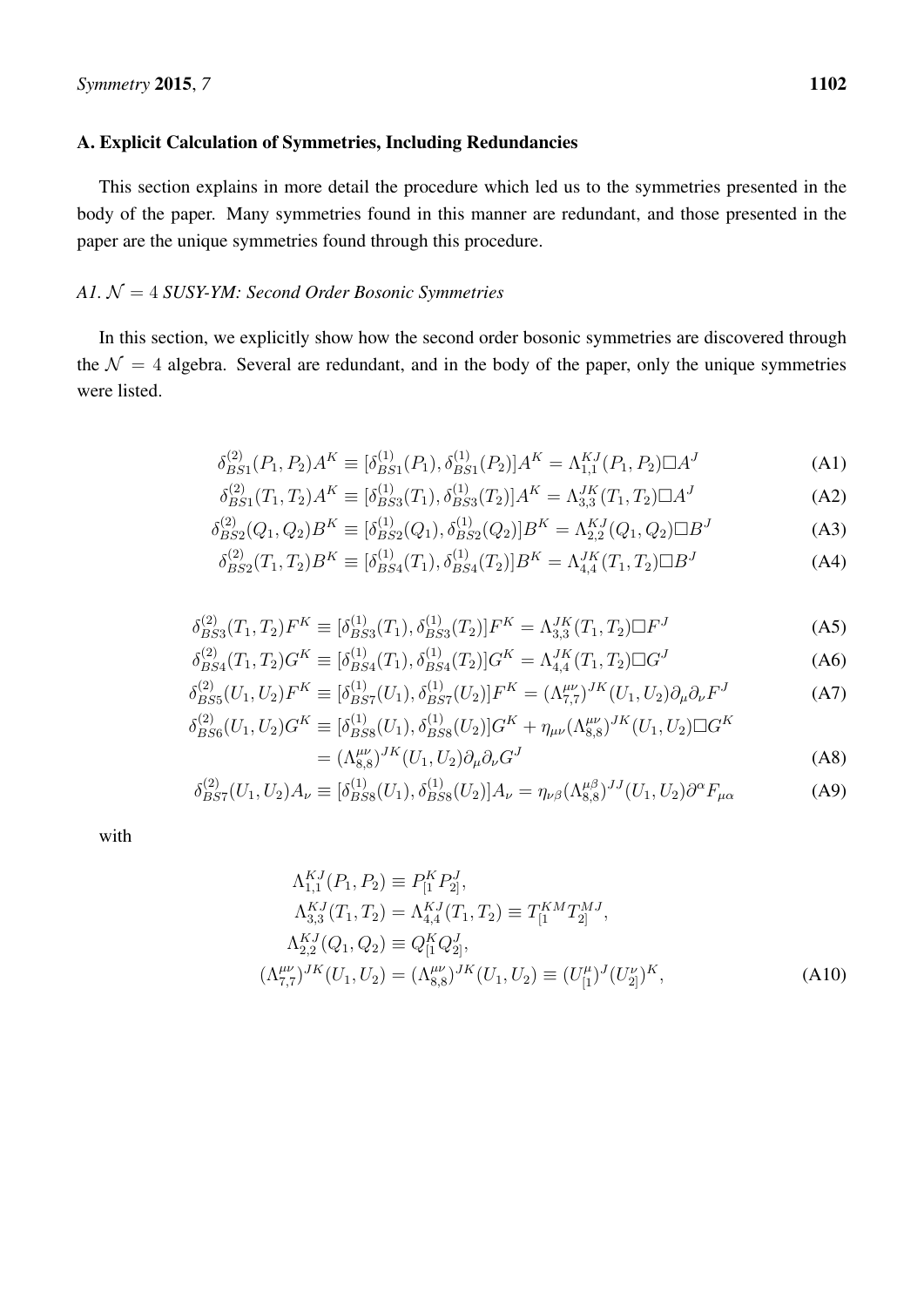$$
\delta_{BSS}^{(2)}(P,Q) \begin{pmatrix} A^K \\ B^K \end{pmatrix} \equiv [\delta_{BS1}^{(1)}(P), \delta_{BS2}^{(1)}(Q)] \begin{pmatrix} A^K \\ B^K \end{pmatrix}
$$
  
\n
$$
= \Lambda_{1,2}^{IJ}(P,Q) \begin{pmatrix} -\delta^{IK} \Box B^J \\ \delta^{JK} \Box A^I \end{pmatrix}
$$
  
\n
$$
\delta_{BS9}^{(2)}(P,U) \begin{pmatrix} A^K \\ F^K \end{pmatrix} \equiv [\delta_{BS1}^{(1)}(P), \delta_{BS7}^{(1)}(U)] \begin{pmatrix} A^K \\ F^K \end{pmatrix}
$$
  
\n
$$
= -(\Lambda_{1,7}^{\mu})^{IJ}(P,U) \begin{pmatrix} \delta^{IK}\partial_{\mu}F^J \\ \delta^{JK}\partial_{\mu} \Box A^I \end{pmatrix}
$$
  
\n
$$
\delta_{BS12}^{(2)}(T,U) \begin{pmatrix} A^K \\ d \end{pmatrix} \equiv [\delta_{BS3}^{(1)}(T), \delta_{BS8}^{(1)}(U)] \begin{pmatrix} A^K \\ d \end{pmatrix}
$$
  
\n
$$
= -(\Lambda_{4,8}^{\mu})^K(T,U) \begin{pmatrix} \partial_{\mu}d \\ \partial_{\mu} \Box A^K \end{pmatrix}
$$
  
\n
$$
\delta_{BS14}^{(2)}(T,U) \begin{pmatrix} B^K \\ A_{\nu} \end{pmatrix} \equiv [\delta_{BS4}^{(1)}(T), \delta_{BSS}^{(1)}(U)] \begin{pmatrix} B^K \\ A_{\nu} \end{pmatrix}
$$
  
\n
$$
= -(\Lambda_{4,8}^{\mu})^K(T,U) \begin{pmatrix} \partial^F F_{\mu\nu} \\ \eta_{\mu\nu} \Box B^K \end{pmatrix}
$$
  
\n
$$
\delta_{BS10}^{(2)}(Q,U) \begin{pmatrix} B^K \\ F^K \end{pmatrix} \equiv [\delta_{BS2}^{(1)}(Q), \delta_{BS1}^{(1)}(U)] \begin{pmatrix} B^K \\ F^K \end{pmatrix}
$$
  
\n
$$
= (\Lambda_{2,7}^{\mu})^{IJ}(Q,U) \begin{pmatrix} \delta^{IK}\partial_{\mu}F^J \\ \delta^{KI}\partial_{\mu} \Box B^I \end{pmatrix}
$$
  
\n<math display="</math>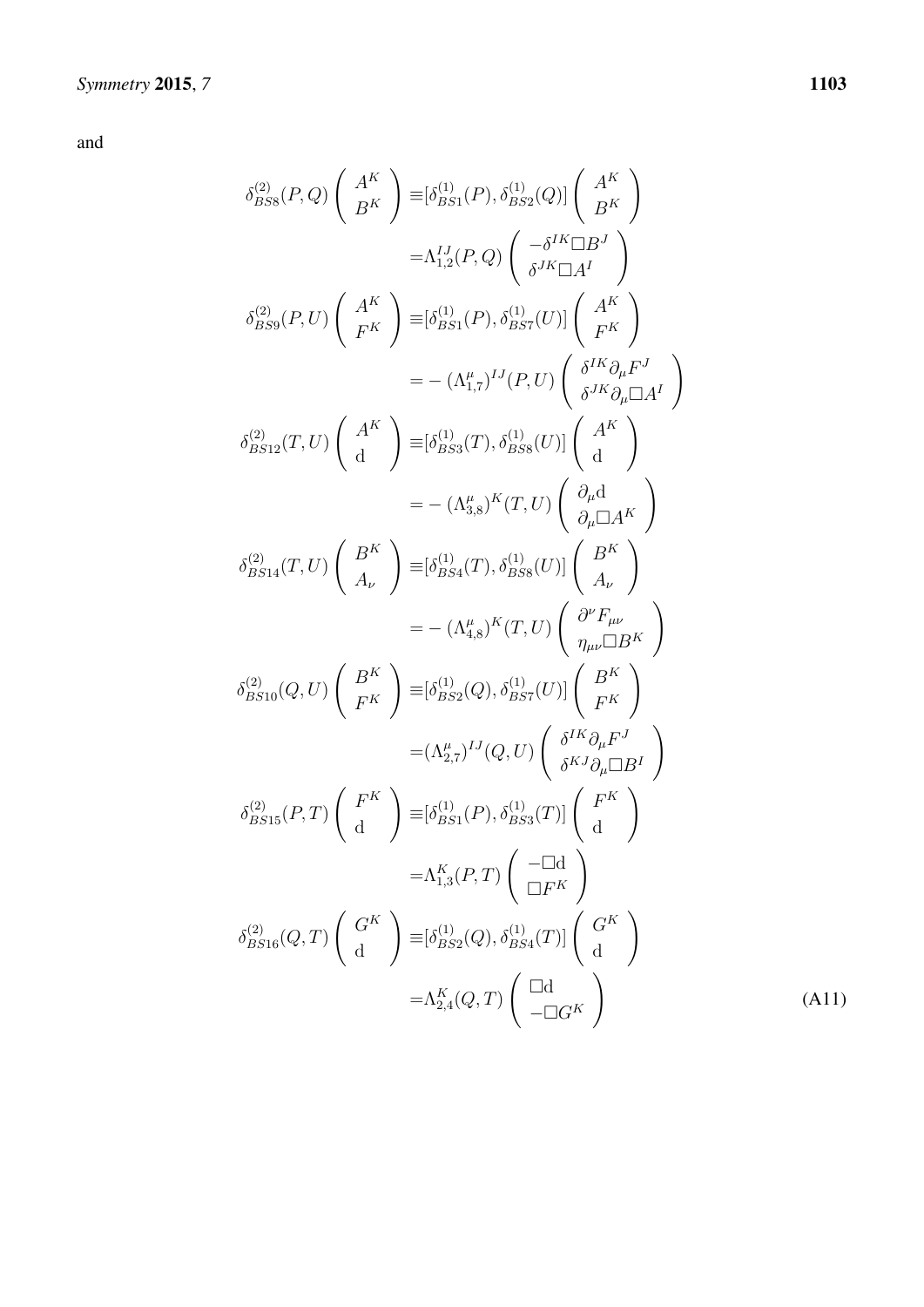with

$$
\Lambda_{1,2}^{JK}(P,Q) = -\Lambda_{2,1}^{KJ}(Q,P) \equiv P^{J}Q^{K},
$$
\n
$$
(\Lambda_{1,7}^{\mu})^{JK}(P,U) = -(\Lambda_{7,1}^{\mu})^{KJ}(U,P) \equiv P^{J}(U^{\mu})^{K},
$$
\n
$$
(\Lambda_{3,7}^{\mu})^{K}(T,U) = -(\Lambda_{5,2}^{\mu})^{K}(U,T)
$$
\n
$$
= (\Lambda_{4,12}^{\mu})^{K}(T,U) = -(\Lambda_{8,4}^{\mu})^{K}(U,T) \equiv T^{KM}(U^{\mu})^{M},
$$
\n
$$
(\Lambda_{2,7}^{\mu})^{JK}(Q,U) = -(\Lambda_{7,2}^{\mu})^{KJ}(U,Q) \equiv Q^{J}(U^{\mu})^{K},
$$
\n
$$
\Lambda_{1,3}^{K}(P,T) = -\Lambda_{3,1}^{K}(T,P) \equiv P^{M}T^{MK},
$$
\n
$$
\Lambda_{2,4}^{K}(Q,T) = -\Lambda_{4,2}^{K}(T,Q)
$$
\n
$$
= \Lambda_{11,14}^{K}(Q,T) = -\Lambda_{14,11}^{K}(T,Q) \equiv Q^{M}T^{MK},
$$
\n(A12)

and

$$
\begin{split} \delta_{BS30}^{(2)}(Q,W) \left( \begin{array}{c} \lambda_c \\ \psi_c^K \end{array} \right) & \equiv & [\delta_{BS9}^{(1)}(Q), \delta_{BS12}^{(1)}(W)] \left( \begin{array}{c} \lambda_c \\ \psi_c^K \end{array} \right) \\ & = & \Lambda_{9,12}^K(Q,W) (\gamma^5)_c^d \left( \begin{array}{c} \Box \psi_c^K \\ \Box \lambda_d \end{array} \right) \\ \delta_{BS32}^{(2)}(Q,V) \left( \begin{array}{c} \lambda_c \\ \psi_c^K \end{array} \right) & \equiv & [\delta_{BS9}^{(1)}(Q), \delta_{BS13}^{(1)}(V)] \left( \begin{array}{c} \lambda_c \\ \psi_c^K \end{array} \right) \\ & = & (\Lambda_{9,13}^{\alpha})^K(Q,V) \left( \begin{array}{c} (\gamma^5 \gamma^{\mu} \gamma_{\alpha} \gamma^{\nu})_c^d \\ \partial_{\mu} \partial_{\nu} \psi^K_a (\gamma^5 \gamma_{\alpha})_c^d \Box \lambda_d \end{array} \right) \\ \delta_{BS31}^{(2)}(Q,T) \left( \begin{array}{c} \lambda_c \\ \psi_c^K \end{array} \right) & \equiv & [\delta_{BS9}^{(1)}(Q), \delta_{BS14}^{(1)}(T)] \left( \begin{array}{c} \lambda_c \\ \lambda_c \\ \psi_c^K \end{array} \right) \\ & = & \Lambda_{9,14}^K(Q,T) \left( \begin{array}{c} -\Box \psi_c^K \\ \Box \lambda_c \end{array} \right) \\ \delta_{BS226}^{(2)}(W,V) \psi_c^K \equiv & [\delta_{BS12}^{(1)}(W), \delta_{BS13}^{(1)}(V)] \psi_c^K \\ & = & (\Lambda_{12,13}^{\mu})^{[JK]}(\gamma_{\mu})_c^d \Box \psi_d^J + \\ & + 2(\Lambda_{12,13}^{\mu})^{[JK]}(\gamma_{\mu})_c^d \Box \psi_d^J + \\ & + 2(\Lambda_{12,13}^{\mu})^{[JK]}(\gamma_{\mu})_c^d \Box \psi_d^J + \\ & - \Lambda_{12,14}^{K}(W,T) (\gamma^5)_c^d \Box \psi_d^J \\ & = & - \Lambda_{12,14}^{K}(W,T) (\gamma^5)_c^d \Box \psi_d^J \\ \\ \delta_{BS
$$

(A13)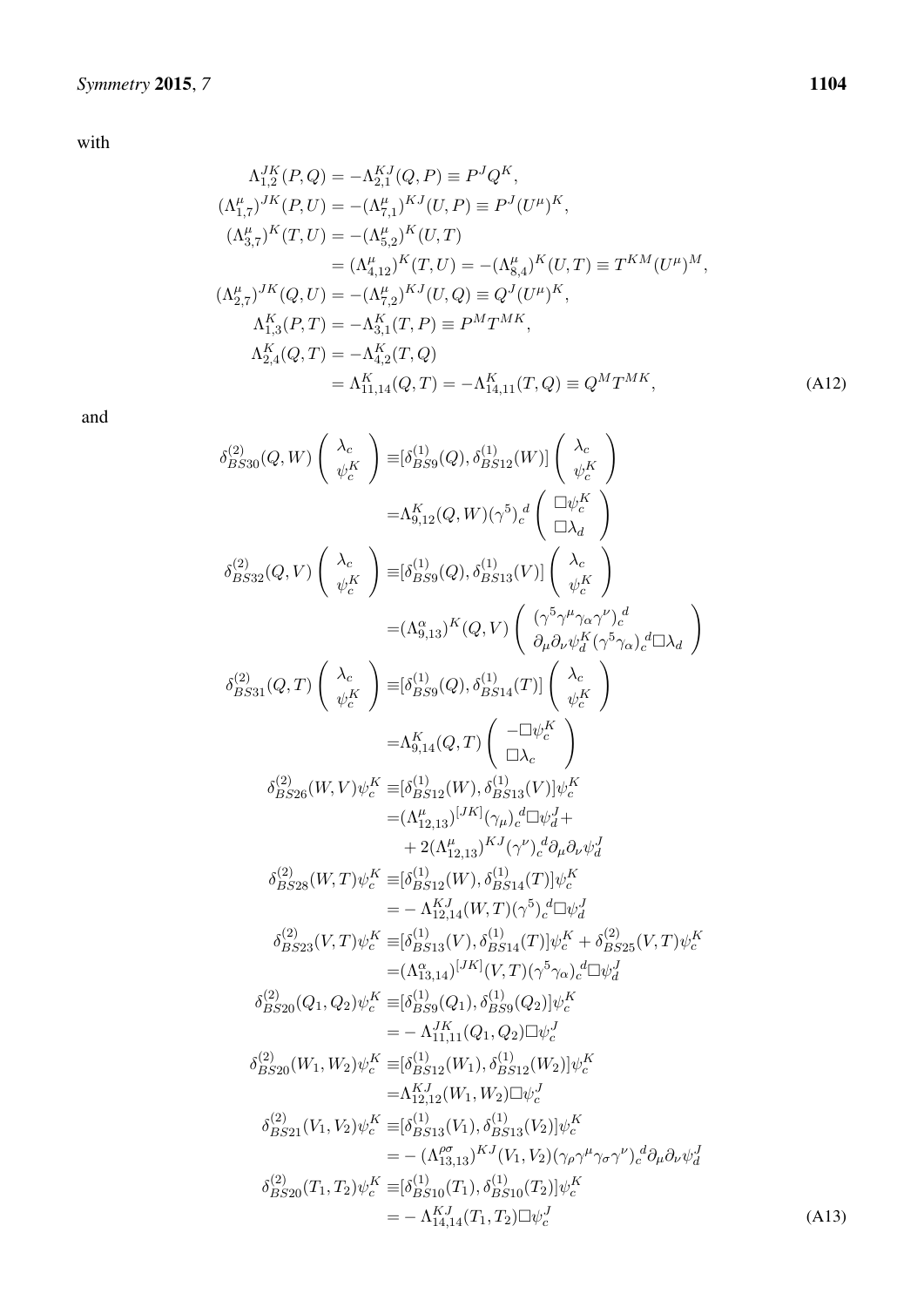with

$$
\Lambda_{9,9}^{JK}(Q_1, Q_2) \equiv Q_{[1}^{J}Q_{2]}^{K},
$$
\n
$$
\Lambda_{9,12}^{K}(Q, W) = -\Lambda_{12,11}^{K}(W, Q) \equiv Q^{M}W^{MK},
$$
\n
$$
(\Lambda_{9,13}^{\mu})^{K}(Q, V) = -\Lambda_{13,11}^{K}(V, Q) \equiv Q^{M}(V^{\mu})^{MK},
$$
\n
$$
\Lambda_{12,12}^{JK}(W_1, W_2) \equiv W_{[1}^{JM}W_{2]}^{MK},
$$
\n
$$
(\Lambda_{12,13}^{\mu})^{JK}(W, V) = -(\Lambda_{13,12}^{\mu})^{KJ}(V, W) \equiv W^{JM}(V^{\mu})^{MK},
$$
\n
$$
\Lambda_{12,14}^{JK}(W, T) = -\Lambda_{14,12}^{KJ}(T, W) \equiv W^{M(J}T^{K)M},
$$
\n
$$
(\Lambda_{13,13}^{\rho\sigma})^{KJ}(V_1, V_2) \equiv (V_{[1}^{\rho})^{KM}(V_{2]}^{\sigma})^{MJ},
$$
\n
$$
(\Lambda_{13,14}^{W})^{JK}(V, T) = -(\Lambda_{14,13}^{W})^{KJ}(T, V) \equiv (V^{W})^{JM}T^{MK},
$$
\n
$$
\Lambda_{14,14}^{KJ}(T_1, T_2) \equiv T_{[1}^{KM}T_{2]}^{MJ}
$$
\n(A14)

$$
\delta_{BS1}^{(2)}(W_1, W_2)A^J \equiv [\delta_{BS5}^{(1)}(W_1), \delta_{BS5}^{(1)}(W_2)]A^J = \Lambda_{5,5}^{IJ}(W_1, W_2)\Box A^I
$$
  
\n
$$
\delta_{BS4}^{(2)}(W_1, W_2)G^J \equiv [\delta_{BS5}^{(1)}(W_1), \delta_{BS5}^{(1)}(W_2)]G^J = \Lambda_{5,5}^{IJ}(W_1, W_2)\Box G^I
$$
  
\n
$$
\delta_{BS5}^{(2)}(V_1, V_2)F^J \equiv [\delta_{BS6}^{(1)}(V_1), \delta_{BS6}^{(1)}(V_2)]F^J = -(\Lambda_{6,6}^{\mu\nu})^{IJ}(V_1, V_2)\partial_\mu\partial_\nu F^I
$$
  
\n
$$
\delta_{BS6}^{(2)}(V_1, V_2)G^J \equiv [\delta_{BS6}^{(1)}(V_1), \delta_{BS6}^{(1)}(V_2)]G^J = -(\Lambda_{6,6}^{\mu\nu})^{IJ}(V_1, V_2)\partial_\mu\partial_\nu G^I
$$
 (A15)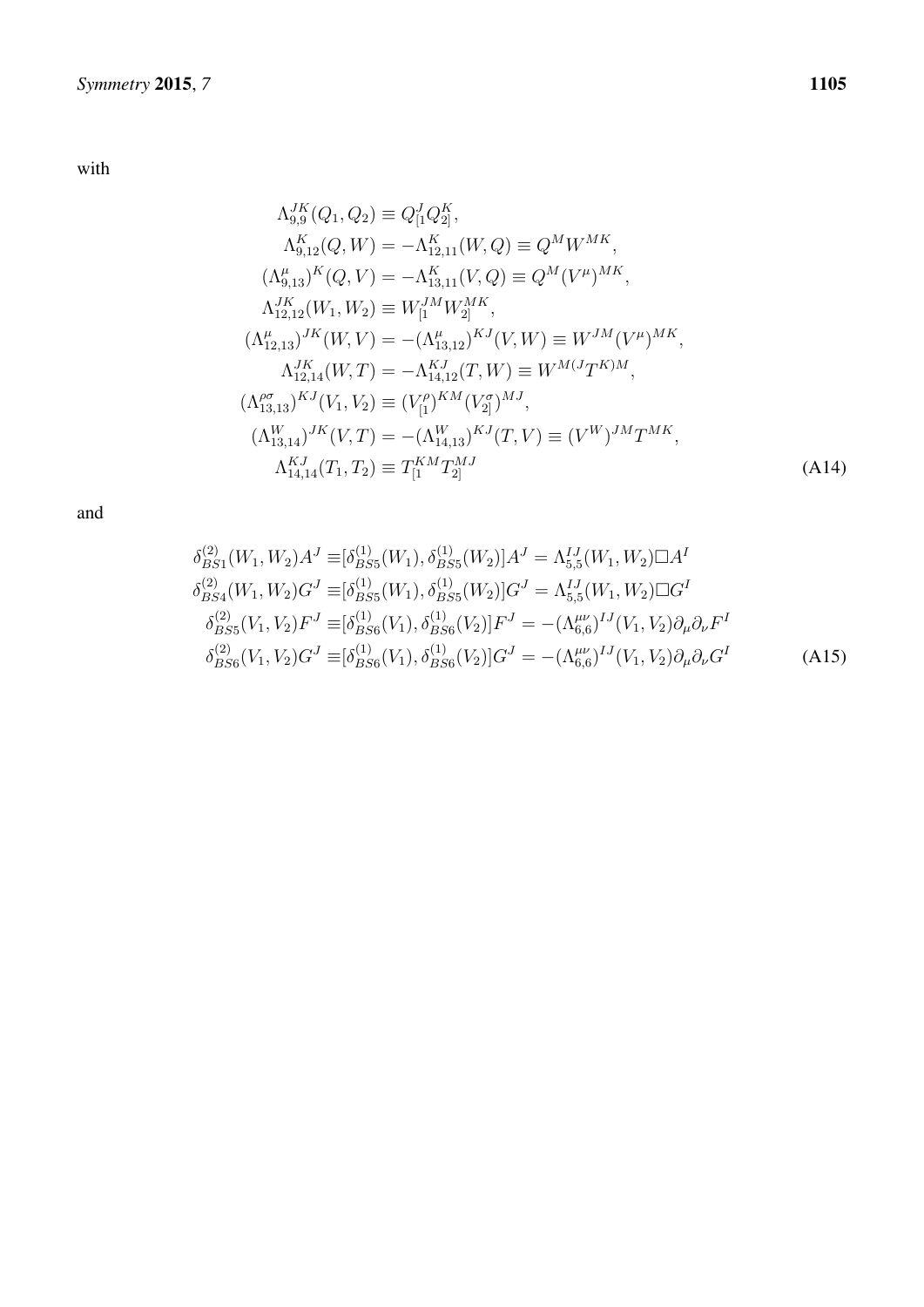$$
\delta_{BS16}^{(2)}(P,W)\begin{pmatrix} G^J\\ d \end{pmatrix} \equiv [\delta_{BS1}^{(1)}(P), \delta_{BS5}^{(1)}(W)] \begin{pmatrix} G^J\\ d \end{pmatrix}
$$
  
\n
$$
= \Lambda_{1,5}^J(P,W) \begin{pmatrix} -\Box d\\ \Box G^J \end{pmatrix}
$$
  
\n
$$
\delta_{BS18}^{(2)}(T,W) \begin{pmatrix} F^J\\ G^J \end{pmatrix} \equiv [\delta_{BS3}^{(1)}(T), \delta_{BS5}^{(1)}(W)] \begin{pmatrix} F^J\\ G^J \end{pmatrix}
$$
  
\n
$$
= \Lambda_{3,5}^{IK}(T,W) \begin{pmatrix} -\delta^{IJ} \Box G^K\\ \Box b^{JK}F^I \end{pmatrix}
$$
  
\n
$$
\delta_{BS8}^{(2)}(T,W) \begin{pmatrix} A^J\\ B^J \end{pmatrix} \equiv [\delta_{BS4}^{(1)}(T), \delta_{BS5}^{(1)}(W)] \begin{pmatrix} A^J\\ B^J \end{pmatrix}
$$
  
\n
$$
= \Lambda_{4,5}^{IK}(T,W) \begin{pmatrix} \delta^{JK} \Box B^I\\ -\delta^{IJ} \Box A^K \end{pmatrix}
$$
  
\n
$$
\delta_{BS13}^{(2)}(U,W) \begin{pmatrix} A^J\\ A_\nu \end{pmatrix} \equiv [\delta_{BSS}^{(1)}(U), \delta_{BS5}^{(1)}(W)] \begin{pmatrix} A^J\\ A_\nu \end{pmatrix}
$$
  
\n
$$
= -(\Lambda_{8,5}^\mu)^J(U,W) \begin{pmatrix} \partial^F F_{\mu\nu}\\ \eta_{\mu\nu} \Box A^J \end{pmatrix}
$$
  
\n
$$
\delta_{BS9}^{(2)}(W,V) \begin{pmatrix} A^J\\ F^J \end{pmatrix} \equiv -[\delta_{BS5}^{(1)}(W), \delta_{BS6}^{(1)}(V)] \begin{pmatrix} A^J\\ A_\nu \end{pmatrix}
$$
  
\n
$$
= -(\Lambda_{8,5}^\mu)^IK(W, V) \begin{pmatrix} \delta^{IJ}\partial_\mu F^K\\ \delta^{JK}\partial_\mu \Box A^I \end{pmatrix}
$$
  
\n
$$
\delta_{BS13}^{(2)}(T,V) \begin{pmatrix} A^
$$

*7* 1106

(A16)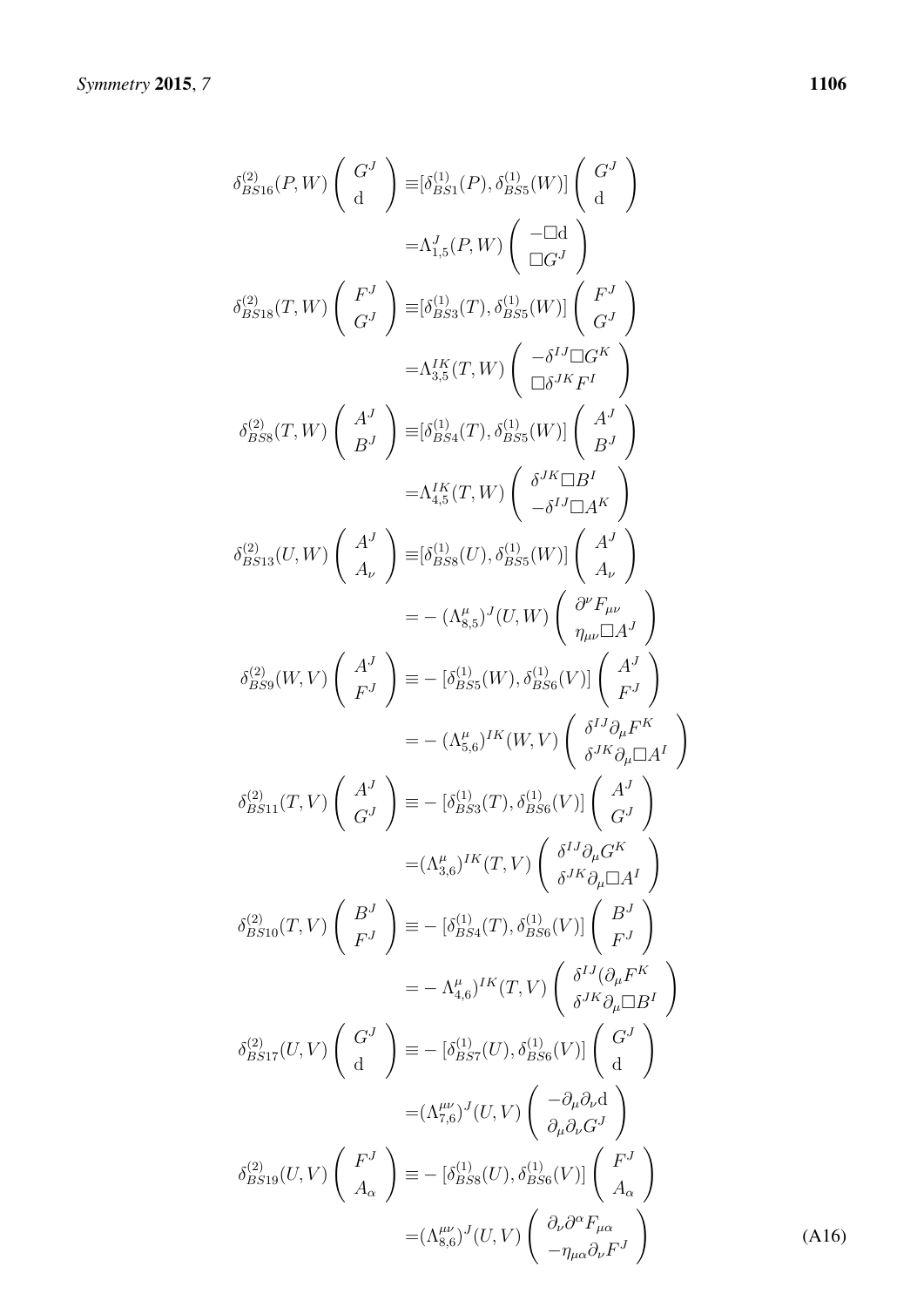with

$$
\Lambda_{5,5}^{IJ}(W_1, W_2) \equiv W_1^{KI} W_2^{JK},
$$
\n
$$
\Lambda_{6,6}^{IJ}(V_1, V_2) \equiv (V_{[1}^{\mu})^{KI} (V_{2]}^{\nu})^{JK},
$$
\n
$$
\Lambda_{1,5}^{J}(P, W) \equiv P^K W^{KJ},
$$
\n
$$
\Lambda_{3,5}^{IJ}(T, W) = \Lambda_{4,5}^{IJ}(T, W) \equiv T^{IK} W^{KJ},
$$
\n
$$
(\Lambda_{8,5}^{\mu})^{J}(U, W) \equiv (U^{\mu})^{K} W^{KJ},
$$
\n
$$
(\Lambda_{5,6}^{\mu})^{JI}(W, V) \equiv W^{JK}(V^{\mu})^{KI},
$$
\n
$$
(\Lambda_{3,6}^{\mu})^{JI}(T, V) = (\Lambda_{4,6}^{\mu})^{JI}(T, V) \equiv T^{JK}(V^{\mu})^{KI},
$$
\n
$$
(\Lambda_{7,6}^{\mu\nu})^{J}(U, V) = (\Lambda_{8,6}^{\mu\nu})^{J}(U, V) \equiv (U^{\mu})^{K}(V^{\nu})^{KJ}
$$
\n(A17)

$$
\delta_{BS24}^{(2)}(Q, U)\lambda_{c} = [\delta_{BS9}^{(1)}(Q), \delta_{BS10}^{(1)}(U)]\lambda_{c}
$$
\n
$$
= -2(\Lambda_{9,10}^{\mu})^{KK}(Q, U)(\gamma^{5}\gamma^{\nu})_{c}^{d}\partial_{\mu}\partial_{\nu}\lambda_{d},
$$
\n
$$
\delta_{BS25}^{(2)}(Q, U)\psi_{c}^{K} \equiv [\delta_{BS9}^{(1)}(Q), \delta_{BS10}^{(1)}(U)]\psi_{c}^{K}
$$
\n
$$
= -2(\Lambda_{9,10}^{\mu})^{KJ}(Q, U)(\gamma^{5}\gamma^{\nu})_{c}^{d}\partial_{\mu}\partial_{\nu}\psi_{d}^{J},
$$
\n
$$
\delta_{BS34}^{(2)}(W, U)\begin{pmatrix} \lambda_{c} \\ \psi_{c}^{K} \end{pmatrix} \equiv [\delta_{BS12}^{(1)}(W), \delta_{BS10}^{(1)}(U)] \begin{pmatrix} \lambda_{c} \\ \psi_{c}^{K} \end{pmatrix}
$$
\n
$$
= -(\Lambda_{12,10}^{\mu})^{K}(W, U) \begin{pmatrix} (\gamma_{\mu})_{c}^{d} \Box \psi_{d}^{K} \\ (\gamma^{\mu} \gamma_{\mu} \gamma^{a})_{c}^{d} \partial_{\nu} \partial_{\alpha} \lambda_{d} \end{pmatrix}
$$
\n
$$
\delta_{BS36}^{(2)}(V, U) \begin{pmatrix} \lambda_{c} \\ \psi_{c}^{K} \end{pmatrix} \equiv [\delta_{BS13}^{(1)}(V), \delta_{BS10}^{(1)}(U)] \begin{pmatrix} \lambda_{c} \\ \psi_{c}^{K} \end{pmatrix}
$$
\n
$$
= (\Lambda_{13,10}^{\mu\nu})^{K}(V, U) \begin{pmatrix} -(\gamma_{\nu} \gamma^{\alpha} \gamma_{\mu} \gamma^{s})_{c}^{d} \partial_{\nu} \partial_{\alpha} \lambda_{d} \end{pmatrix}
$$
\n
$$
\delta_{BS36}^{(2)}(T, U) \begin{pmatrix} \lambda_{c} \\ \psi_{c}^{K} \end{pmatrix} \equiv [\delta_{BS14}^{(1)}(T), \delta_{BS10}^{(1)}(U)] \begin{pmatrix} \lambda_{c} \\ \psi_{c}^{K} \end{
$$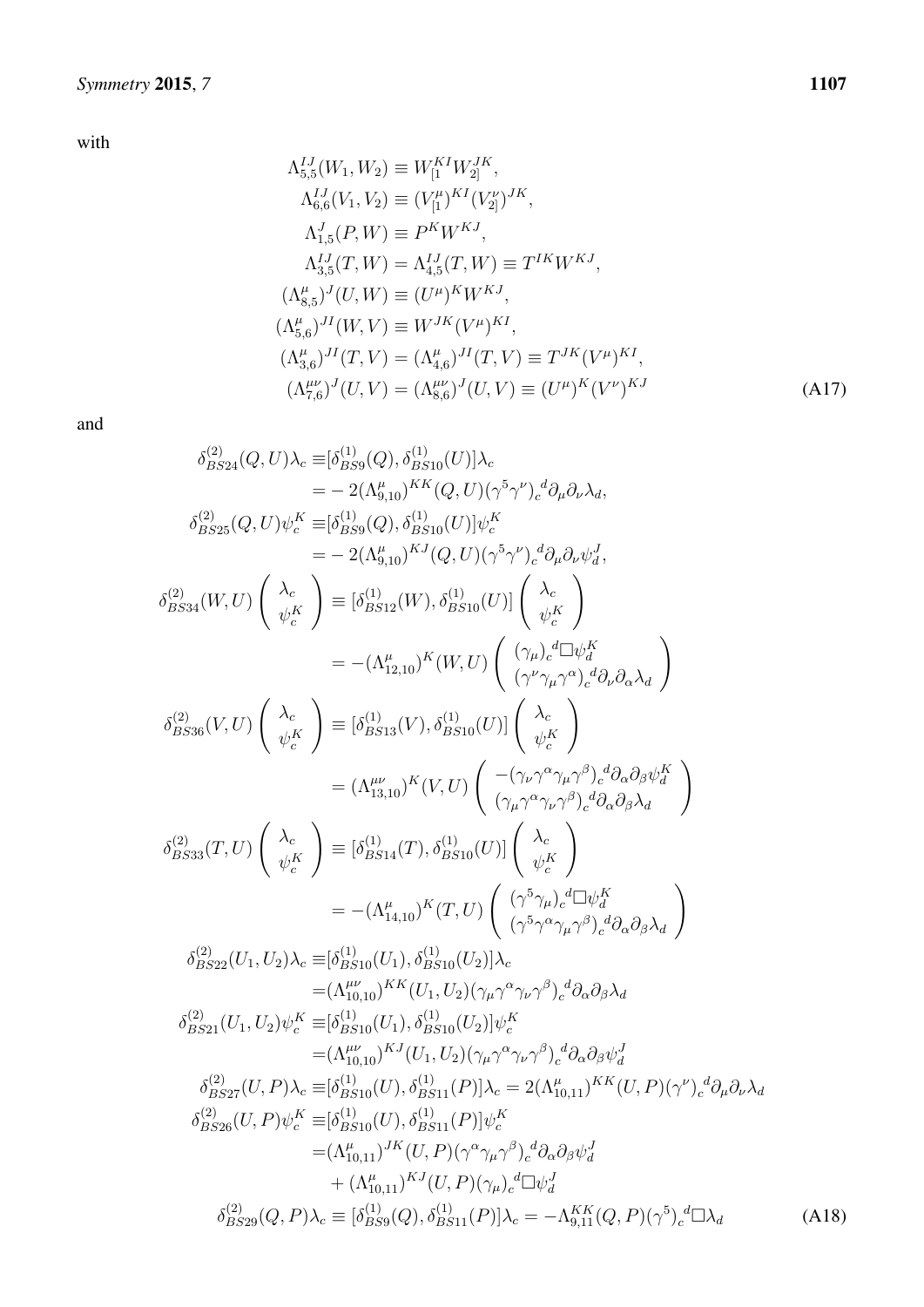$$
\delta_{BS28}^{(2)}(Q, P)\psi_c^K \equiv [\delta_{BS9}^{(1)}(Q), \delta_{BS11}^{(1)}(P)]\psi_c^K = -\Lambda_{9,11}^{KJ}(Q, P)(\gamma^5)_c{}^d\Box\psi_d^J
$$
  
\n
$$
\delta_{BS31}^{(2)}(W, P)\begin{pmatrix} \lambda_c \\ \psi_c^K \end{pmatrix} \equiv [\delta_{BS12}^{(1)}(W), \delta_{BS11}^{(1)}(P)] \begin{pmatrix} \lambda_c \\ \psi_c^K \end{pmatrix}
$$
  
\n
$$
= \Lambda_{9,11}^{K}(W, P)\begin{pmatrix} \Box\psi_c^K \\ -\Box\lambda_d \end{pmatrix}
$$
  
\n
$$
\delta_{BS35}^{(2)}(V, P)\begin{pmatrix} \lambda_c \\ \psi_c^K \end{pmatrix} \equiv [\delta_{BS13}^{(1)}(V), \delta_{BS11}^{(1)}(P)] \begin{pmatrix} \lambda_c \\ \psi_c^K \end{pmatrix}
$$
  
\n
$$
= (\Lambda_{13,11}^{\mu})^K(V, P)\begin{pmatrix} (\gamma^{\alpha}\gamma_{\mu}\gamma^{\beta})_c{}^d\partial_{\alpha}\partial_{\beta}\psi_d^K \\ (\gamma_{\mu})_c{}^d\Box\lambda_d \end{pmatrix}
$$
  
\n
$$
\delta_{BS30}^{(2)}(T, P)\begin{pmatrix} \lambda_c \\ \psi_c^K \end{pmatrix} \equiv [\delta_{BS14}^{(1)}(T), \delta_{BS11}^{(1)}(P)] \begin{pmatrix} \lambda_c \\ \psi_c^K \end{pmatrix}
$$
  
\n
$$
= -(\Lambda_{14,11}^{\mu})^K(T, P)\begin{pmatrix} (\gamma^5)_c{}^d\Box\psi_c^K \\ (\gamma^5)_c{}^d\Box\lambda_d \end{pmatrix}
$$
  
\n
$$
\delta_{BS20}^{(2)}(P_1, P_2)\psi_c^K \equiv [\delta_{BS11}^{(2)}(P_1), \delta_{BS11}^{(1)}(P_2)]\psi_c^K
$$
  
\n
$$
= -\Lambda_{11,11}^{KJ}(P, P_2)\Box\psi_c^J,
$$
  
\n(A19)

with

$$
(\Lambda_{9,10}^{\mu})^{JK}(Q, U) \equiv Q^{J}(U^{\mu})^{K}, \quad (\Lambda_{12,10}^{\mu})^{K}(W, U) = W^{KM}(U^{\mu})^{M},
$$
  
\n
$$
(\Lambda_{13,10}^{\mu\nu})^{K}(V, U) \equiv (V^{\mu})^{KM}(U^{\nu})^{M}, \quad (\Lambda_{14,10}^{\mu})^{K}(T, U) = T^{KM}(U^{\mu})^{M},
$$
  
\n
$$
(\Lambda_{10,10}^{\mu\nu})^{KJ}(U_{1}, U_{2}) \equiv (U_{[1}^{\mu})^{K}(U_{2]}^{\nu})^{J}, \quad (\Lambda_{10,11}^{\mu})^{KM}(U, P) \equiv (U^{\mu})^{K}P^{M},
$$
  
\n
$$
\Lambda_{9,11}^{KJ}(Q, P) \equiv Q^{(K}P^{J}), \quad \Lambda_{12,11}^{K}(W, P) \equiv W^{KM}P^{M},
$$
  
\n
$$
(\Lambda_{13,11}^{\mu})^{K}(V, P) \equiv (V^{\mu})^{KM}P^{M}, \quad \Lambda_{14,11}^{K}(T, P) \equiv T^{KM}P^{M},
$$
  
\n
$$
\Lambda_{11,11}^{KM}(P_{1}, P_{2}) \equiv P_{[1}^{K}P_{2]}^{M}
$$
  
\n
$$
(A20)
$$

where  $\begin{bmatrix} \end{bmatrix}$  denotes antisymmetry, *i.e.*,  $U_{\begin{bmatrix}1\\1\end{bmatrix}}^J U_{\begin{bmatrix}1\\2\end{bmatrix}}^K = U_1^J U_2^K - U_2^J U_1^K$ .

## <span id="page-29-0"></span>*A2.* N = 4 *SUSY-YM: Fermionic Symmetries*

Taking the commutators or  $D_a$  and  $D_a^I$  with the first order bosonic symmetries for the  $\mathcal{N} = 4$ SUSY-YM system, we find several first order *fermionic* symmetries, some of which are redundant. The symmetries calculated below which involve  $\varepsilon_I^a P^K \epsilon^{IJK}$ ,  $\varepsilon_I^a Q^K \epsilon^{IJK}$ , and  $\varepsilon_I^a (U^\rho)^K \epsilon^{IJK}$  are redefined through

$$
\varepsilon_I^a P^K \epsilon^{IJK} \to \varepsilon^a P^J
$$

$$
\varepsilon_I^a Q^K \epsilon^{IJK} \to \varepsilon^a Q^J
$$

$$
\varepsilon_I^a (U^\rho)^K \epsilon^{IJK} \to \varepsilon^a (U^\rho)^J
$$
(A21)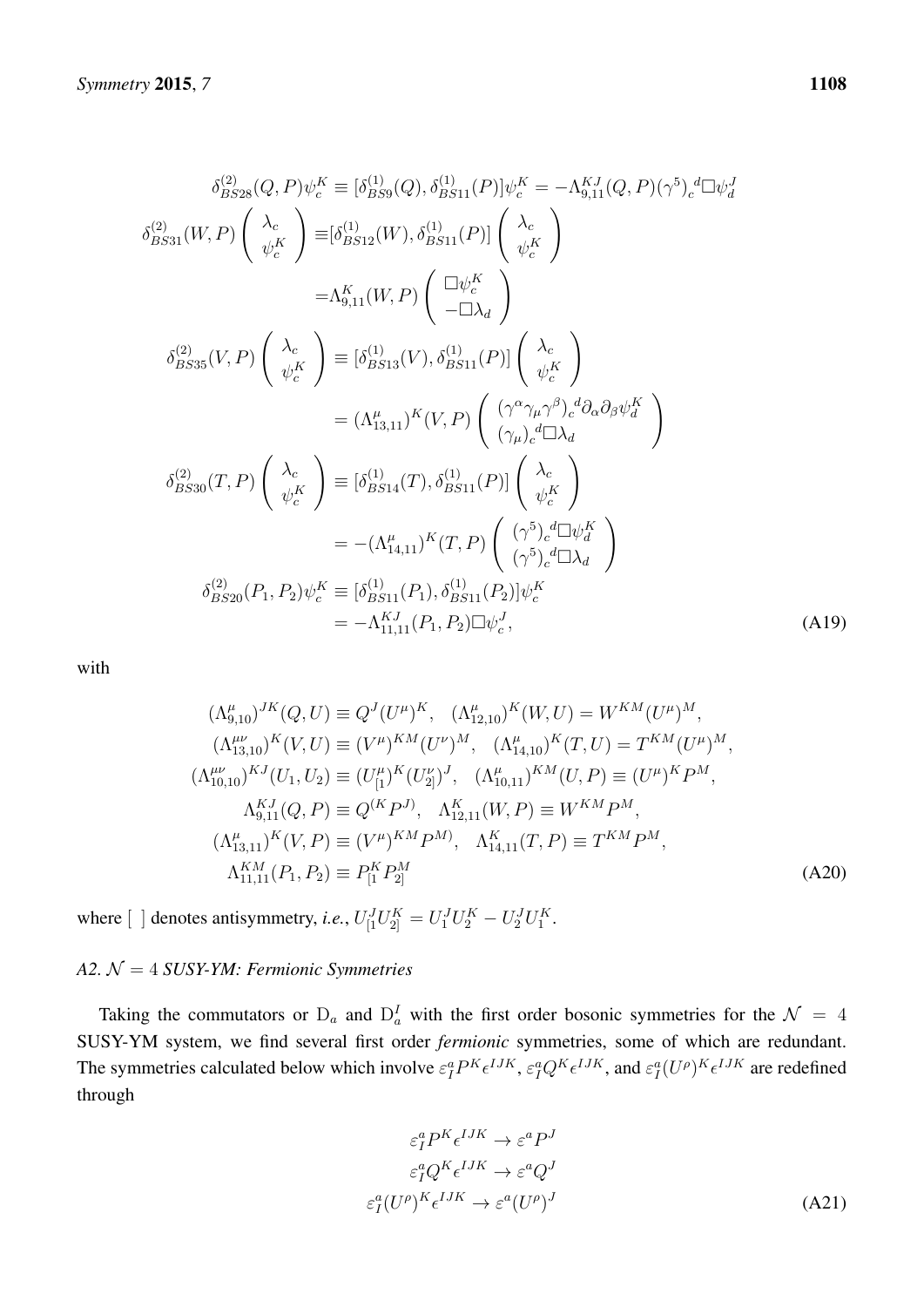as symmetries defined either way are equivalent for the Lagrangian. In Section [2.4.3,](#page-10-2) all symmetries are listed using this redefinition where applicable.

$$
\delta_{FS19}^{(1)}(P) \begin{pmatrix} d \\ \psi_b^I \end{pmatrix} \equiv \varepsilon^a P^J \begin{pmatrix} \Box \psi_a^I \\ i(\gamma^\mu)_{ab}\partial_t d \end{pmatrix} = -\varepsilon^a [D_a, \delta_{BS1}^{(1)}(P)] \begin{pmatrix} d \\ \psi_b^I \end{pmatrix}
$$
  
\n
$$
\delta_{FS13}^{(1)}(Q) \begin{pmatrix} d \\ \psi_b^I \end{pmatrix} \equiv \varepsilon^a Q^J \begin{pmatrix} i(\gamma^5)_{a}^{b} \Box \psi_b^I \\ -(\gamma^5 \gamma^\mu)_{ab} \partial_t d \end{pmatrix} = \varepsilon^a [D_a, \delta_{BS2}^{(1)}(Q)] \begin{pmatrix} d \\ \psi_b^I \end{pmatrix}
$$
  
\n
$$
\delta_{FS54}^{(1)}(U) \begin{pmatrix} d \\ d \\ \psi_b^I \end{pmatrix} \equiv \varepsilon^a (U^{\mu})^J \partial_{\mu} \begin{pmatrix} (\gamma^{\nu})_{a}^{b} \partial_{\nu} \psi_b^I \\ iC_{ab} d \end{pmatrix}
$$
  
\n
$$
= \varepsilon^a [D_a, \delta_{BS7}^{(1)}(U)] \begin{pmatrix} d \\ \psi_b^I \end{pmatrix}
$$
  
\n
$$
\delta_{FS70}^{(1)}(U) \begin{pmatrix} A_{\mu} \\ \psi_b^I \end{pmatrix} \equiv \varepsilon^a (U_{\mu})^J \partial^{\nu} \begin{pmatrix} i(\gamma^5 \gamma_{\mu})_{a}^{b} \psi_b^I \\ -(\gamma^5)_{ab} E^{\mu}{}_{\nu} \end{pmatrix}
$$
  
\n
$$
\delta_{FS70}^{(1)}(U) \begin{pmatrix} A_{\mu} \\ \psi_b^I \end{pmatrix} \equiv \varepsilon^a [D_a, \delta_{BS8}^{(1)}(U)] \begin{pmatrix} A_{\mu} \\ \psi_b^I \end{pmatrix}
$$
  
\n
$$
\delta_{FS70}^{(1)}(U) \begin{pmatrix} A^J \\ \lambda_b \end{pmatrix} \equiv \varepsilon^a P^J \begin{pmatrix} i(\gamma^5 \gamma_{\mu})_{a}^{b} \partial_{\mu} \lambda_b \\ (\gamma^5)_{ab} \Box A^J \end{pmatrix} = \varepsilon^a
$$

and from  $[D_a, \delta_{BS3}^{(1)}(T)]$  we have

$$
\delta_{FS21}^{(1)}(T) \begin{pmatrix} A^J \\ \psi_b^J \end{pmatrix} \equiv \varepsilon^a T^{JM} \begin{pmatrix} (\gamma^\mu)_a^b \partial_\mu \psi_b^M \\ iC_{ab} \Box A^M \end{pmatrix}
$$

$$
\delta_{FS82}^{(1)}(T) \begin{pmatrix} F^J \\ \psi_b^J \end{pmatrix} \equiv \varepsilon^a T^{JM} \begin{pmatrix} \Box \psi_a^M \\ -i(\gamma^\mu)_{ab} \partial_\mu F^M \end{pmatrix}
$$
(A23)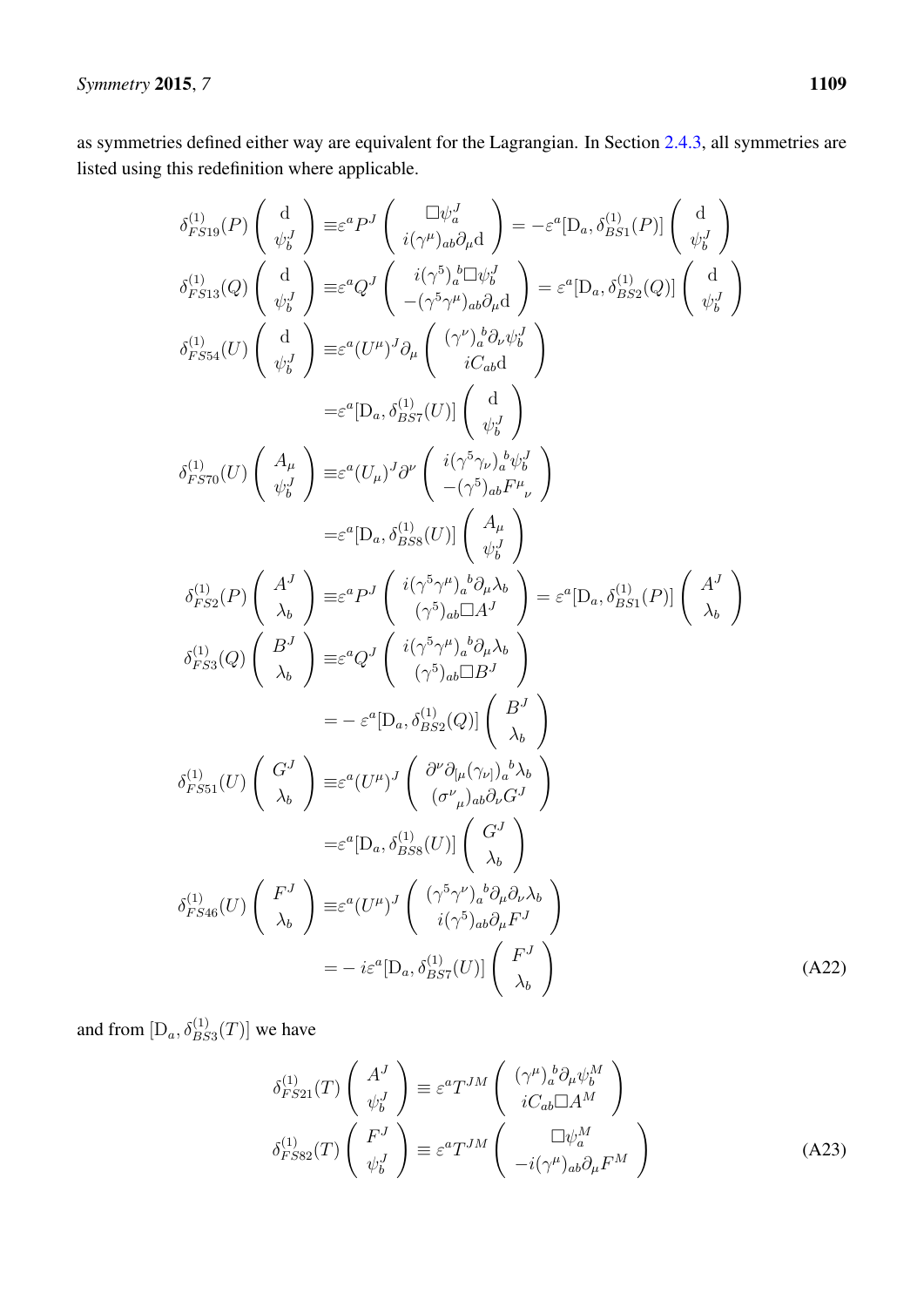and from  $[D_a, \delta_{BS4}^{(1)}(T)]$ 

$$
\delta_{FS28}^{(1)}(T) \begin{pmatrix} B^J \\ \psi_b^J \end{pmatrix} \equiv \varepsilon^a T^{JM} \begin{pmatrix} (\gamma^5 \gamma^\mu)_a^b \partial_\mu \psi_b^M \\ i(\gamma^5)_{ab} \Box B^M \end{pmatrix}
$$

$$
\delta_{FS35}^{(1)}(T) \begin{pmatrix} G^J \\ \psi_b^J \end{pmatrix} \equiv \varepsilon^a T^{JM} \begin{pmatrix} i(\gamma^5)_a^b \Box \psi_b^M \\ (\gamma^5 \gamma^\mu)_{ab} \partial_\mu G^M \end{pmatrix}
$$
(A24)

and from  $[D_a, \delta_{BS9}^{(1)}(Q)]$ 

$$
\delta_{FS66}^{(1)}(Q) \begin{pmatrix} A_{\mu} \\ \psi_b^J \end{pmatrix} \equiv \varepsilon^a Q^J \begin{pmatrix} -(\gamma_{\mu} \gamma^{\nu})_a^b \partial_{\nu} \psi_b^J \\ \frac{1}{2} (\gamma^{\alpha} \sigma^{\mu \nu})_{ba} \partial_{\alpha} F_{\mu \nu} \end{pmatrix}
$$

$$
\delta_{FS13}^{(1)}(Q) \begin{pmatrix} d \\ \psi_b^J \end{pmatrix} \equiv \varepsilon^a Q^J \begin{pmatrix} i(\gamma^5)_a^b \Box \psi_b^J \\ -(\gamma^5 \gamma^{\mu})_{ab} \partial_{\mu} d \end{pmatrix}
$$
(A25)

and from  $[D_a, \delta_{BS12}^{(1)}(W)]$ 

$$
\delta_{FS27}^{(1)}(W) \begin{pmatrix} A^J \\ \psi_b^J \end{pmatrix} \equiv \varepsilon^a W^{JM} \begin{pmatrix} (\gamma^5 \gamma^\mu)_a{}^b \partial_\mu \psi_b^M \\ i(\gamma^5)_{ab} \Box A^M \end{pmatrix}
$$
  
\n
$$
\delta_{FS22}^{(1)}(W) \begin{pmatrix} B^J \\ \psi_b^J \end{pmatrix} \equiv \varepsilon^a W^{JM} \begin{pmatrix} (\gamma^\mu)_a{}^b \partial_\mu \psi_b^M \\ C_{ab} \Box B^M \end{pmatrix}
$$
  
\n
$$
\delta_{FS36}^{(1)}(W) \begin{pmatrix} F^J \\ \psi_b^J \end{pmatrix} \equiv \varepsilon^a W^{JM} \begin{pmatrix} i(\gamma^5)_a{}^b \Box \psi_b^M \\ (\gamma^5 \gamma^\mu)_{ab} \partial_\mu F^M \end{pmatrix}
$$
  
\n
$$
\delta_{FS83}^{(1)}(W) \begin{pmatrix} G^J \\ \psi_b^J \end{pmatrix} \equiv \varepsilon^a W^{JM} \begin{pmatrix} i \Box \psi_a^M \\ i \Box \psi_a^M \end{pmatrix}
$$
  
\n
$$
\delta_{FS83}^{(1)}(W) \begin{pmatrix} G^J \\ \psi_b^J \end{pmatrix} \equiv \varepsilon^a W^{JM} \begin{pmatrix} i \Box \psi_a^M \\ (\gamma^\mu)_{ab} \partial_\mu G^M \end{pmatrix}
$$
 (A26)

and from  $[D_a, \delta_{BS13}^{(1)}(V)]$ 

$$
\delta_{FS76}^{(1)}(V) \begin{pmatrix} A^J \\ \psi_b^J \end{pmatrix} \equiv \varepsilon^a (V^\rho)^{JM} \begin{pmatrix} (\gamma^5 \gamma_\rho \gamma^\mu)_a{}^b \partial_\mu \psi_b^M \\ i(\gamma^5 \gamma_\rho)_{ab} \Box A^M \end{pmatrix}
$$

$$
\delta_{FS81}^{(1)}(V) \begin{pmatrix} B^J \\ \psi_b^J \end{pmatrix} \equiv \varepsilon^a (V^\rho)^{JM} \begin{pmatrix} -i(\gamma_\rho \gamma^\mu)_a{}^b \partial_\mu \psi_b^M \\ (\gamma_\rho)_{ab} \Box B^M \end{pmatrix}
$$

$$
\delta_{FS43}^{(1)}(V) \begin{pmatrix} F^J \\ \psi_b^J \end{pmatrix} \equiv \varepsilon^a (V^\rho)^{JM} \begin{pmatrix} (\gamma^5 \gamma^\nu \gamma_\rho \gamma^\mu)_a{}^b \partial_\mu \partial_\nu \psi_b^M \\ i(\gamma^5 \gamma_\rho \gamma^\mu)_{ba} \partial_\mu F^M \end{pmatrix}
$$

$$
\delta_{FS56}^{(1)}(V) \begin{pmatrix} G^J \\ \psi_b^J \end{pmatrix} \equiv \varepsilon^a (V^\rho)^{JM} \begin{pmatrix} i(\gamma^\mu \gamma_\rho \gamma^\mu)_a{}^b \partial_\mu \partial_\nu \psi_b^M \\ -(\gamma_\rho \gamma^\mu)_{ba} \partial_\mu G^M \end{pmatrix}
$$
(A27)

and from  $[D_a, \delta_{BS14}^{(1)}(T)]$ 

$$
\delta_{FS21}^{(1)}(T) \begin{pmatrix} A^J \\ \psi_b^J \end{pmatrix} \equiv \varepsilon^a T^{JM} \begin{pmatrix} (\gamma^\mu)_a{}^b \partial_\mu \psi_b^M \\ iC_{ab} \Box A^M \end{pmatrix}
$$

$$
\delta_{FS28}^{(1)}(T) \begin{pmatrix} B^J \\ \psi_b^J \end{pmatrix} \equiv \varepsilon^a T^{JM} \begin{pmatrix} (\gamma^5 \gamma^\mu)_a{}^b \partial_\mu \psi_b^M \\ i(\gamma^5)_{ab} \Box B^M \end{pmatrix}
$$
(A28)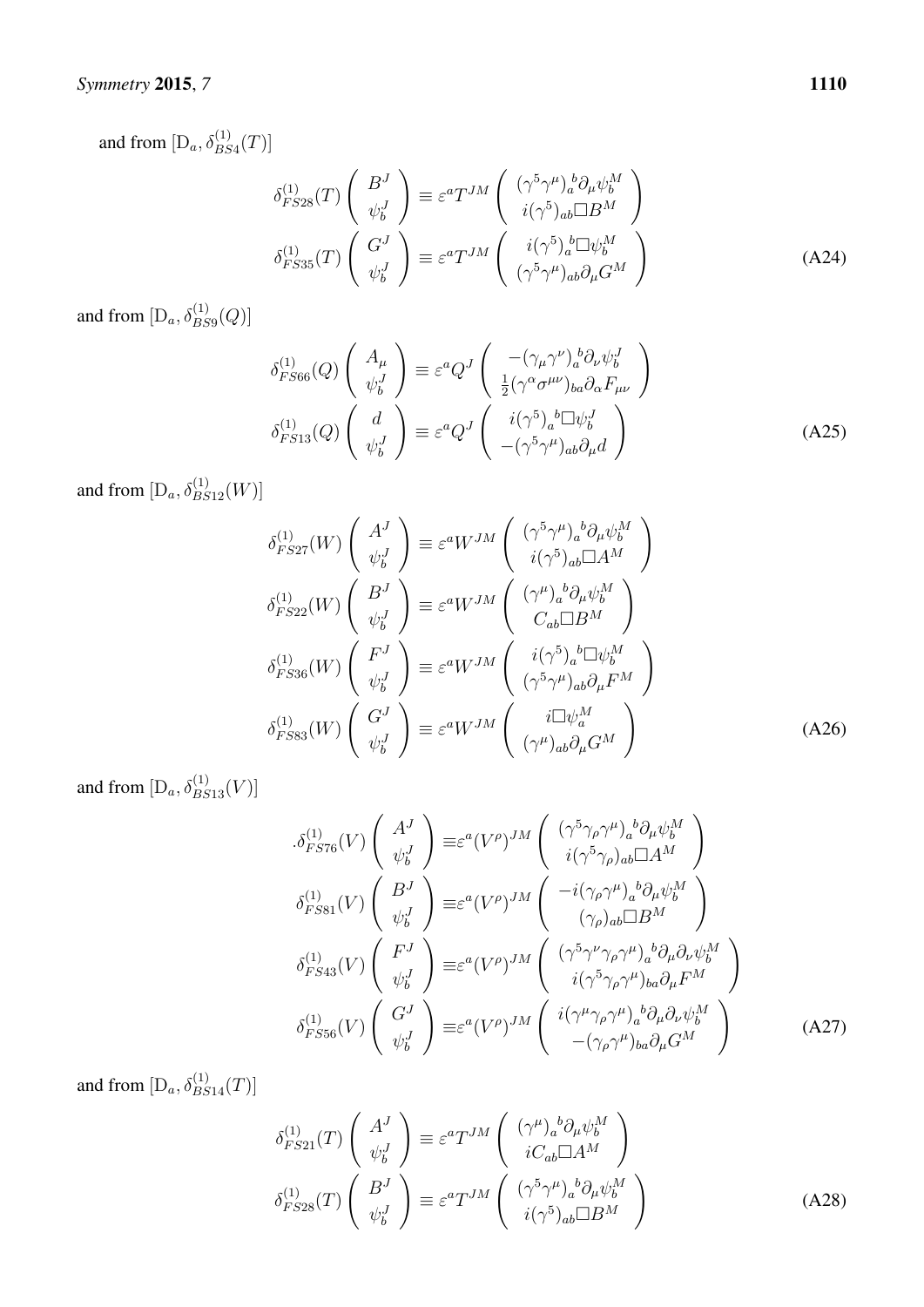$$
\delta_{FSS2}^{(1)}(T) \begin{pmatrix} F^J \\ \psi_b^J \end{pmatrix} \equiv \varepsilon^a T^{JM} \begin{pmatrix} i\Box \psi_a^M \\ (\gamma^\mu)_{ab}\partial_\mu F^M \end{pmatrix}
$$

$$
\delta_{FSS3}^{(1)}(T) \begin{pmatrix} G^J \\ \psi_b^J \end{pmatrix} \equiv \varepsilon^a T^{JM} \begin{pmatrix} i(\gamma^5)_a{}^b \Box \psi_b^M \\ (\gamma^5 \gamma^\mu)_{ab}\partial_\mu G^M \end{pmatrix}
$$
(A29)

and from  $[D_a, \delta_{BS5}^{(1)}(W)]$ 

$$
\delta_{FS27}^{(1)}(W) \begin{pmatrix} A^J \\ \psi_b^J \end{pmatrix} \equiv \varepsilon^a W^{JM} \begin{pmatrix} (\gamma^5 \gamma^\mu)_a^b \partial_\mu \psi_b^M \\ i(\gamma^5)_{ab} \Box A^M \end{pmatrix}
$$

$$
\delta_{FS83}^{(1)}(W) \begin{pmatrix} G^J \\ \psi_b^J \end{pmatrix} \equiv \varepsilon^a W^{JM} \begin{pmatrix} i \Box \psi_a^M \\ (\gamma^\mu)_{ab} \partial_\mu G^M \end{pmatrix}
$$
(A30)

and from  $[D_a, \delta_{BS6}^{(1)}(V)]$ 

$$
\delta_{FS42}^{(1)}(V) \begin{pmatrix} F^J \\ \psi_b^J \end{pmatrix} \equiv \varepsilon^a (V^\mu)^{JM} \begin{pmatrix} i(\gamma^5 \gamma^\nu)_a^b \partial_\mu \partial_\nu \psi_b^M \\ (\gamma^5)_{ab} \partial_\mu F^M \end{pmatrix}
$$

$$
\delta_{FS57}^{(1)}(V) \begin{pmatrix} G^J \\ \psi_b^J \end{pmatrix} \equiv \varepsilon^a (V^\mu)^{JM} \begin{pmatrix} (\gamma^\nu)_a^b \partial_\mu \partial_\nu \psi_b^M \\ -iC_{ab} \partial_\mu G^M \end{pmatrix}
$$
(A31)

and from  $[D_a, \delta_{BS9}^{(1)}(Q)]$ 

$$
\delta_{FS7}^{(1)}(Q) \begin{pmatrix} A^J \\ \lambda_b \end{pmatrix} \equiv \varepsilon^a Q^J \begin{pmatrix} (\gamma^\mu)_a{}^b \partial_\mu \lambda_b \\ -i C_{ab} \Box A^J \end{pmatrix}
$$

$$
\delta_{FS3}^{(1)}(Q) \begin{pmatrix} B^J \\ \lambda_b \end{pmatrix} \equiv \varepsilon^a Q^J \begin{pmatrix} i(\gamma^5 \gamma^\mu)_a{}^b \partial_\mu \lambda_b \\ (\gamma^5)_{ab} \Box B^J \end{pmatrix}
$$

$$
\delta_{FS16}^{(1)}(Q) \begin{pmatrix} F^J \\ \lambda_b \end{pmatrix} \equiv \varepsilon^a Q^J \begin{pmatrix} \Box \lambda_a \\ i(\gamma^\mu)_{ab} \partial_\mu F^J \end{pmatrix}
$$

$$
\delta_{FS11}^{(1)}(Q) \begin{pmatrix} G^J \\ \lambda_b \end{pmatrix} \equiv \varepsilon^a Q^J \begin{pmatrix} i(\gamma^5)_a{}^b \Box \lambda_b \\ -(\gamma^5 \gamma^\mu)_{ab} \partial_\mu G^J \end{pmatrix}
$$
(A32)

and and from  $[D_a^I, \delta_{BS1}^{(1)}(P)]$ 

$$
\delta_{FS1}^{(1)}(P) \begin{pmatrix} A^K \\ \psi_b^J \end{pmatrix} \equiv \varepsilon_I^a P^K \begin{pmatrix} i(\gamma^5 \gamma^\mu)_a{}^b \partial_\mu \psi_b^I \\ \delta^{IJ} (\gamma^5)_{ab} \Box A^K \end{pmatrix}
$$

$$
\delta_{FS20}^{(1)}(P) \begin{pmatrix} d \\ \lambda_b \end{pmatrix} \equiv \varepsilon_I^a P^I \begin{pmatrix} \Box \lambda_a \\ i(\gamma^\mu)_{ab} \partial_\mu d \end{pmatrix}
$$
(A33)

$$
\delta_{FS19}^{(1)}(P) \begin{pmatrix} d \\ \psi_b^J \end{pmatrix} \equiv \varepsilon_I^a P^K \epsilon^{IJK} \begin{pmatrix} \Box \psi_b^J \\ i(\gamma^\mu)_{ab} \partial_\mu d \end{pmatrix} \rightarrow \varepsilon^a P^J \begin{pmatrix} \Box \psi_b^J \\ i(\gamma^\mu)_{ab} \partial_\mu d \end{pmatrix}
$$
\n(A34)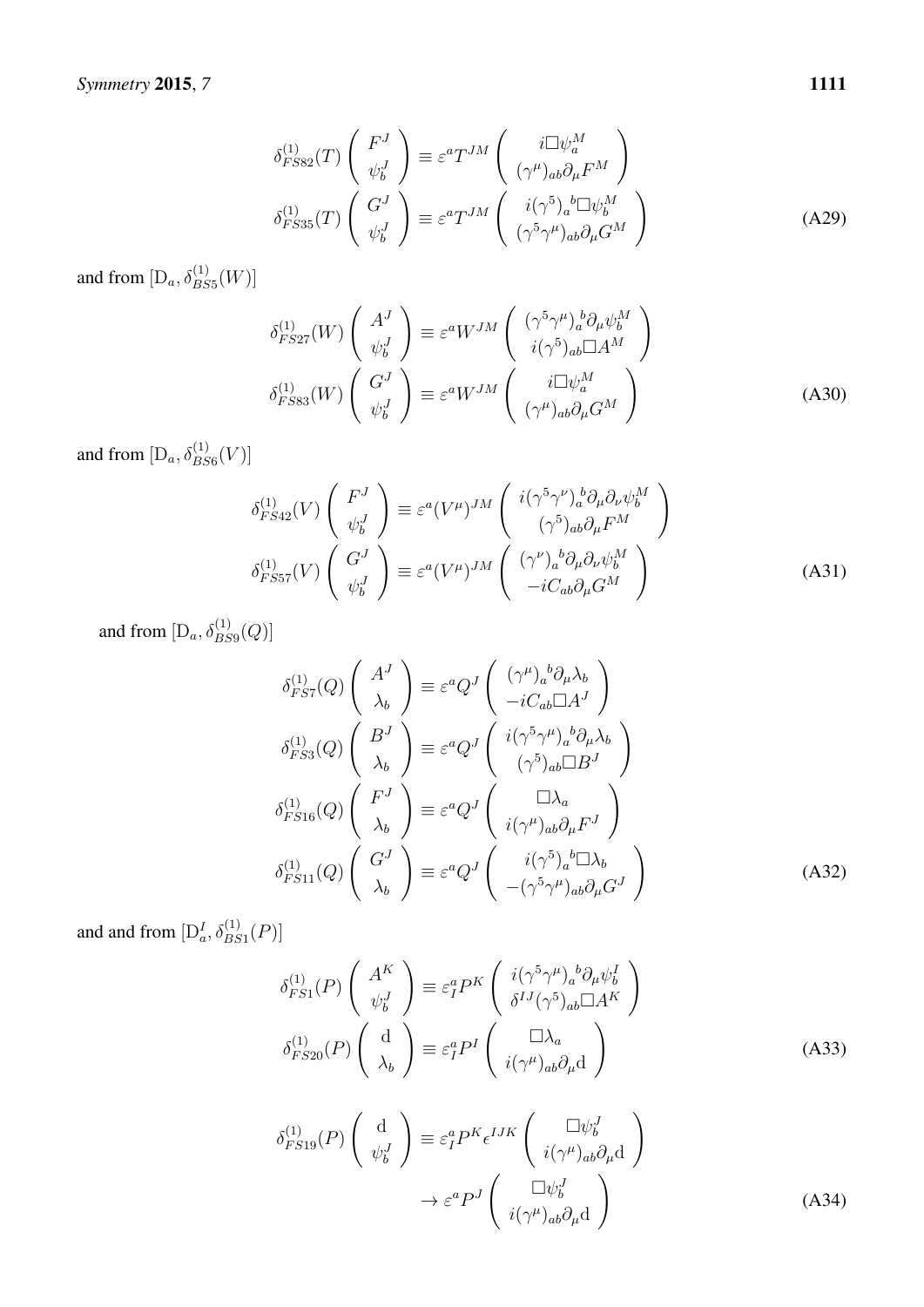## *Symmetry* 2015, *7* 1112

and from  $[D_a^I, \delta_{BS3}^{(1)}(T)]$ 

$$
\delta_{FS24}^{(1)}(T) \begin{pmatrix} A^M \\ \psi_b^J \end{pmatrix} \equiv \varepsilon_I^a \epsilon^{IJK} T^{KM} \begin{pmatrix} i(\gamma^\mu)_a{}^b \partial_\mu \psi_b^J \\ C_{ab} \Box A^M \end{pmatrix}
$$
  
\n
$$
\delta_{FS86}^{(1)}(T) \begin{pmatrix} F^M \\ \psi_b^J \end{pmatrix} \equiv \varepsilon_I^a \epsilon^{IJK} T^{KM} \begin{pmatrix} \Box \psi_a^J \\ i(\gamma^\mu)_{ab} \partial_\mu F^M \end{pmatrix}
$$
  
\n
$$
\delta_{FS23}^{(1)}(T) \begin{pmatrix} A^K \\ \lambda_b \end{pmatrix} \equiv \varepsilon_I^a T^{IK} \begin{pmatrix} i(\gamma^\mu)_a{}^b \partial_\mu \lambda_b \\ C_{ab} \Box A^K \end{pmatrix}
$$
  
\n
$$
\delta_{FS84}^{(1)}(T) \begin{pmatrix} F^K \\ \lambda_b \end{pmatrix} \equiv \varepsilon_I^a T^{IK} \begin{pmatrix} \Box \lambda_a \\ i(\gamma^\mu)_{ab} \partial_\mu F^K \end{pmatrix}
$$
  
\n(A35)

and from  $[D_a^I, \delta_{BS2}^{(1)}(Q)]$ 

$$
\delta_{FS4}^{(1)}(Q) \begin{pmatrix} B^K \\ \psi_b^I \end{pmatrix} \equiv \varepsilon_1^a Q^K \begin{pmatrix} i(\gamma^5 \gamma^\mu)_a{}^b \partial_\mu \psi_b^I \\ \delta^{IJ}(\gamma^5)_{ab} \Box B^K \end{pmatrix}
$$

$$
\delta_{FS13}^{(1)}(P) \begin{pmatrix} d \\ \psi_b^K \end{pmatrix} \equiv \varepsilon_1^a Q^J \epsilon^{IJK} \begin{pmatrix} i(\gamma^5)_a{}^b \Box \psi_b^K \\ -(\gamma^5 \gamma^\mu)_{ab} \partial_\mu d \end{pmatrix}
$$

$$
\rightarrow \varepsilon^a Q^K \begin{pmatrix} i(\gamma^5)_a{}^b \Box \psi_b^K \\ -(\gamma^5 \gamma^\mu)_{ab} \partial_\mu d \end{pmatrix}
$$

$$
\delta_{FS14}^{(1)}(Q) \begin{pmatrix} d \\ \lambda_b \end{pmatrix} \equiv \varepsilon_1^a Q^I \begin{pmatrix} i(\gamma^5)_a{}^b \Box \lambda_b \\ -(\gamma^5 \gamma^\mu)_{ab} \partial_\mu d \end{pmatrix}
$$
(A36)

and from  $[D_a^I, \delta_{BS4}^{(1)}(T)]$ 

$$
\delta_{FS34}^{(1)}(T) \begin{pmatrix} B^M \\ \psi_b^J \end{pmatrix} \equiv \varepsilon_I^a \epsilon^{IJK} T^{KM} \begin{pmatrix} i(\gamma^5 \gamma^\mu)_a{}^b \partial_\mu \psi_b^J \\ (\gamma^5)_{ab} \Box B^M \end{pmatrix}
$$

$$
\delta_{FS39}^{(1)}(T) \begin{pmatrix} G^K \\ \psi_b^J \end{pmatrix} \equiv \varepsilon_I^a \epsilon^{IJK} T^{KM} \begin{pmatrix} (\gamma^5)_a{}^b \Box \psi_b^N \\ i(\gamma^5 \gamma^\mu)_{ab} \partial_\mu G^M \end{pmatrix}
$$

$$
\delta_{FS32}^{(1)}(T) \begin{pmatrix} B^K \\ \lambda_b \end{pmatrix} \equiv \varepsilon_I^a T^{IK} \begin{pmatrix} i(\gamma^5 \gamma^\mu)_a{}^b \partial_\mu \lambda_b \\ (\gamma^5)_{ab} \Box B^K \end{pmatrix}
$$

$$
\delta_{FS38}^{(1)}(T) \begin{pmatrix} G^K \\ \lambda_b \end{pmatrix} \equiv \varepsilon_I^a T^{IK} \begin{pmatrix} (\gamma^5)_a{}^b \Box \lambda_b \\ i(\gamma^5 \gamma^\mu)_{ab} \partial_\mu G^K \end{pmatrix}
$$
(A37)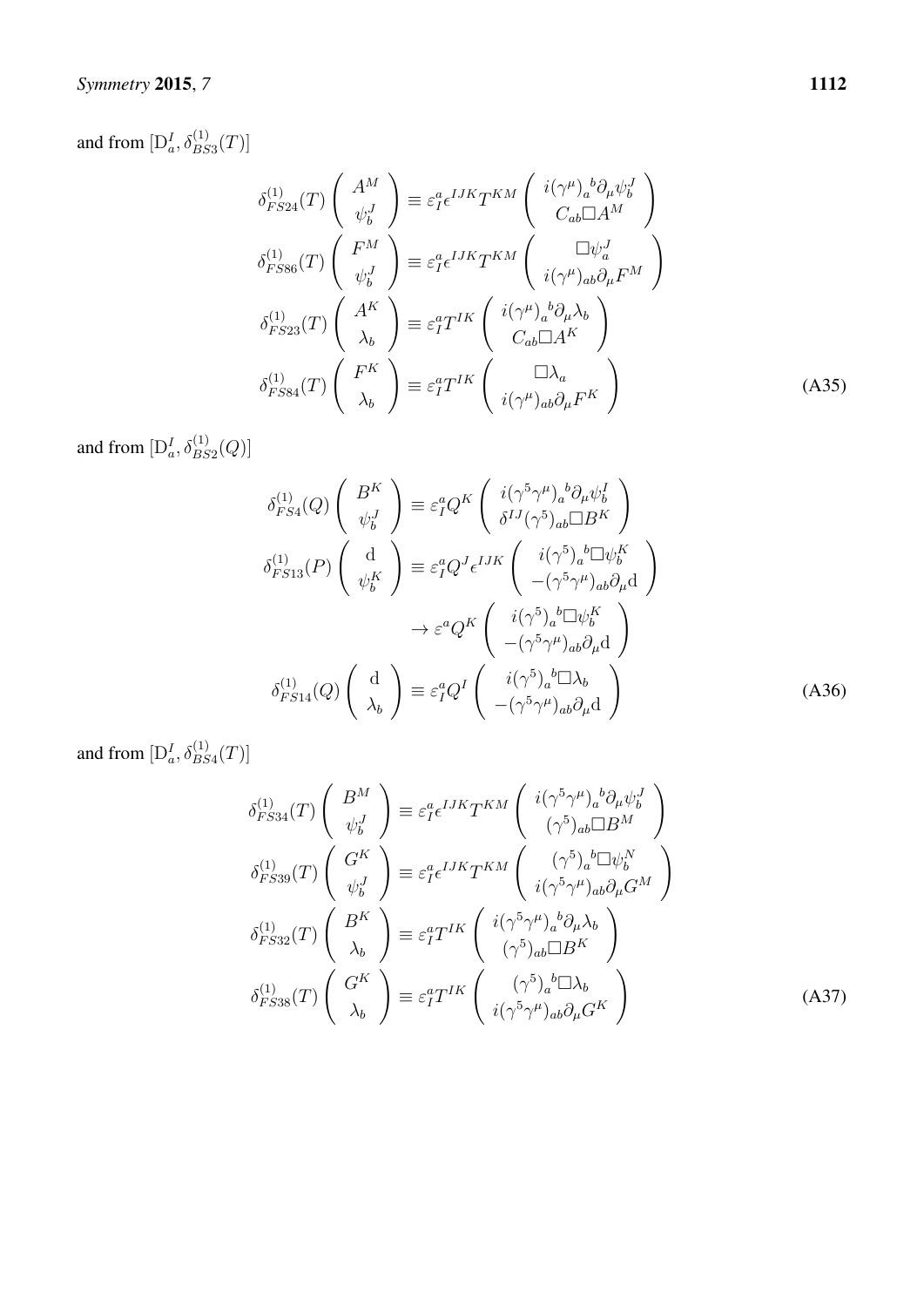## *Symmetry* 2015, *7* 1113

and from  $[D_a^I, \delta_{BS7}^{(1)}(U)]$ 

$$
\delta_{FS47}^{(1)}(U) \begin{pmatrix} F^K \\ \psi_b^I \end{pmatrix} \equiv \varepsilon_I^a (U^\mu)^K \partial_\mu \begin{pmatrix} (\gamma^5 \gamma^\nu)_a{}^b \partial_\nu \psi_b^I \\ i(\gamma^5)_{ab} F^K \end{pmatrix}
$$

$$
\delta_{FS54}^{(1)}(U) \begin{pmatrix} d \\ \psi_b^J \end{pmatrix} \equiv \varepsilon_I^a (U^\mu)^K \epsilon^{IJK} \begin{pmatrix} (\gamma^\nu)_a{}^b \partial_\mu \partial_\nu \psi_b^J \\ iC_{ab} \partial_\mu d \end{pmatrix}
$$

$$
\rightarrow \varepsilon^a (U^\mu)^J \begin{pmatrix} (\gamma^\nu)_a{}^b \partial_\mu \partial_\nu \psi_b^J \\ iC_{ab} \partial_\mu d \end{pmatrix}
$$

$$
\delta_{FS55}^{(1)}(U) \begin{pmatrix} d \\ \lambda_b \end{pmatrix} \equiv \varepsilon_I^a (U^\mu)^I \partial_\mu \begin{pmatrix} (\gamma^\nu)_a{}^b \partial_\nu \lambda_b \\ iC_{ab} d \end{pmatrix}
$$
(A38)

and from  $[D_a^I, \delta_{BS8}^{(1)}(U)]$ 

$$
\delta_{FSS2}^{(1)}(U) \begin{pmatrix} G^K \\ \psi_b^I \end{pmatrix} \equiv \varepsilon_I^a (U^\mu)^K \begin{pmatrix} \partial^\nu \partial_{[\mu} (\gamma_{\nu]})_a{}^b \psi_b^I \\ (\sigma^\nu_{\mu})_{ab} \partial_\nu G^K \end{pmatrix}
$$

$$
\delta_{FST0}^{(1)}(U) \begin{pmatrix} A_\nu \\ \psi_b^J \end{pmatrix} \equiv \varepsilon_I^a (U_\nu)^K \epsilon^{IJK} \begin{pmatrix} i(\gamma^5 \gamma^\mu)_a{}^b \partial_\mu \psi_b^J \\ -(\gamma^5)_{ab} \partial^\mu F^\nu_{\mu} \end{pmatrix}
$$

$$
\rightarrow \varepsilon^a (U_\nu)^J \begin{pmatrix} i(\gamma^5 \gamma^\mu)_a{}^b \partial_\mu \psi_b^J \\ -(\gamma^5)_{ab} \partial^\mu F^\nu_{\mu} \end{pmatrix}
$$

$$
\delta_{FST1}^{(1)}(U) \begin{pmatrix} A_\nu \\ \lambda_b \end{pmatrix} \equiv \varepsilon_I^a (U_\nu)^I \begin{pmatrix} -i(\gamma^5 \gamma^\mu)_a{}^b \partial_\mu \lambda_b \\ (\gamma^5)_{ab} \partial^\mu F^\nu_{\mu} \end{pmatrix}
$$
(A39)

and from  $[D_a^I, \delta_{BS9}^{(1)}(Q)]$ 

$$
\delta_{FSS}^{(1)}(Q) \begin{pmatrix} A^I \\ \psi_b^K \end{pmatrix} \equiv \varepsilon_I^a Q^K \begin{pmatrix} (\gamma^\mu)_a{}^b \partial_\mu \psi_b^K \\ -iC_{ab} \Box A^I \end{pmatrix}
$$

$$
\delta_{FSA}^{(1)}(Q) \begin{pmatrix} B^I \\ \psi_b^K \end{pmatrix} \equiv \varepsilon_I^a Q^K \begin{pmatrix} i(\gamma^5 \gamma^\mu)_a{}^b \partial_\mu \psi_b^K \\ (\gamma^5)_{ab} \Box B^I \end{pmatrix}
$$

$$
\delta_{FS15}^{(1)}(Q) \begin{pmatrix} F^I \\ \psi_b^K \end{pmatrix} \equiv \varepsilon_I^a Q^K \begin{pmatrix} \Box \psi_a^K \\ i(\gamma^\mu)_{ab} \partial_\mu F^I \end{pmatrix}
$$

$$
\delta_{FS12}^{(1)}(Q) \begin{pmatrix} G^I \\ \psi_b^K \end{pmatrix} \equiv \varepsilon_I^a Q^K \begin{pmatrix} (\gamma^5)_a{}^b \Box \psi_b^K \\ i(\gamma^5 \gamma^\mu)_{ab} \partial_\mu G^I \end{pmatrix}
$$
(A40)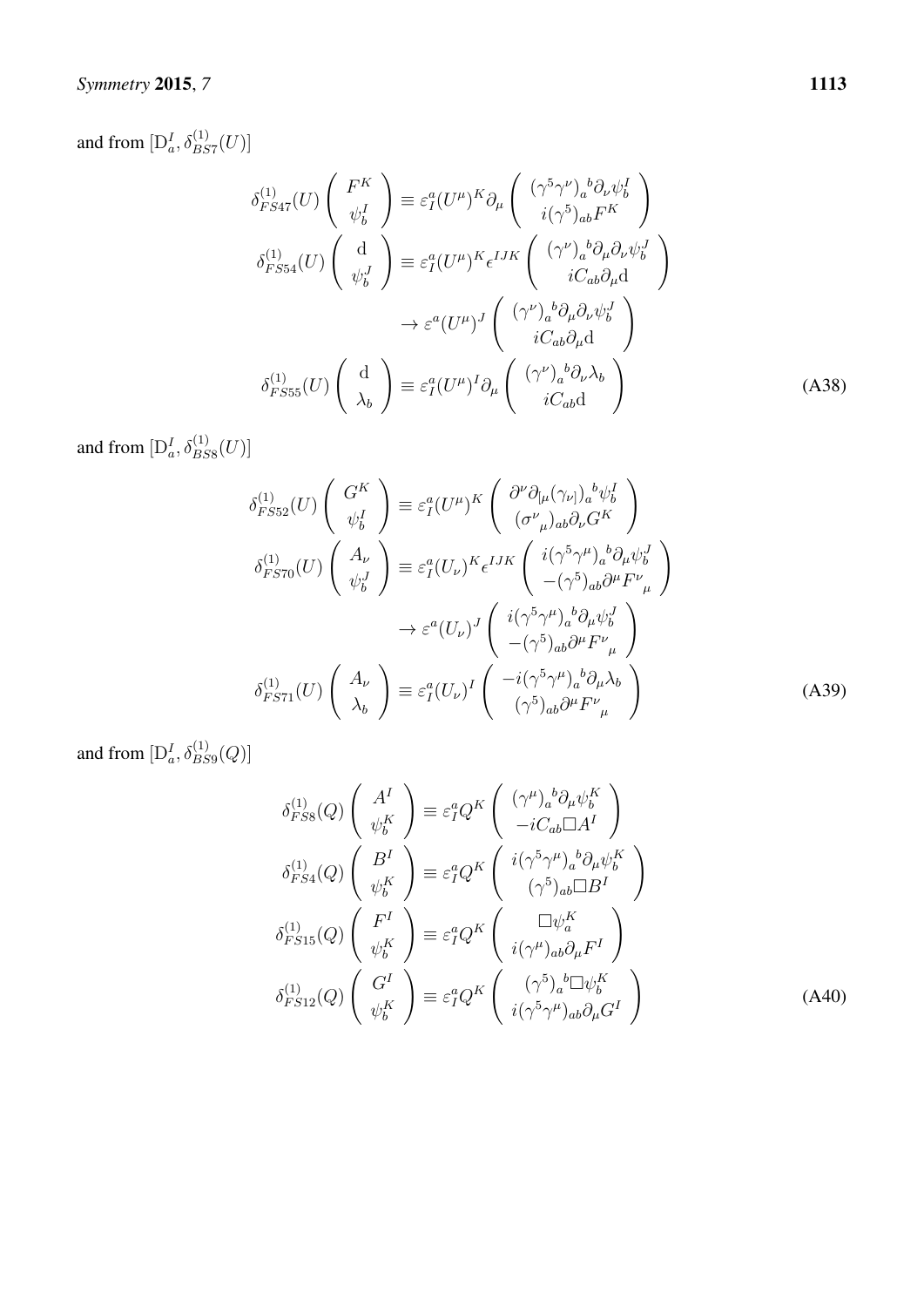and from  $[D_a^I, \delta_{BS9}^{(1)}(Q)]$ 

$$
\delta_{FSG7}^{(1)}(Q) \begin{pmatrix} A_{\nu} \\ \lambda_{b} \end{pmatrix} \equiv \varepsilon_{I}^{a} Q^{I} \begin{pmatrix} -(\gamma_{\nu} \gamma^{\mu})_{a}{}^{b} \partial_{\mu} \lambda_{b} \\ \frac{1}{2} (\gamma^{\alpha} \sigma^{\mu \nu})_{ba} \partial_{\alpha} F_{\mu \nu} \end{pmatrix}
$$

$$
\delta_{FSG1}^{(1)}(Q) \begin{pmatrix} d \\ \lambda_{b} \end{pmatrix} \equiv \varepsilon_{I}^{a} Q^{I} \begin{pmatrix} i(\gamma^{5})_{a}{}^{b} \Box \lambda_{b} \\ -(\gamma^{5} \gamma^{\mu})_{ab} \partial_{\mu} d \end{pmatrix}
$$

$$
\delta_{FSG7}^{(1)}(Q) \begin{pmatrix} A^{J} \\ \lambda_{b} \end{pmatrix} \equiv \varepsilon_{I}^{a} Q^{K} \epsilon^{IJK} \begin{pmatrix} (\gamma^{\mu})_{a}{}^{b} \partial_{\mu} \lambda_{b} \\ -iC_{ab} \Box A^{J} \end{pmatrix}
$$

$$
\rightarrow \varepsilon^{a} Q^{J} \begin{pmatrix} (\gamma^{\mu})_{a}{}^{b} \partial_{\mu} \lambda_{b} \\ -iC_{ab} \Box A^{J} \end{pmatrix}
$$

$$
\delta_{FSG3}^{(1)}(Q) \begin{pmatrix} B^{J} \\ \lambda_{b} \end{pmatrix} \equiv \varepsilon_{I}^{a} Q^{K} \epsilon^{IJK} \begin{pmatrix} i(\gamma^{5} \gamma^{\mu})_{a}{}^{b} \partial_{\mu} \lambda_{b} \\ (\gamma^{5})_{ab} \Box B^{J} \end{pmatrix}
$$

$$
\rightarrow \varepsilon^{a} Q^{J} \begin{pmatrix} i(\gamma^{5} \gamma^{\mu})_{a}{}^{b} \partial_{\mu} \lambda_{b} \\ (\gamma^{5})_{ab} \Box B^{J} \end{pmatrix}
$$

$$
\delta_{FSG1}^{(1)}(Q) \begin{pmatrix} F^{J} \\ \lambda_{b} \end{pmatrix} \equiv \varepsilon_{I}^{a} Q^{K} \epsilon^{IJK} \begin{pmatrix} \Box \lambda_{a} \\ i(\gamma^{\mu})_{ab} \partial_{\mu} F^{J} \end{pmatrix}
$$

$$
\rightarrow \varepsilon^{a} Q^{J} \begin{pmatrix} \Box \lambda_{a} \\ i
$$

and from  $[D_a^I, \delta_{BS12}^{(1)}(W)]$ 

$$
\delta_{FS30}^{(1)}(W) \begin{pmatrix} A^{J} \\ \psi_{b}^{M} \end{pmatrix} \equiv \varepsilon_{I}^{a} \epsilon^{IJK} W^{KM} \begin{pmatrix} i(\gamma^{5}\gamma^{\mu})_{a}{}^{b}\partial_{\mu}\psi_{b}^{M} \\ (\gamma^{5})_{ab}\Box A^{J} \end{pmatrix}
$$

$$
\delta_{FS26}^{(1)}(W) \begin{pmatrix} B^{J} \\ \psi_{b}^{M} \end{pmatrix} \equiv \varepsilon_{I}^{a} \epsilon^{IJK} W^{KM} \begin{pmatrix} i(\gamma^{\mu})_{a}{}^{b}\partial_{\mu}\psi_{b}^{M} \\ C_{ab}\Box B^{J} \end{pmatrix}
$$

$$
\delta_{FS37}^{(1)}(W) \begin{pmatrix} F^{J} \\ \psi_{b}^{M} \end{pmatrix} \equiv \varepsilon_{I}^{a} \epsilon^{IJK} W^{KM} \begin{pmatrix} (\gamma^{5})_{a}{}^{b}\Box\psi_{b}^{M} \\ i(\gamma^{5}\gamma^{\mu})_{ab}\partial_{\mu}F^{J} \end{pmatrix}
$$

$$
\delta_{FS88}^{(1)}(W) \begin{pmatrix} G^{J} \\ \psi_{b}^{M} \end{pmatrix} \equiv \varepsilon_{I}^{a} \epsilon^{IJK} W^{KM} \begin{pmatrix} \Box\psi_{a}^{M} \\ i(\gamma^{\mu})_{ab}\partial_{\mu}G^{J} \end{pmatrix}
$$

$$
\delta_{FS89}^{(1)}(W) \begin{pmatrix} A_{\nu} \\ \psi_{b}^{M} \end{pmatrix} \equiv \varepsilon_{I}^{a} W^{IM} \begin{pmatrix} -(\gamma^{5}\gamma_{\nu}\gamma^{\mu})_{a}{}^{b}\partial_{\mu}\psi_{b}^{M} \\ -\frac{1}{2}(\gamma^{5}\gamma^{\mu}\sigma^{\alpha\nu})_{ba}\partial_{\mu}F_{\alpha\nu} \end{pmatrix}
$$

$$
\delta_{FS90}^{(1)}(W) \begin{pmatrix} d \\ \psi_{b}^{M} \end{pmatrix} \equiv \varepsilon_{I}^{a} W^{IM} \begin{pmatrix} \Box\psi_{a}^{M} \\ i(\gamma^{\mu})_{ab}\partial_{\mu}d \end{pmatrix}
$$
(A42)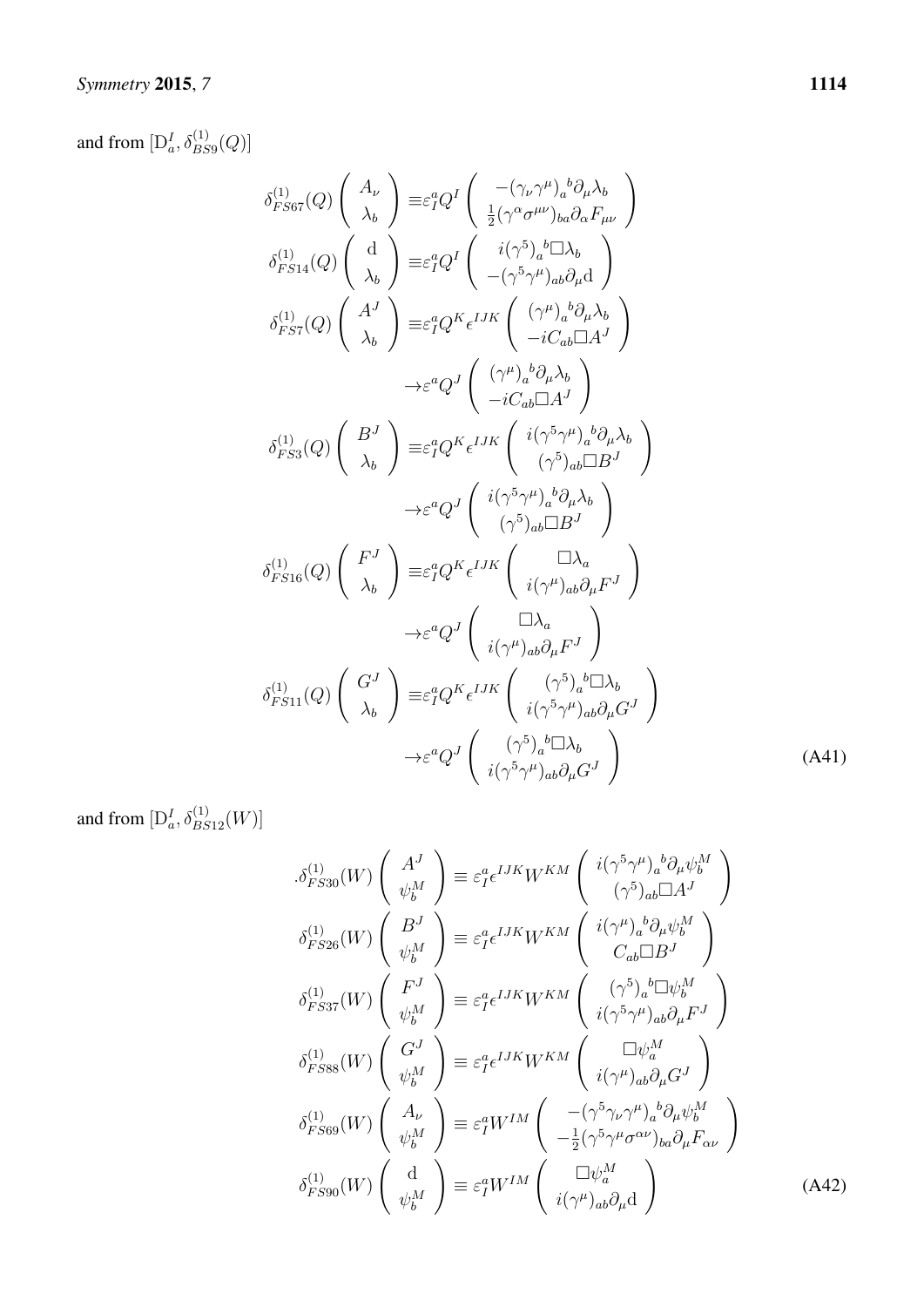and from  $[D_a^I, \delta_{BS13}^{(1)}(V)]$ 

$$
\delta_{FST5}^{(1)}(V) \begin{pmatrix} A^{J} \\ \psi_{b}^{M} \end{pmatrix} \equiv \varepsilon_{I}^{a} \epsilon^{IJK} (V^{\rho})^{KM} \begin{pmatrix} -(\gamma^{5} \gamma_{\rho} \gamma^{\mu})_{a}{}^{b} \partial_{\mu} \psi_{b}^{M} \\ i(\gamma^{5} \gamma_{\rho})_{ab} \Box A^{J} \end{pmatrix}
$$

$$
\delta_{FST9}^{(1)}(V) \begin{pmatrix} B^{J} \\ \psi_{b}^{M} \end{pmatrix} \equiv \varepsilon_{I}^{a} \epsilon^{IJK} (V^{\rho})^{KM} \begin{pmatrix} i(\gamma_{\rho} \gamma^{\mu})_{a}{}^{b} \partial_{\mu} \psi_{b}^{M} \\ (\gamma_{\rho})_{ab} \Box B^{J} \end{pmatrix}
$$

$$
\delta_{FSt4}^{(1)}(V) \begin{pmatrix} F^{J} \\ \psi_{b}^{M} \end{pmatrix} \equiv \varepsilon_{I}^{a} \epsilon^{IJK} (V^{\rho})^{KM} \begin{pmatrix} (\gamma^{5} \gamma^{\mu} \gamma_{\rho} \gamma^{\nu})_{a}{}^{b} \partial_{\mu} \partial_{\nu} \psi_{b}^{M} \\ -i(\gamma^{5} \gamma_{\rho} \gamma^{\mu})_{ba} \partial_{\mu} F^{J} \end{pmatrix}
$$

$$
\delta_{FSt1}^{(1)}(V) \begin{pmatrix} G^{J} \\ \psi_{b}^{M} \end{pmatrix} \equiv \varepsilon_{I}^{a} \epsilon^{IJK} (V^{\rho})^{KM} \begin{pmatrix} i(\gamma^{\mu} \gamma_{\rho} \gamma^{\nu})_{a}{}^{b} \partial_{\mu} \partial_{\nu} \psi_{b}^{M} \\ (\gamma_{\rho} \gamma^{\mu})_{ba} \partial_{\mu} G^{J} \end{pmatrix}
$$

$$
\delta_{FST3}^{(1)}(V) \begin{pmatrix} A_{\nu} \\ \psi_{b}^{M} \end{pmatrix} \equiv \varepsilon_{I}^{a} (V^{\rho})^{IM} \begin{pmatrix} (\gamma^{5} \gamma_{\nu} \gamma_{\rho} \gamma^{\mu})_{a}{}^{b} \partial_{\mu} \psi_{b}^{M} \\ \frac{1}{2} (\gamma^{5} \gamma_{\rho} \gamma^{\mu} \sigma_{\sigma \nu})_{ba} \partial_{\mu} F_{\alpha \
$$

and from  $[D_a^I, \delta_{BS14}^{(1)}(T)]$ 

$$
\delta_{F S25}^{(1)}(T) \begin{pmatrix} A^{J} \\ \psi_{b}^{M} \end{pmatrix} \equiv \varepsilon_{I}^{a} \epsilon^{IJK} T^{KM} \begin{pmatrix} i(\gamma^{\mu})_{a}{}^{b} \partial_{\mu} \psi_{b}^{M} \\ C_{ab} \Box A^{J} \end{pmatrix}
$$

$$
\delta_{F S33}^{(1)}(T) \begin{pmatrix} B^{J} \\ \psi_{b}^{M} \end{pmatrix} \equiv \varepsilon_{I}^{a} \epsilon^{IJK} T^{KM} \begin{pmatrix} i(\gamma^{5} \gamma^{\mu})_{a}{}^{b} \partial_{\mu} \psi_{b}^{M} \\ (\gamma^{5})_{ab} \Box B^{J} \end{pmatrix}
$$

$$
\delta_{F S85}^{(1)}(T) \begin{pmatrix} F^{J} \\ \psi_{b}^{M} \end{pmatrix} \equiv \varepsilon_{I}^{a} \epsilon^{IJK} T^{KM} \begin{pmatrix} \Box \psi_{a}^{M} \\ i(\gamma^{\mu})_{ab} \partial_{\mu} F^{J} \end{pmatrix}
$$

$$
\delta_{F S40}^{(1)}(T) \begin{pmatrix} G^{J} \\ \psi_{b}^{M} \end{pmatrix} \equiv \varepsilon_{I}^{a} \epsilon^{IJK} T^{KM} \begin{pmatrix} (\gamma^{5})_{a}{}^{b} \Box \psi_{b}^{M} \\ i(\gamma^{5} \gamma^{\mu})_{ab} \partial_{\mu} G^{J} \end{pmatrix}
$$

$$
\delta_{F S68}^{(1)}(T) \begin{pmatrix} A_{\nu} \\ \psi_{b}^{M} \end{pmatrix} \equiv \varepsilon_{I}^{a} T^{IM} \begin{pmatrix} (\gamma_{\nu} \gamma^{\mu})_{a}{}^{b} \partial_{\mu} \psi_{b}^{M} \\ -\frac{1}{2} (\gamma^{\mu} \sigma^{\alpha \nu})_{ba} \partial_{\mu} F_{\alpha \nu} \end{pmatrix}
$$

$$
\delta_{F S41}^{(1)}(T) \begin{pmatrix} d \\ \psi_{b}^{M} \end{pmatrix} \equiv \varepsilon_{I}^{a} T^{IM} \begin{pmatrix} (\gamma^{5})_{a}{}^{b} \Box \psi_{b}^{M} \\ i(\gamma^{5} \gamma^{\mu})_{ab} \partial_{\mu} d \end{pmatrix}
$$
(A44)

and from  $[D_a^I, \delta_{BS5}^{(1)}(W)]$ 

$$
\delta_{FS31}^{(1)}(W) \begin{pmatrix} A^M \\ \psi_b^J \end{pmatrix} \equiv \varepsilon_I^a W^{KM} \epsilon^{IJK} \begin{pmatrix} i(\gamma^5 \gamma^\mu)_a{}^b \partial_\mu \psi_b^J \\ (\gamma^5)_{ab} \Box A^M \end{pmatrix}
$$

$$
\delta_{FS89}^{(1)}(W) \begin{pmatrix} G^M \\ \psi_b^J \end{pmatrix} \equiv \varepsilon_I^a W^{KM} \epsilon^{IJK} \begin{pmatrix} \Box \psi_a^N \\ i(\gamma^\mu)_{ab} \partial_\mu G^M \end{pmatrix}
$$

$$
\delta_{FS29}^{(1)}(W) \begin{pmatrix} A^M \\ \lambda_b \end{pmatrix} \equiv \varepsilon_I^a W^{IM} \begin{pmatrix} i(\gamma^5 \gamma^\mu)_a{}^b \partial_\mu \lambda_b \\ (\gamma^5)_{ab} \Box A^M \end{pmatrix}
$$

$$
\delta_{FS87}^{(1)}(W) \begin{pmatrix} G^M \\ \lambda_b \end{pmatrix} \equiv \varepsilon_I^a W^{IM} \begin{pmatrix} \Box \lambda_a \\ i(\gamma^\mu)_{ab} \partial_\mu G^M \end{pmatrix}
$$
(A45)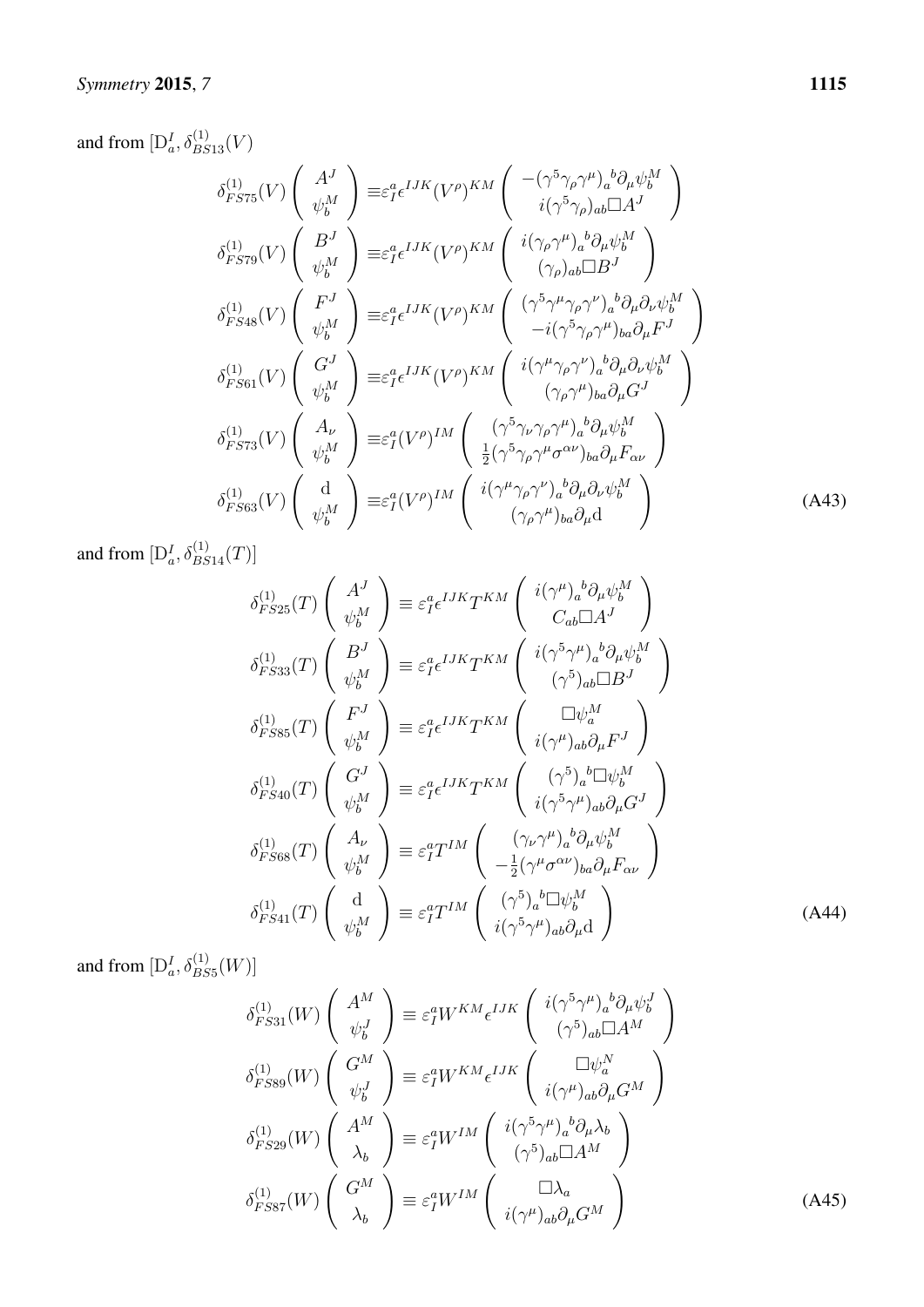## *Symmetry* 2015, *7* 1116

and from  $[D_a^I, \delta_{BS6}^{(1)}(V)]$ 

$$
\delta_{FS45}^{(1)}(V) \begin{pmatrix} F^{M} \\ \psi_{b}^{J} \end{pmatrix} \equiv \varepsilon_{I}^{a}(V^{\mu})^{KM} \epsilon^{IJK} \begin{pmatrix} (\gamma^{5}\gamma^{\nu})_{a}{}^{b}\partial_{\mu}\partial_{\nu}\psi_{b}^{J} \\ i(\gamma^{5})_{ab}\partial_{\mu}F^{M} \end{pmatrix}
$$

$$
\delta_{FS60}^{(1)}(V) \begin{pmatrix} G^{M} \\ \psi_{b}^{J} \end{pmatrix} \equiv \varepsilon_{I}^{a}(V^{\mu})^{KM} \epsilon^{IJK} \begin{pmatrix} (\gamma^{\nu})_{a}{}^{b}\partial_{\mu}\partial_{\nu}\psi_{a}^{N} \\ iC_{ab}\partial_{\mu}G^{M} \end{pmatrix}
$$

$$
\delta_{FS44}^{(1)}(V) \begin{pmatrix} F^{M} \\ \lambda_{b} \end{pmatrix} \equiv \varepsilon_{I}^{a}(V^{\mu})^{IM} \begin{pmatrix} (\gamma^{5}\gamma^{\nu})_{a}{}^{b}\partial_{\mu}\partial_{\nu}\lambda_{b} \\ i(\gamma^{5})_{ab}\partial_{\mu}F^{M} \end{pmatrix}
$$

$$
\delta_{FS59}^{(1)}(V) \begin{pmatrix} G^{M} \\ \lambda_{b} \end{pmatrix} \equiv \varepsilon_{I}^{a}(V^{\mu})^{IM} \begin{pmatrix} (\gamma^{\nu})_{a}{}^{b}\partial_{\mu}\partial_{\nu}\lambda_{b} \\ iC_{ab}\partial_{\mu}G^{M} \end{pmatrix}
$$
(A46)

and from  $[D_a, \delta_{BS10}^{(1)}(U)]$ 

$$
\delta_{FS63}^{(1)}(U) \begin{pmatrix} d \\ \psi_b^K \end{pmatrix} \equiv \varepsilon^a (U^\rho)^K \begin{pmatrix} i(\gamma^\mu \gamma_\rho \gamma^\nu)_a{}^b \partial_\mu \partial_\nu \psi_b^K \\ (\gamma_\rho \gamma^\mu)_{ba} \partial_\mu d \end{pmatrix}
$$

$$
\delta_{FS73}^{(1)}(U) \begin{pmatrix} A_\mu \\ \psi_b^K \end{pmatrix} \equiv \varepsilon^a (U^\rho)^K \begin{pmatrix} (\gamma^5 \gamma_\mu \gamma_\rho \gamma^\nu)_a{}^b \partial_\nu \psi_b^K \\ \frac{1}{2} (\gamma^5 \gamma_\rho \gamma^\mu \sigma^{\alpha \beta})_{ba} \partial_\mu F_{\alpha \beta} \end{pmatrix}
$$
(A47)

and from  $[D_a, \delta_{BS10}^{(1)}(U)]$ 

$$
\delta_{FST7}^{(1)}(U) \begin{pmatrix} A^K \\ \lambda_b \end{pmatrix} \equiv \varepsilon^a (U^\rho)^K \begin{pmatrix} (\gamma^5 \gamma_\rho \gamma^\mu)_a{}^b \partial_\mu \lambda_b \\ -i(\gamma^5 \gamma_\rho)_{ab} \Box A^K \end{pmatrix}
$$
  
\n
$$
\delta_{FST8}^{(1)}(U) \begin{pmatrix} B^K \\ \lambda_b \end{pmatrix} \equiv \varepsilon^a (U^\rho)^K \begin{pmatrix} i(\gamma_\rho \gamma^\mu)_a{}^b \partial_\mu \lambda_b \\ (\gamma_\rho)_{ab} \Box B^K \end{pmatrix}
$$
  
\n
$$
\delta_{FS49}^{(1)}(U) \begin{pmatrix} F^K \\ \lambda_b \end{pmatrix} \equiv \varepsilon^a (U^\rho)^K \begin{pmatrix} (\gamma^5 \gamma^\mu \gamma_\rho \gamma^\nu)_a{}^b \partial_\mu \partial_\nu \lambda_b \\ -i(\gamma^5 \gamma_\rho \gamma^\mu)_{ba} \partial_\mu F^K \end{pmatrix}
$$
  
\n
$$
\delta_{FSS3}^{(1)}(U) \begin{pmatrix} G^K \\ \lambda_b \end{pmatrix} \equiv \varepsilon^a (U^\rho)^K \begin{pmatrix} i(\gamma^\mu \gamma_\rho \gamma^\nu)_a{}^b \partial_\mu \partial_\nu \lambda_b \\ (\gamma_\rho \gamma^\mu)_{ba} \partial_\mu G^K \end{pmatrix}
$$
 (A48)

and from  $[D_a^I, \delta_{BS10}^{(1)}(U)]$ 

$$
\delta_{FS74}^{(1)}(U) \begin{pmatrix} A^I \\ \psi_b^M \end{pmatrix} \equiv \varepsilon_I^a (U^\rho)^M \begin{pmatrix} -(\gamma^5 \gamma_\rho \gamma^\mu)_a{}^b \partial_\mu \psi_b^M \\ i(\gamma^5 \gamma_\rho)_{ab} \Box A^I \end{pmatrix}
$$

$$
\delta_{FS80}^{(1)}(U) \begin{pmatrix} B^I \\ \psi_b^M \end{pmatrix} \equiv \varepsilon_I^a (U^\rho)^M \begin{pmatrix} i(\gamma_\rho \gamma^\mu)_a{}^b \partial_\mu \psi_b^M \\ (\gamma_\rho)_{ab} \Box B^I \end{pmatrix}
$$

$$
\delta_{FS50}^{(1)}(U) \begin{pmatrix} F^I \\ \psi_b^M \end{pmatrix} \equiv \varepsilon_I^a (U^\rho)^M \begin{pmatrix} (\gamma^5 \gamma^\mu \gamma_\rho \gamma^\nu)_a{}^b \partial_\mu \partial_\nu \psi_b^M \\ -i(\gamma^5 \gamma_\rho \gamma^\mu)_{ba} \partial_\mu F^I \end{pmatrix}
$$

$$
\delta_{FS58}^{(1)}(U) \begin{pmatrix} G^I \\ \psi_b^M \end{pmatrix} \equiv \varepsilon_I^a (U^\rho)^M \begin{pmatrix} i(\gamma^\mu \gamma_\rho \gamma^\nu)_a{}^b \partial_\mu \partial_\nu \psi_b^M \\ (\gamma_\rho \gamma^\mu)_{ba} \partial_\mu G^I \end{pmatrix}
$$
(A49)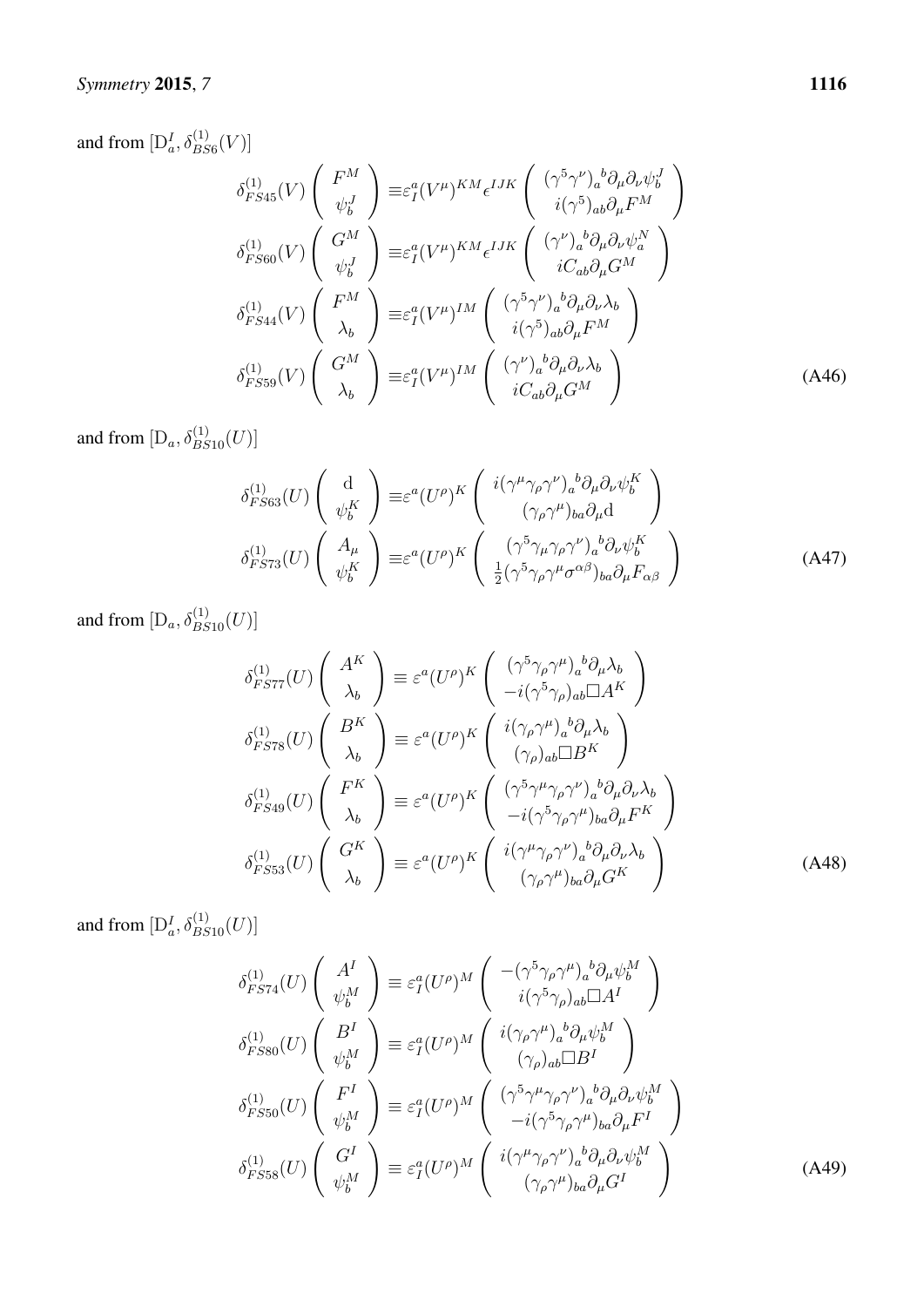and from  $[D_a^I, \delta_{BS10}^{(1)}(U)]$ 

$$
\delta_{FS77}^{(1)}(U) \begin{pmatrix} A^{J} \\ \lambda_{b} \end{pmatrix} \equiv \varepsilon_{I}^{a}(U^{p})^{K}\epsilon^{IJK} \begin{pmatrix} (\gamma^{5}\gamma_{\rho}\gamma^{\mu})_{a}^{b}\partial_{\mu}\lambda_{b} \\ -i(\gamma^{5}\gamma_{\rho})_{ab}\Box A^{J} \end{pmatrix}
$$

$$
\rightarrow \varepsilon^{a}(U^{p})^{J} \begin{pmatrix} (\gamma^{5}\gamma_{\rho}\gamma^{\mu})_{a}^{b}\partial_{\mu}\lambda_{b} \\ -i(\gamma^{5}\gamma_{\rho})_{ab}\Box A^{J} \end{pmatrix}
$$

$$
\delta_{FS78}^{(1)}(U) \begin{pmatrix} B^{J} \\ \lambda_{b} \end{pmatrix} \equiv \varepsilon_{I}^{a}(U^{p})^{K}\epsilon^{IJK} \begin{pmatrix} i(\gamma_{\rho}\gamma^{\mu})_{a}^{b}\partial_{\mu}\lambda_{b} \\ (\gamma_{\rho})_{ab}\Box B^{J} \end{pmatrix}
$$

$$
\rightarrow \varepsilon^{a}(U^{p})^{J} \begin{pmatrix} i(\gamma_{\rho}\gamma^{\mu})_{a}^{b}\partial_{\mu}\lambda_{b} \\ (\gamma_{\rho})_{ab}\Box B^{J} \end{pmatrix}
$$

$$
\delta_{FS49}^{(1)}(U) \begin{pmatrix} F^{J} \\ \lambda_{b} \end{pmatrix} \equiv \varepsilon_{I}^{a}(U^{p})^{K}\epsilon^{IJK} \begin{pmatrix} -(\gamma^{5}\gamma^{\mu}\gamma_{\rho}\gamma^{\nu})_{a}^{b}\partial_{\mu}\partial_{\nu}\lambda_{b} \\ i(\gamma^{5}\gamma_{\rho}\gamma^{\mu})_{ba}\partial_{\mu}F^{J} \end{pmatrix}
$$

$$
\delta_{FS53}^{(1)}(U) \begin{pmatrix} G^{J} \\ \lambda_{b} \end{pmatrix} \approx \varepsilon^{a}(U^{p})^{J} \begin{pmatrix} -(\gamma^{5}\gamma^{\mu}\gamma_{\rho}\gamma^{\nu})_{a}^{b}\partial_{\mu}\partial_{\nu}\lambda_{b} \\ i(\gamma^{5}\gamma_{\rho}\gamma^{\mu})_{ba}\partial_{\mu}F^{J} \end{pmatrix}
$$

$$
\delta_{FS53}^{(1)}(U) \begin{pmatrix} G^{J} \\ \lambda_{b} \end{pmatrix} \approx \varepsilon^{a}(U^{p})^{K}\epsilon^{IJK} \begin{pmatrix
$$

and from  $[D_a, \delta_{BS11}^{(1)}(P)]$ 

$$
\delta_{FS19}^{(1)}(U) \begin{pmatrix} d \\ \psi_b^K \end{pmatrix} \equiv \varepsilon^a P^K \begin{pmatrix} i\Box \psi_b^k \\ -(\gamma^\mu)_{ab}\partial_\mu d \end{pmatrix}
$$

$$
\delta_{FS65}^{(1)}(U) \begin{pmatrix} A_\mu \\ \psi_b^I \end{pmatrix} \equiv \varepsilon^a P^K \begin{pmatrix} (\gamma^5 \gamma_\mu \gamma^\nu)_a{}^b \partial_\nu \psi_b^K \\ -i(\gamma^5 \gamma^\nu)_{ab} \partial^\mu F_{\mu\nu} \end{pmatrix}
$$
(A51)

and from  $[D_a, \delta_{BS11}^{(1)}(P)]$ 

$$
\delta_{FS2}^{(1)}(P) \begin{pmatrix} A^K \\ \lambda_b \end{pmatrix} \equiv \varepsilon^a P^K \begin{pmatrix} i(\gamma^5 \gamma^\mu)_a{}^b \partial_\mu \lambda_b \\ (\gamma^5)_{ab} \Box A^K \end{pmatrix}
$$
  
\n
$$
\delta_{FS5}^{(1)}(P) \begin{pmatrix} B^K \\ \lambda_b \end{pmatrix} \equiv \varepsilon^a P^K \begin{pmatrix} i(\gamma^\mu)_a{}^b \partial_\mu \lambda_b \\ C_{ab} \Box B^K \end{pmatrix}
$$
  
\n
$$
\delta_{FS9}^{(1)}(P) \begin{pmatrix} F^K \\ \lambda_b \end{pmatrix} \equiv \varepsilon^a P^K \begin{pmatrix} (\gamma^5)_a{}^b \Box \lambda_b \\ i(\gamma^5 \gamma^\mu)_{ab} \partial_\mu F^K \end{pmatrix}
$$
  
\n
$$
\delta_{FS17}^{(1)}(P) \begin{pmatrix} G^K \\ \lambda_b \end{pmatrix} \equiv \varepsilon^a P^K \begin{pmatrix} \Box \lambda_a \\ i(\gamma^\mu)_{ab} \partial_\mu G^K \end{pmatrix}
$$
(A52)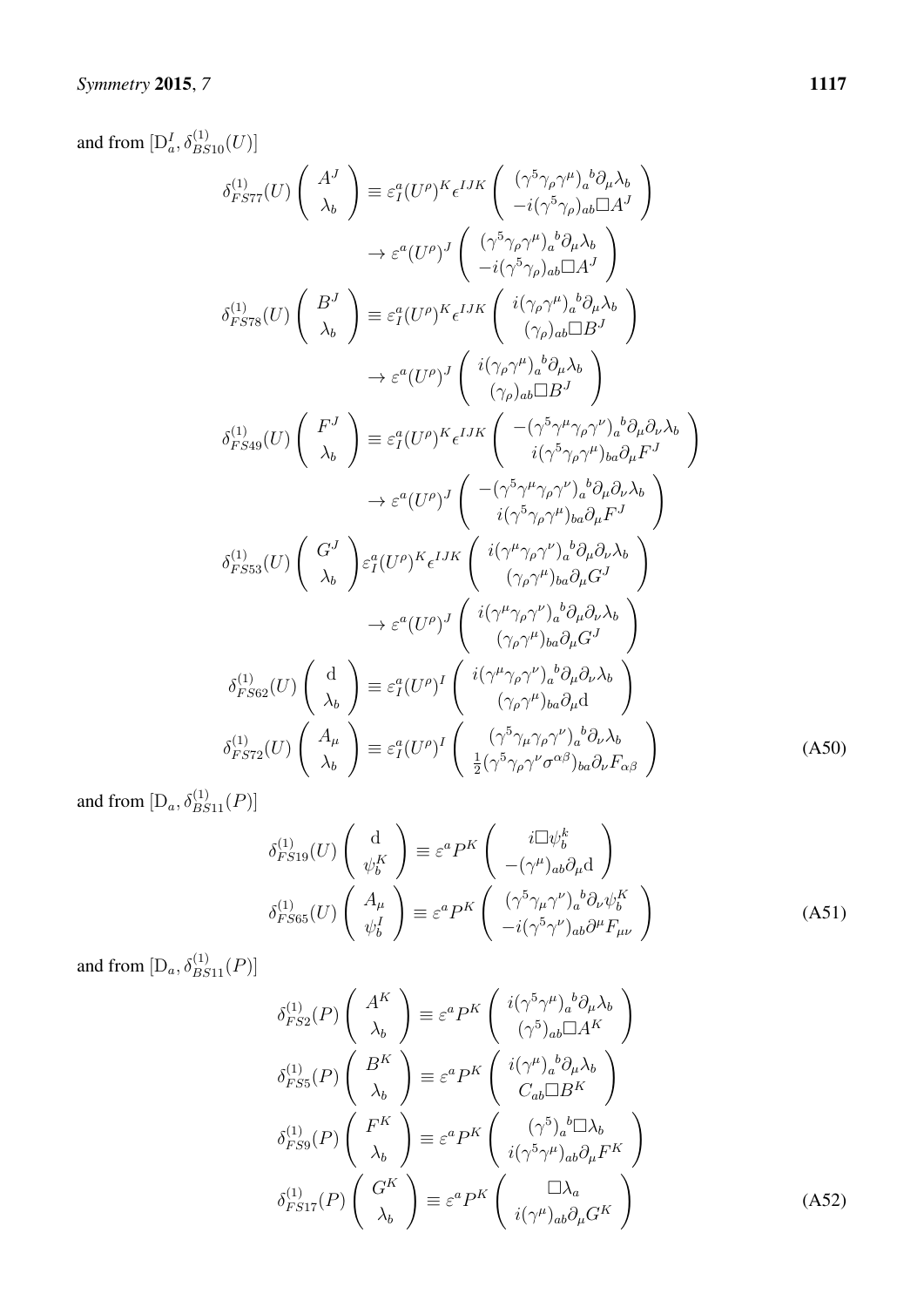#### *Symmetry* 2015 ,

and from  $[D_a^I, \delta_{BS11}^{(1)}(P)]$ 

$$
\delta_{FS1}^{(1)}(P) \begin{pmatrix} A^I \\ \psi_b^M \end{pmatrix} \equiv \varepsilon_I^a P^M \begin{pmatrix} -(\gamma^5 \gamma^\mu)_a{}^b \partial_\mu \psi_b^M \\ i(\gamma^5)_{ab} \Box A^I \end{pmatrix}
$$

$$
\delta_{FS6}^{(1)}(P) \begin{pmatrix} B^I \\ \psi_b^M \end{pmatrix} \equiv \varepsilon_I^a P^M \begin{pmatrix} i(\gamma^\mu)_a{}^b \partial_\mu \psi_b^M \\ C_{ab} \Box B^I \end{pmatrix}
$$

$$
\delta_{FS10}^{(1)}(P) \begin{pmatrix} F^I \\ \psi_b^M \end{pmatrix} \equiv \varepsilon_I^a P^M \begin{pmatrix} (\gamma^5)_a{}^b \Box \psi_b^M \\ i(\gamma^5 \gamma^\mu)_{ab} \partial_\mu F^I \end{pmatrix}
$$

$$
\delta_{FS18}^{(1)}(P) \begin{pmatrix} G^I \\ \psi_b^M \end{pmatrix} \equiv \varepsilon_I^a P^M \begin{pmatrix} \Box \psi_a^M \\ i(\gamma^\mu)_{ab} \partial_\mu G^I \end{pmatrix}
$$
(A53)

from  $[\mathcal{D}_a^I, \delta_{BS11}^{(1)}(P)]$ 

$$
\delta_{FS20}^{(1)}(P) \begin{pmatrix} d \\ \lambda_b \end{pmatrix} \equiv \varepsilon_I^a P^I \begin{pmatrix} -i\Box\lambda_b \\ (\gamma^{\mu})_{ab}\partial_{\mu}d \end{pmatrix}
$$
  
\n
$$
\delta_{FS64}^{(1)}(P) \begin{pmatrix} A_{\mu} \\ \lambda_b \end{pmatrix} \equiv \varepsilon_I^a P^I \begin{pmatrix} (\gamma^5 \gamma_{\mu} \gamma^{\nu})_a{}^b \partial_{\nu}\lambda_b \\ -i(\gamma^5 \gamma^{\nu})_{ab}\partial^{\mu}F_{\mu\nu} \end{pmatrix}
$$
  
\n
$$
\delta_{FS2}^{(1)}(P) \begin{pmatrix} A^J \\ \lambda_b \end{pmatrix} \equiv \varepsilon_I^a P^K \epsilon^{IJK} \begin{pmatrix} i(\gamma^5 \gamma^{\mu})_a{}^b \partial_{\mu}\lambda_b \\ (\gamma^5)_{ab}\Box A^J \end{pmatrix}
$$
  
\n
$$
\rightarrow \varepsilon^a P^J \begin{pmatrix} i(\gamma^5 \gamma^{\mu})_a{}^b \partial_{\mu}\lambda_b \\ (\gamma^5)_{ab}\Box A^J \end{pmatrix}
$$
  
\n
$$
\delta_{FS5}^{(1)}(P) \begin{pmatrix} B^J \\ \lambda_b \end{pmatrix} \equiv \varepsilon_I^a P^K \epsilon^{IJK} \begin{pmatrix} i(\gamma^{\mu})_a{}^b \partial_{\mu}\lambda_b \\ C_{ab}\Box B^J \end{pmatrix}
$$
  
\n
$$
\delta_{FS9}^{(1)}(P) \begin{pmatrix} F^J \\ \lambda_b \end{pmatrix} \equiv \varepsilon_I^a P^K \epsilon^{IJK} \begin{pmatrix} i(\gamma^{\mu})_a{}^b \partial_{\mu}\lambda_b \\ C_{ab}\Box B^J \end{pmatrix}
$$
  
\n
$$
\delta_{FS9}^{(1)}(P) \begin{pmatrix} F^J \\ \lambda_b \end{pmatrix} \equiv \varepsilon_I^a P^K \epsilon^{IJK} \begin{pmatrix} (\gamma^5)_a{}^b \Box \lambda_b \\ i(\gamma^5 \gamma^{\mu})_{ab}\partial_{\mu}F^J \end{pmatrix}
$$
  
\n
$$
\rightarrow \varepsilon^a P^J \begin{pmatrix} (\gamma^5)_a{}^b \Box \lambda_b \\ i(\gamma^5 \gamma^{\mu})_{ab}\partial_{\mu}F^J \end{pmatrix}
$$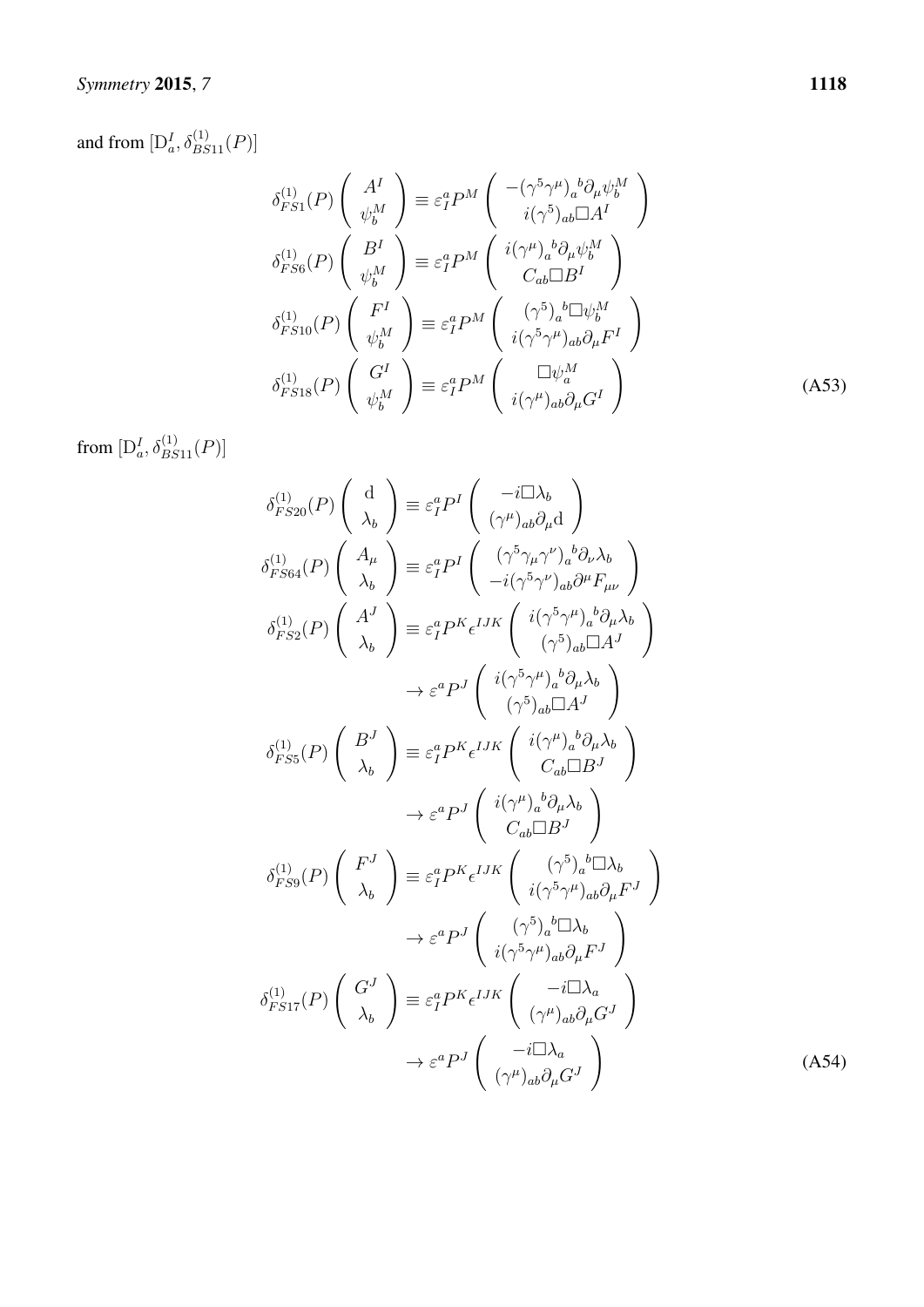<span id="page-40-0"></span>*A3.*  $N = 2 FH$ 

In this section, we list all of the  $\mathcal{N} = 2$  FH fermionic first order symmetries uncovered via our method, including the redundant ones. Only the unique symmetries were listed in the body of the paper. From from  $[\tilde{\mathrm{D}}_a^i, \tilde{\delta}_{BS}^{(1)}]$  $\left(\tilde{B}_{BS1}^{(1)}(\tilde{T})\right]$  we find the symmetries

$$
\tilde{\delta}_{FS1}^{(1)}(\tilde{T}) \begin{pmatrix} \tilde{A}^k \\ \tilde{\psi}_b^1 \end{pmatrix} \equiv \varepsilon_i^a \tilde{T}^{ik} \begin{pmatrix} -(\gamma^\mu)_a{}^b \partial_\mu \tilde{\psi}_b^1 \\ iC_{ab} \Box \tilde{A}^k \end{pmatrix}
$$
\n
$$
\tilde{\delta}_{FS2}^{(1)}(\tilde{T}) \begin{pmatrix} \tilde{F}^k \\ \tilde{\psi}_b^1 \end{pmatrix} \equiv \varepsilon_i^a \tilde{T}^{ik} \begin{pmatrix} \Box \tilde{\psi}_a^1 \\ i(\gamma^\mu)_{ab} \partial_\mu \tilde{F}^k \end{pmatrix}
$$
\n
$$
\tilde{\delta}_{FS3}^{(1)}(\tilde{T}) \begin{pmatrix} \tilde{A}^k \\ \tilde{\psi}_b^2 \end{pmatrix} \equiv \varepsilon_i^a (\sigma^2)^{ij} \tilde{T}^{jk} \begin{pmatrix} i(\gamma^\mu)_a{}^b \partial_\mu \tilde{\psi}_b^2 \\ C_{ab} \Box \tilde{A}^k \end{pmatrix}
$$
\n
$$
\tilde{\delta}_{FS4}^{(1)}(\tilde{T}) \begin{pmatrix} \tilde{F}^k \\ \tilde{\psi}_b^2 \end{pmatrix} \equiv \varepsilon_i^a (\sigma^2)^{ij} T^{jk} \begin{pmatrix} -i \Box \tilde{\psi}_a^2 \\ (\gamma^\mu)_{ab} \partial_\mu \tilde{F}^k \end{pmatrix}
$$
\n(A55)

and from  $[\tilde{\mathrm{D}}_a^i, \tilde{\delta}_{BS}^{(1)}]$  $^{(1)}_{BS2}(\tilde{T})]$ 

$$
\begin{aligned}\n\tilde{\delta}_{FS5}^{(1)}(\tilde{T}) \left( \begin{array}{c} \tilde{B}^k \\ \tilde{\psi}_b^1 \end{array} \right) & \equiv \varepsilon_i^a (\sigma^3)^{ij} \tilde{T}^{jk} \left( \begin{array}{c} i(\gamma^5 \gamma^\mu)_a{}^b \partial_\mu \tilde{\psi}_b^1 \\ (\gamma^5)_{ab} \Box \tilde{B}^k \end{array} \right) \\
\tilde{\delta}_{FS6}^{(1)}(\tilde{T}) \left( \begin{array}{c} \tilde{G}^k \\ \tilde{\psi}_b^1 \end{array} \right) & \equiv \varepsilon_i^a (\sigma^3)^{ij} \tilde{T}^{jk} \left( \begin{array}{c} -i(\gamma^5)_a{}^b \Box \tilde{\psi}_b^1 \\ (\gamma^5 \gamma^\mu)_{ab} \partial_\mu \tilde{G}^k \end{array} \right) \\
\tilde{\delta}_{FS7}^{(1)}(\tilde{T}) \left( \begin{array}{c} \tilde{B}^k \\ \tilde{\psi}_b^2 \end{array} \right) & \equiv \varepsilon_i^a (\sigma^1)^{ij} \tilde{T}^{jk} \left( \begin{array}{c} i(\gamma^5 \gamma^\mu)_a{}^b \partial_\mu \tilde{\psi}_b^2 \\ (\gamma^5 \gamma^\mu)_a{}^b \partial_\mu \tilde{\psi}_b^2 \end{array} \right) \\
\tilde{\delta}_{FS8}^{(1)}(\tilde{T}) \left( \begin{array}{c} \tilde{G}^k \\ \tilde{\psi}_b^2 \end{array} \right) & \equiv \varepsilon_i^a (\sigma^1)^{ij} \tilde{T}^{jk} \left( \begin{array}{c} -i(\gamma^5)_a{}^b \Box \tilde{\psi}_b^2 \\ (\gamma^5 \gamma^\mu)_{ab} \partial_\mu \tilde{G}^k \end{array} \right)\n\end{aligned} \tag{A56}
$$

Calculation of  $[\tilde{\mathbf{D}}_a^i, \tilde{\delta}_{BS}^{(1)}]$  $\left(\begin{matrix} 1 \\ B S3 \end{matrix}\right)$  uncovers no new symmetries, just these same eight again:

$$
\begin{aligned}\n\tilde{\delta}_{FS1}^{(1)}(\tilde{T}) \begin{pmatrix} \tilde{A}^{k} \\ \tilde{\psi}_{b}^{1} \end{pmatrix} & \equiv \varepsilon_{i}^{a}(\sigma^{2})^{ik}\tilde{T}^{12} \begin{pmatrix} i(\gamma^{\mu})_{a}{}^{b}\partial_{\mu}\tilde{\psi}_{b}^{1} \\ C_{ab}\Box\tilde{A}^{k} \end{pmatrix} \\
\tilde{\delta}_{FS2}^{(1)}(\tilde{T}) \begin{pmatrix} \tilde{F}^{k} \\ \tilde{\psi}_{b}^{1} \end{pmatrix} & \equiv \varepsilon_{i}^{a}(\sigma^{2})^{ik}\tilde{T}^{12} \begin{pmatrix} i\Box\tilde{\psi}_{a}^{1} \\ -(\gamma^{\mu})_{ab}\partial_{\mu}\tilde{F}^{k} \end{pmatrix} \\
\tilde{\delta}_{FS3}^{(1)}(\tilde{T}) \begin{pmatrix} \tilde{A}^{k} \\ \tilde{\psi}_{b}^{2} \end{pmatrix} & \equiv \varepsilon_{k}^{a}\tilde{T}^{12} \begin{pmatrix} -(\gamma^{\mu})_{a}{}^{b}\partial_{\mu}\tilde{\psi}_{b}^{2} \\ iC_{ab}\Box\tilde{A}^{k} \end{pmatrix} \\
\tilde{\delta}_{FS4}^{(1)}(\tilde{T}) \begin{pmatrix} \tilde{F}^{k} \\ \tilde{\psi}_{b}^{2} \end{pmatrix} & \equiv \varepsilon_{k}^{a}\tilde{T}^{12} \begin{pmatrix} \Box\tilde{\psi}_{a}^{2} \\ i(\gamma^{\mu})_{ab}\partial_{\mu}\tilde{F}^{k} \end{pmatrix} \\
\tilde{\delta}_{FS5}^{(1)}(\tilde{T}) \begin{pmatrix} \tilde{B}^{k} \\ \tilde{\psi}_{b}^{1} \end{pmatrix} & \equiv \varepsilon_{i}^{a}(\sigma^{1})^{ik}\tilde{T}^{12} \begin{pmatrix} i(\gamma^{5}\gamma^{\mu})_{a}{}^{b}\partial_{\mu}\tilde{\psi}_{b}^{1} \\ (\gamma^{5})_{ab}\Box\tilde{B}^{k} \end{pmatrix} \\
\tilde{\delta}_{FS6}^{(1)}(\tilde{T}) \begin{pmatrix} \tilde{G}^{k} \\ \tilde{\psi}_{b}^{1} \end{pmatrix} & \equiv \varepsilon_{i}^{a}(\sigma^{1})^{ik}\tilde{T}^{12} \begin{pmatrix} i(\gamma
$$

(A57)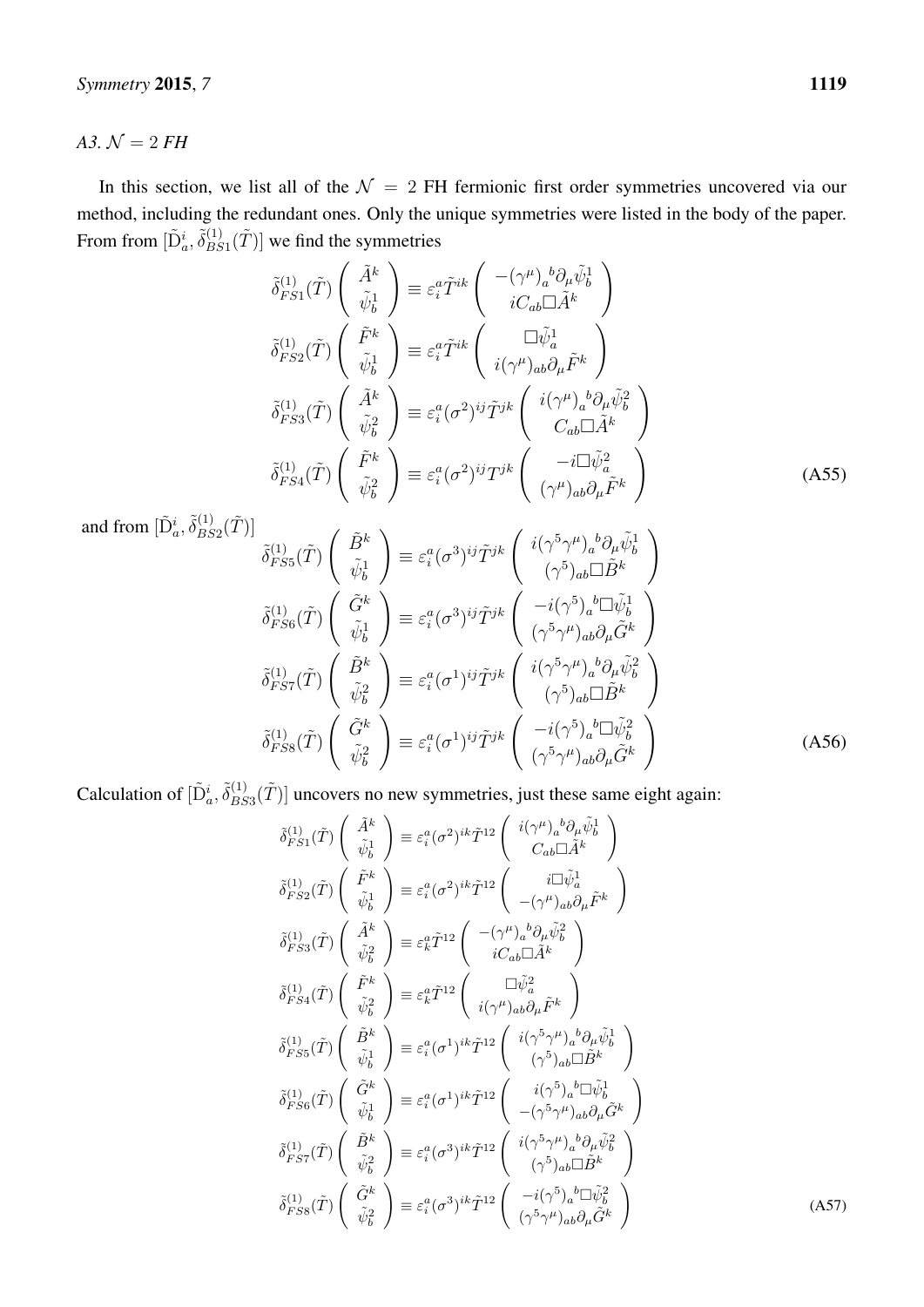under redefinitions of  $\tilde{T}$ .

### References

- <span id="page-41-0"></span>1. Maldacena, J.M. The large N limit of superconformal field theories and supergravity. *Adv. Theor. Math. Phys.* 1998, *2*, 231–252.
- <span id="page-41-1"></span>2. Klebanov, I.R.; Strassler, M.J. Supergravity and a confining gauge theory: Duality cascades and chiSB-resolution of naked singularities. *JHEP* 2000, *8*, doi:10.1088/1126-6708/2000/08/052.
- <span id="page-41-2"></span>3. Maldacena, J.M.; Nunez, C. Towards the large N limit of pure N = 1 super Yang Mills. *Phys. Rev. Lett.* 2001, *86*, 588–591.
- 4. Cvetic, M.; Gibbons, G.W.; Lu, H.; Pope, C.N. Supersymmetric non-singular fractional D2-branes and NS-NS 2-branes. *Nucl. Phys.* 2001, *B606*, 18–44.
- 5. Maldacena, J.M.; Nastase, H.S. The supergravity dual of a theory with dynamical supersymmetry breaking. *JHEP* 2001, *9*, doi:10.1088/1126-6708/2001/09/024.
- <span id="page-41-3"></span>6. Canoura, F.; Edelstein, J.D.; Zayas, L.A.P.; Ramallo, A.V.; Vaman, D. Supersymmetric branes on  $AdS_5 \times Y^{p,q}$  and their field theory duals. *JHEP* 2006, 3, doi:10.1088/1126-6708/2006/03/101.
- <span id="page-41-4"></span>7. Herzog, C.P.; Klebanov, I.R. Gravity duals of fractional branes in various dimensions. *Phys. Rev. D* 2001, *63*, doi:10.1103/PhysRevD.63.126005.
- <span id="page-41-5"></span>8. Herzog, C.P. String tensions and three dimensional confining gauge theories. *Phys. Rev. D* 2002, *66*, doi:10.1103/PhysRevD.66.065009.
- <span id="page-41-6"></span>9. Pando Zayas, L.A.; Sonnenschein, J.; Vaman, D. Regge trajectories revisited in the gauge/string correspondence. *Nucl. Phys.* 2004, *B682*, 3–44.
- <span id="page-41-7"></span>10. Pando Zayas, L.A.; Rodgers, V.G.J.; Stiffler, K. Luscher term for k-string potential from holographic one loop corrections. *JHEP* 2008, *12*, doi:10.1088/1126-6708/2008/12/036.
- 11. Doran, C.A.; Pando Zayas, L.A.; Rodgers, V.G.J.; Stiffler, K. Tensions and Luscher terms for (2+1)-dimensional k-strings from holographic models. *JHEP* 2009, *11*, doi:10.1088/1126-6708/ 2009/11/064.
- 12. Stiffler, K. Mesons From string theory. *ArXiv E-Prints*, 2009, arXiv:0909.5681. Available online: http://arxiv.org/abs/0909.5681 (accessed on 16 June 2015).
- <span id="page-41-8"></span>13. Stiffler, K. A Walk through Superstring Theory with an Application to Yang-Mills Theory: K-Strings and D-branes as Gauge/gravity Dual Objects. Ph.D. Thesis, University of Iowa, Iowa City, IA, USA, 30 July 2010.
- <span id="page-41-9"></span>14. Siegel, W.; Rocek, M. On off-shell supermultiplets. *Phys. Lett. B* 1981, *105*, 275–277.
- <span id="page-41-10"></span>15. Aharony, O.; Bergman, O.; Jafferis, D.L.; Maldacena, J. N = 6 superconformal Chern-Simons-matter theories, M2-branes and their gravity duals. *JHEP* 2008, *10*, doi:10.1088/ 1126-6708/2008/10/091.
- <span id="page-41-11"></span>16. Gates, S.J., Jr.; Nishino, H. Remarks on the N = 2 supersymmetric Chern-Simons theories. *Phys. Lett. B* 1992, *281*, 72–80.
- 17. Nishino, H.; Gates, S.J., Jr. Chern-Simons theories with supersymmetries in three-dimensions. *Int. J. Mod. Phys.* 1993, *A8*, 3371–3422.
- 18. Brooks, R.; Gates, S.J., Jr. Extended supersymmetry and superBF gauge theories. *Nucl. Phys.* 1994, *B432*, 205–224.